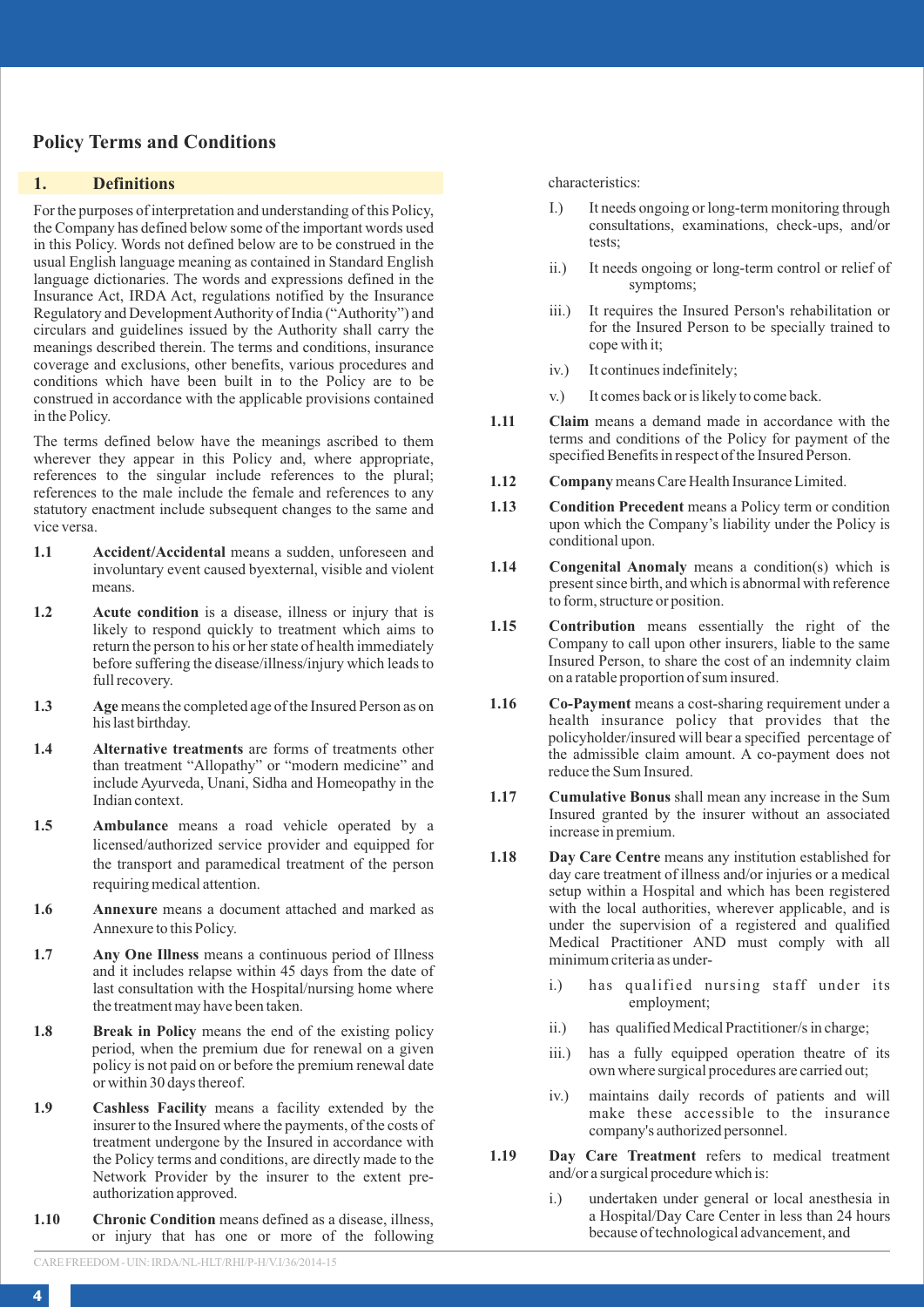ii.) which would have otherwise required Hospitalization of more than 24 hours.

Treatment normally taken on an out-patient basis is not included in the scope of this definition.

- **1.20 Deductible** means a cost-sharing requirement under a health insurance policy that provides that the Company will not be liable for a specified rupee amount in case of indemnity policies and for a specified number of days/hours in case of hospital cash policies which will apply before any benefits are payable by the insurer. A deductible does not reduce the Sum Insured.
- **1.21 Dental Treatment** is carried out by a dental practitioner including examinations, fillings (where appropriate), crowns, extractions and surgery excluding any form of cosmetic surgery/implants.
- **1.22** Dependent Child refers to a child (natural or legally adopted), who is financially dependent on the primary insured or proposer and does not have his/her independent sources of income.
- **1.23 Disclosure to Information Norm:** The Policy shall be void and all premium paid hereon shall be forfeited to the Company, in the event of misrepresentation, misdescription or non-disclosure of any material fact.
- **1.24 Domiciliary Hospitalization** means medical treatment for an illness/disease/injury which in the normal course would require care and treatment at a Hospital but is actually taken while confined at home under any of the following circumstances:
	- i.) The condition of the patient is such that he/she is not in a condition to be removed to a Hospital, or
	- ii.) The patient takes treatment at home on account of non-availability of room in a Hospital.
- **1.25 Emergency Care (Emergency)** means a medical condition arising out of any Illness or Injury contracted by the Insured Person and declared and certified by the Medical Practitioner, attending to the Insured Person, that immediate treatment is required to save the life of the Insured Person.
- **1.26 Grace Period** means the specified period of time immediately following the premium due date during which payment can be made to renew or continue a Policy in force without loss of continuity benefits such as waiting periods and coverage of Pre-existing Diseases. Coverage is not available for the period for which no premium is received.
- **1.27 Hazardous Activities** means any sport or activity, which is potentially dangerous to the Insured Person whether he is trained or not. Such sport/activity includes stunt activities of any kind, adventure racing, base jumping, biathlon, biggame hunting, black water rafting, BMX stunt/ obstacle riding, bobsleighing/ using skeletons, bouldering, boxing, canyoning, caving/ pot holing, cave tubing, rock climbing/ trekking/ mountaineering, cycle racing, cyclo cross, drag racing, endurance testing, hand gliding, harness racing, hell skiing, high diving (above 5 meters), hunting, ice hockey, ice speedway, jousting, judo, karate, kendo, lugging, risky manual labor, marathon running, martial arts, micro – lighting, modern pentathlon, motor cycle racing,

motor rallying, parachuting, paragliding/parapenting, piloting aircraft, polo, power lifting, power boat racing, quad biking, river boarding, scuba diving, river bugging, rodeo, roller hockey, rugby, ski acrobatics, ski doo, ski jumping, ski racing, sky diving, small bore target shooting, speed trials/ time trials, triathlon, water ski jumping weight lifting or wrestling of any type.

- **1.28 Hospital** means any institution established for inpatient care and day care treatment of illness and/or injuries and which has been registered as a hospital with the local authorities under the Clinical Establishments (Registration and Regulation) Act, 2010 or under the enactments specified under the Schedule of Section 56(1) of the said Act OR complies with all minimum criteria as under:
	- i.) has qualified nursing staff under its employment round the clock;
	- ii.) has at least 10 in-patient beds in towns having a population of less than 10,00,000 and at least 15 in-patient beds in all other places;
	- iii.) has qualified Medical Practitioner(s) in charge round the clock;
	- iv.) has a fully equipped operation theatre of its own where surgical procedures are carried out;
	- v.) maintains daily records of patients and makes these accessible to the insurance company's authorized personnel.
- **1.29 Hospitalization** means admission in a Hospital for a minimum period of 24 In-patient Care consecutive hours except for specified procedures/treatments, where such admission could be for a period of less than 24 consecutive hours.
- **1.30 Illness** means a sickness or a disease or a pathological condition leading to the impairment of normal physiological function which manifests itself during the Policy Period and requires medical treatment.
- **1.31 Injury** means accidental physical bodily harm excluding illness or disease solely and directly caused by external, violent and visible and evident means which is verified and certified by a Medical Practitioner.
- **1.32 In-patient Care** means treatment for which the Insured Person has to stay in a Hospital for more than 24 hours for a covered event.
- **1.33 Insured Person** means a person whose name specifically appears under Insured in the Policy Certificate and with respect to whom the premium has been received by the Company.
- **1.34 Intensive Care Unit (ICU)** means an identified section, ward or wing of a Hospital which is under the constant supervision of a dedicated Medical Practitioner(s), and which is specially equipped for the continuous monitoring and treatment of patients who are in a critical condition, or require life support facilities and where the level of care and supervision is considerably more sophisticated and intensive than in the ordinary and other wards.
- **1.35 Maternity expenses**shall include-

CARE FREEDOM - UIN: IRDA/NL-HLT/RHI/P-H/V.I/36/2014-15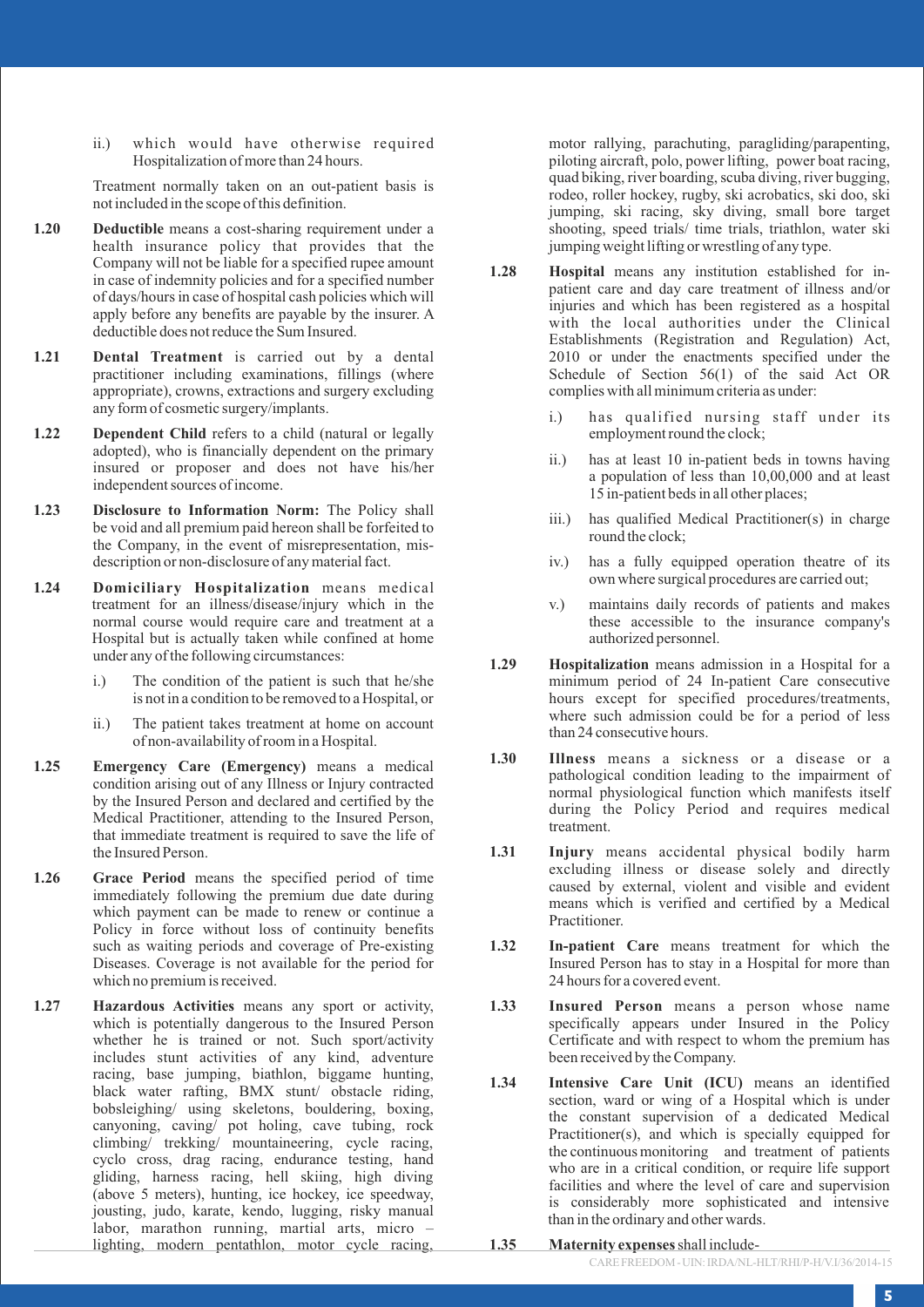- I.) Medical treatment expenses traceable to childbirth (including complicated deliveries and caesarean sections incurred during hospitalization).
- ii.) Expenses towards lawful medical termination of pregnancy during the policy period.
- **1.36 Medical Advice** means any consultation or advice from a Medical Practitioner including the issue of any prescription or repeat prescription.
- **1.37 Medical Expenses** means those expenses that an Insured Person has necessarily and actually incurred for medical treatment on account of Illness or Accident on the advice of a Medical Practitioner, as long as these are no more than would have been payable if the Insured Person had not been insured and no more than other Hospitals or doctors in the same locality would have charged for the same medical treatment.
- **1.38 Medical Practitioner** means a person who holds a valid registration from the Medical Council of India or Council of India or Council for Indian Medicine or for Homeopathy set up by the Government of India or a State Government and is thereby entitled to practice medicine within its jurisdiction; and is acting within the scope and jurisdiction of license.
- **1.39 Medically Necessary** means any treatment, tests, medication, or stay in Hospital or part of a stay in Hospital which:
	- i.) Is required for the medical management of the Illness or Injury suffered by the Insured Person;
	- ii.) Must not exceed the level of care necessary to provide safe, adequate and appropriate medical care in scope, duration, or intensity;
	- iii.) Must have been prescribed by a Medical Practitioner;
	- iv.) Must conform to the professional standards widely accepted in international medical practice or by the medical community in India.
- **1.40 Newborn baby** means baby born during the Policy Period and is aged between 1 day and 90 days, both days inclusive.
- **1.41 Network Provider** means the Hospitals or health care providers enlisted by the insurer or by a TPA and insurer together to provide medical services to an Insured on payment by a Cashless Facility.
- **1.42 Non-Network** means any hospital, day care centre or other provider that is not part of the network.
- **1.43 Notification of Claim** means the process of notifying a Claim to the company by specifying the timelines as well as the address/telephone number to which it should be notified.
- **1.44 OPD Treatment** means one in which the Insured Person visits a clinic/Hospital or associated facility like a consultation room for diagnosis and treatment based on the advice of a Medical Practitioner. The Insured is not admitted as a day care or in-patient.
- **1.45 Policy** means these Policy terms and conditions and Annexures thereto, the Proposal Form, Policy Certificate and Optional Cover (if applicable) which form part of the Policy and shall be read together.
- **1.46 Policy Certificate** means the certificate attached to and forming part of this Policy.
- **1.47 Policyholder** means the person named in the Policy Certificate as the Policyholder.
- **1.48 Policy Period** means the period commencing from the Policy Period Start Date and ending on the Policy Period End Date as specified in the Policy Certificate.
- **1.49 Policy Period End Date** means the date on which the Policy expires, as specified in the Policy Certificate.
- **1.50 Policy Period Start Date** means the date on which the Policy commences, as specified in the Policy Certificate.
- **1.51 Policy Year** means a period of 12 consecutive months commencing from the Policy Period Start Date or any anniversary thereof.
- **1.52 Portability** means transfer by an individual health insurance policyholder (including family cover) of the credit gained for pre-existing conditions and time-bound exclusions if he/she chooses to switch from one insurer to another.
- **1.53 Post-hospitalization Medical Expenses** means Medical Expenses incurred immediately after the Insured Person is discharged from the Hospital provided that:
	- I.) Such Medical Expenses are incurred for the same condition for which the Insured Person's Hospitalization was required and
	- ii.) The inpatient Hospitalization claim for such Hospitalization is admissible by the Company
- **1.54 Pre-existing Disease** means any condition, ailment or Injury or related condition(s) for which the Insured Person had signs or symptoms, and/or were diagnosed, and/or received Medical Advice/ treatment within 24 months prior to the first Policy issued by the company.
- **1.55 Pre-hospitalization Medical Expenses** means Medical Expenses incurred immediately before the Insured Person is Hospitalized, provided that :
	- i.) Such Medical Expenses are incurred for the same condition for which the Insured Person's Hospitalization was required, and
	- ii.) The In-patient Hospitalization claim for such Hospitalization is admissible by the Company.
- **1.56 Qualified Nurse** means a person who holds a valid registration from the Nursing Council of India or the Nursing Council of any state in India.
- **1.57 Reasonable and Customary Charges** means the charges for services or supplies, which are the standard charges for the specific provider and consistent with the prevailing charges in the geographical area for identical or similar services,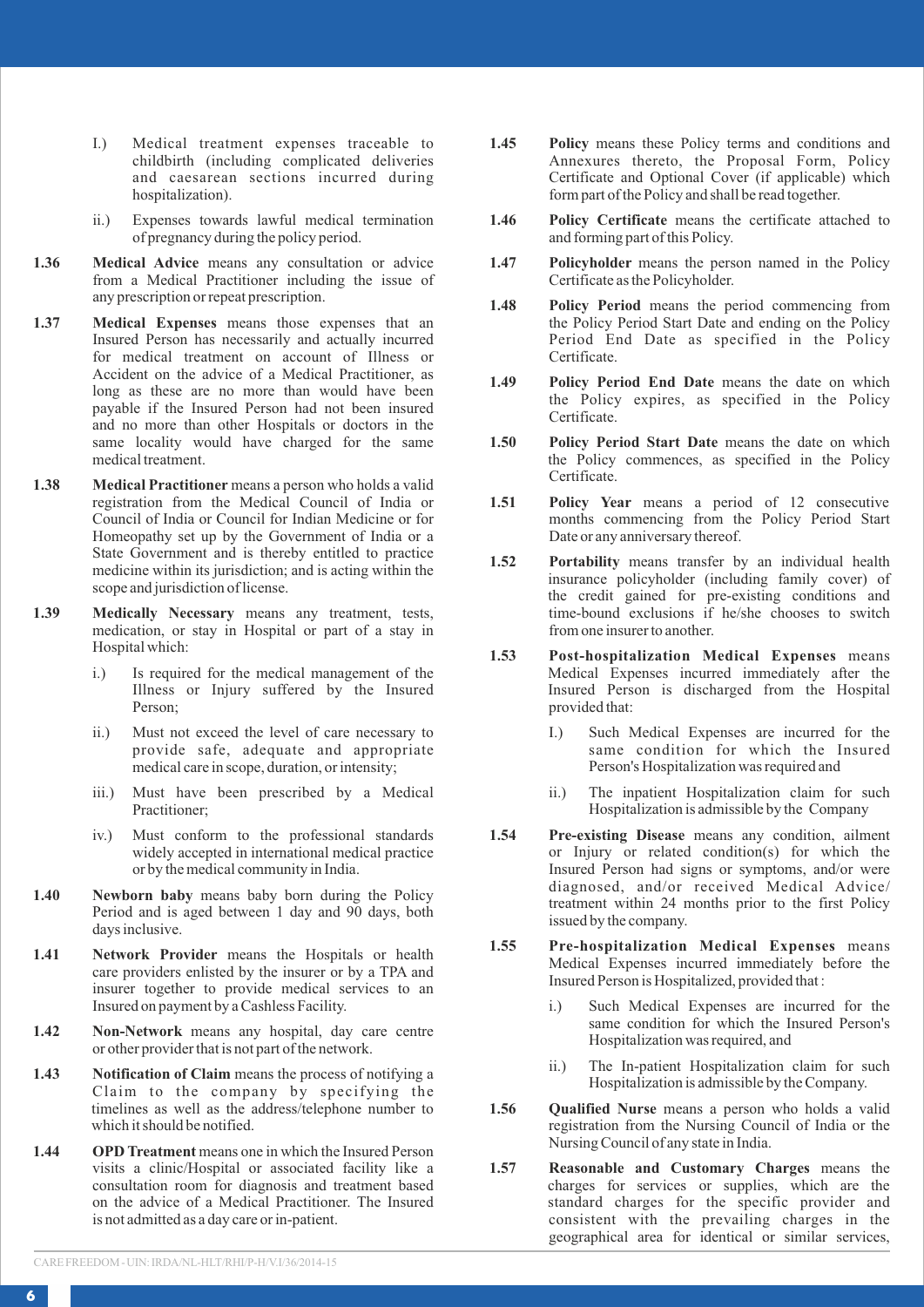taking into account the nature of the Illness/ Injury involved.

- **1.58 Rehabilitation** means assisting an Insured Person who, following a Medical Condition, requires assistance in physical, vocational, independent living and educational pursuits to restore him to the position in which he was in, prior to such medical condition occurring.
- **1.59 Renewal** means the terms on which the contract of insurance can be renewed on mutual consent with a provision of Grace Period for treating the renewal continuous for the purpose of all waiting periods.
- 1.60 **Room Rent** means the amount charged by a Hospital for the occupancy of a bed on per day (24 hours) basis and shall include associated Medical Expenses.
- **1.61 Subrogation** mean the right of the company to assume the rights of the Insured Person to recover expenses paid out under the Policy that may be recovered from any other source.
- **1.62** Sum Insured means the amount specified in the Policy Certificate which represents the Company's maximum, total and cumulative liability for in respect of the Insured Person for any and all Claims incurred during the Policy Year. If the Policy Period is more than 12 months, then it is clarified that the Sum Insured shall be applied separately for each Policy Year in the Policy Period.
- **1.63 Surgery/Surgical Procedure** means manual and/or operative procedure(s) required for treatment of an Illness or Injury, correction of deformities and defects, diagnosis and cure of diseases, relief of suffering or prolongation of life, performed in a Hospital or a Day Care Centre by a Medical Practitioner.
- **1.64 Unproven/Experimental Treatment** means a treatment including drug experimental therapy which is not based on established medical practice in India, is treatment experimental or unproven.
- **1.65 Variable Medical Expenses** means those Medical Expenses as listed below which vary in accordance with the Room Rent or Room Category or ICU Charges applicable in a Hospital:
	- (a) Room, boarding, nursing and operation theatre expenses as charged by the Hospital where the Insured Person availed medical treatment;
	- (b) Intensive Care Unit charges;
	- (c) Fees charged by surgeon, anesthetist, Medical Practitioner;
	- (d) Investigation expenses.

## **2. Benefits**

### **General Conditions applicable to all Benefits:**

- (a) Benefits shall be available only if the Benefit is specified to be applicable in the Policy Certificate.
- (b) Admissibility of a Claim under Benefit 1 is a precondition to the admission of a Claim for Benefit 2

to Benefit 5. The event giving rise to a Claim under Benefit 1 should occur within the Policy Period for the Claim to be accepted under Benefit 1 to Benefit 5 (as applicable).

- (c) Any Claim made under Benefit 1 shall always be subject to Clause 6.5.
- (d) Any Claim paid under Benefit 1, Benefit 4 to Benefit 6 or Benefit 8 shall reduce the Sum Insured for that Policy Year and only the balance Sum Insured after payment of the Claim amounts admitted shall be available for all future Claims arising in that Policy Year.
- (e) The maximum, total and cumulative liability of the Company in respect of an Insured Person for any and all Claims arising under this Policy during the Policy Year shall not exceed the Sum Insured for that Insured Person as specified in the Policy Certificate. All Claims shall be payable subject to the terms, conditions and exclusions of the Policy and subject to availability of the Sum Insured.
- (f) Co-payment is applicable on all the Benefits / Optional Covers except Benefit 2, Benefit 3, Benefit 5, Benefit 7, Benefit 9, Optional Cover 2 & Optional Cover 3.
- (g) Deductible is applicable on all the Benefits except Benefit 7 & Benefit 9.

## **2.1 Benefit 1 : Hospitalization Expenses**

If an Insured Person(s) is diagnosed with an Illness or suffers an Injury which requires the Insured Person to be admitted in a Hospital in India during the Policy Period and while the Policy is in force for:

- (a) In-patient Care: The Company will indemnify the Insured Person(s) for Medical Expenses incurred on Hospitalization up-to the limits specified in the Schedule of Benefits provided that the Hospitalization is for a minimum period of 24 consecutive hours and was on the advice of a Medical Practitioner, and the Medical Expenses incurred are Reasonable and Customary Charges that were necessarily incurred.
- (b) Day Care Treatment: The Company will indemnify the Insured Person(s) for Medical Expenses incurred on Day Care Treatment up to the limits specified in the Schedule of Benefits provided that the period of treatment of he Insured Person in the Hospital/Day Care Center does not exceed 24 hours and the Day Care Treatment was taken on the advice of a Medical Practitioner, and the Medical Expenses incurred are Reasonable and Customary Charges that were necessarily incurred.
- (c) Conditions applicable for payment of Medical Expenses under Benefit 1.
	- (i) Room, boarding and nursing expenses as charged by the Hospital where the Insured Person availed medical treatment (Room Rent / Room Category):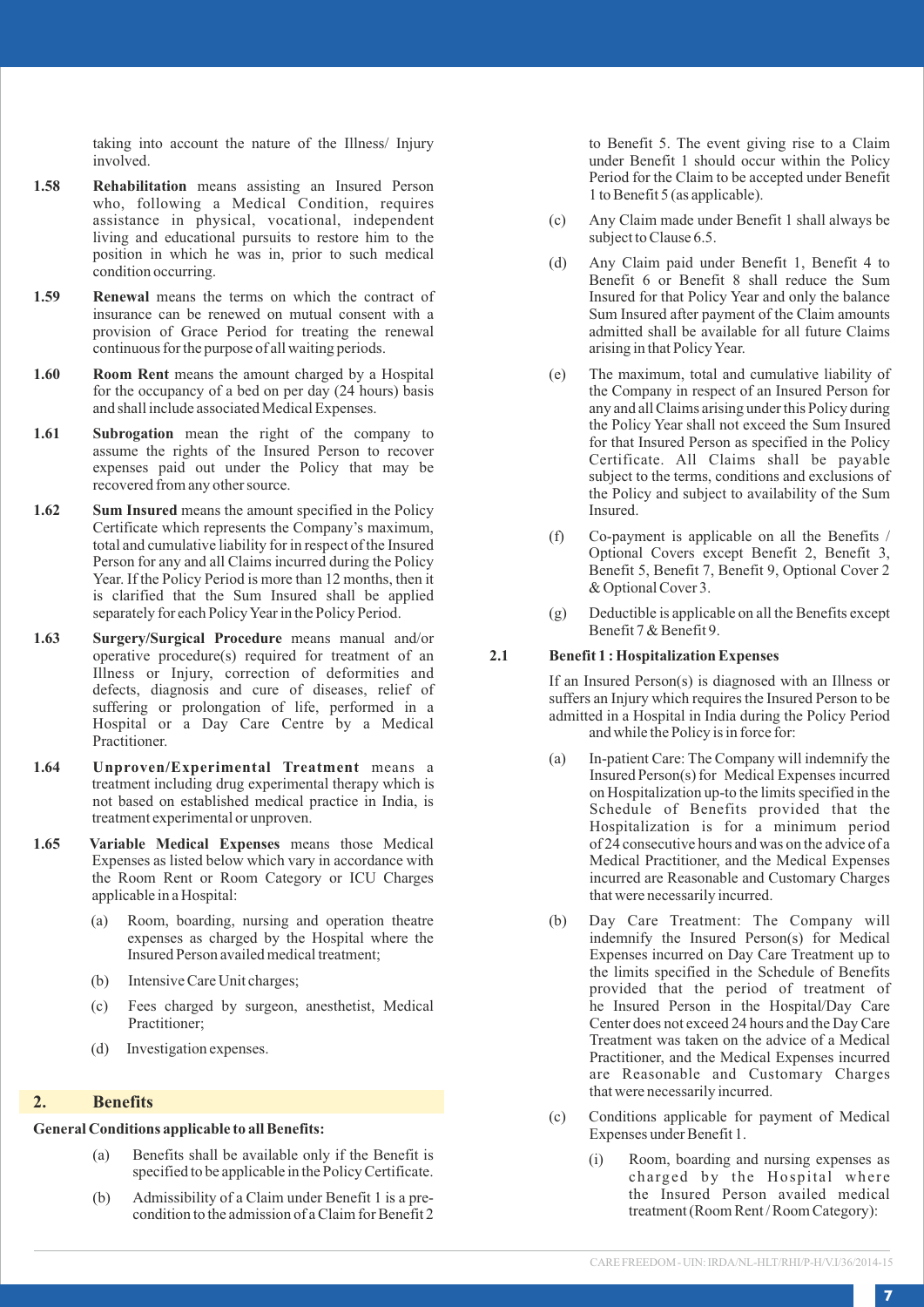I. If the Insured Person is admitted in a Hospital room where the Room Rent incurred or the Room Category is different than the eligible Room Rent or Room Category specified for the Insured Person in the Policy Certificate, then the Policyholder/Insured Person shall bear the ratable proportion of the total Variable Medical Expenses (including applicable surcharge and taxes thereon) in the proportion of the difference `between the Room Rent actually incurred and the Room Rent specified in the Policy Certificate or the Room Rent of the entitled Room Category to the Room Rent actually incurred.

> The Room Rent/ Room Category applicable under this Policy is:

II. Room Rent = 1% of Benefit 1 Sum Insured as specified in the Schedule of Benefits per day of Hospitalization.

> The Room Categories available under this Policy are as follows. The Policy Certificate will specify which Room Category is applicable for the Insured Person under the Policy:

III. Room Category 1 = Twin Sharing Room.

For the purposes of this Clause only, Twin Sharing Room means a Hospital room where at least two patients are accommodated at the same time. Such room shall be the most basic and the most economical of all accommodations available as twin sharing rooms in that Hospital.

IV. Room Category 2 = Single Private Room with A.C.

> For the purpose of this Clause only, Single Private Room with A.C. means an air conditioned Hospital room where a single patient is accommodated and which has an attached toilet (lavatory and bath). Such room shall be the most basic and the most economical of all accommodations available as a single room in that Hospital.

- (ii) Intensive Care Unit Charges (ICU Charges):
	- I. If the Insured Person is admitted in an ICU where the ICU charges incurred are higher than the ICU Charges specified in the Policy Certificate then the Policyholder/Insured Person shall bear the ratable proportion of the Variable Medical Expenses (including applicable surcharge and taxes thereon) in the proportion of the difference between the ICU charges actually incurred and the ICU Charges specified in the Policy Certificate.

The ICU Charges available under this Policy are as follows. The Policy Certificate will specify which ICU Charges are applicable for the Insured Person under the Policy:

- II. ICU Charges Option  $1 = 2\%$  of the Benefit 1 Sum Insured as specified in the Schedule of Benefits per day of Hospitalization.
- III. ICU Charges Option 2 = no limit.

(iii) Expenses incurred on treatment for Named Ailments / Procedures

- The Company will indemnify the Insured Person for Expenses incurred in respect of the below mentioned Ailments / Proceduresup to the amount specified against each and every Ailment / Procedure mentioned in the Policy Certificate in a Policy Year, provided that the treatment was taken on the advice of a Medical Practitioner.
	- i. Treatment of Cataract
	- ii. Treatment of Total Knee Replacement
	- iii. Surgery for treatment of all types of Hernia
	- iv. Hysterectomy
	- v. Surgeries for Benign Prostate Hypertrophy (BPH)
	- vi. Surgical treatment of stones of renal system
	- vii. Treatment of Cerebrovascular and Cardiovascular disorders
	- viii. Treatments/Surgeries for Cancer
	- ix. Treatment of other renal complications and Disorders
	- x. Treatment for breakage of bones

Claims under this Benefit must be made in accordance with the procedure and other requirements specified in Clause 6.2(a) and (b).

## **2.2 Benefit 2 : Consumable Allowance**

- (a) The Company will pay the amount specified against this Benefit in the Schedule of Benefits for each continuous and completed period of 24 hours of Hospitalization of the Insured Person, provided that:
	- i. The Hospitalization is only for In-patient Care for the Insured Person; and
	- ii. The Company shall not be liable to make payment under this Benefit for the first 3 consecutive days of Hospitalization; and
	- iii. The Company shall not be liable to make payment under this Benefit for more than 7 consecutive days of Hospitalization for each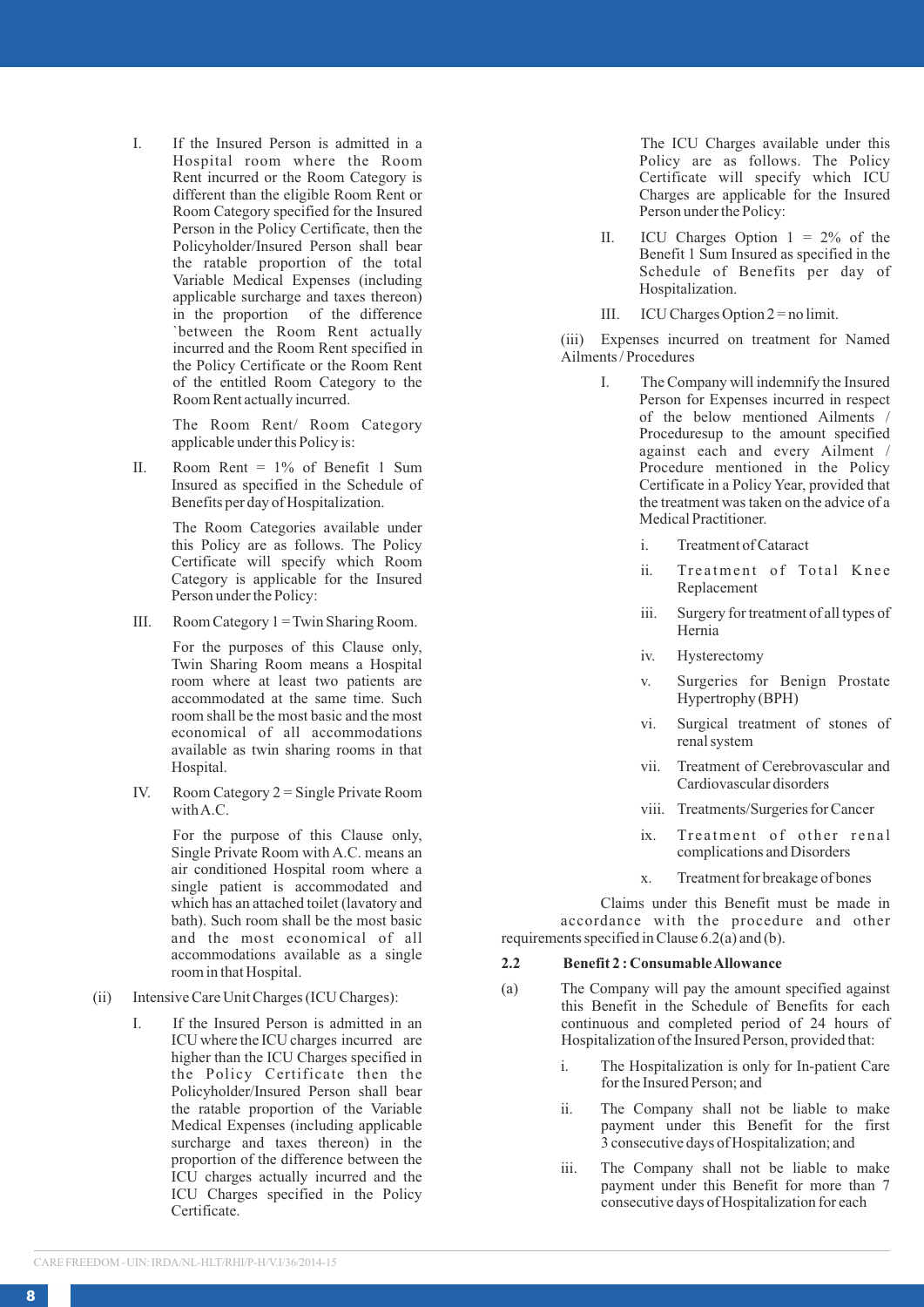period of Hospitalization arising from Any One Illness or Accident; and

(b) Claims under this Benefit must be made in accordance with the procedure and other requirements specified in Clause 6.2(b).

## **2.3 Benefit 3 : Companion Benefit**

- (a) The Company will pay the amount specified against this Benefit in the Schedule of Benefits if the Insured Person has been Hospitalized for at least 10 consecutive days for Any One Illness or Accident provided that:
	- i. The Hospitalization is only for In-patient Care for the Insured Person; and
	- ii. The Company shall not be liable to make payment under this Benefit more than once in a Policy Year .

## **2.4 Benefit 4 : Pre-hospitalization Medical Expenses and Post- hospitalization Medical Expenses**

- (a) The Company will indemnify the Medical Expenses up to the amount specified against this Benefit in the Schedule of Benefits provided that is incurred for the Insured Person:
	- i. As Pre-hospitalization Medical Expenses immediately prior to the date of the Insured Person's admission to the Hospital provided that the Company shall not be liable to make payment for any Pre-hospitalization Medical Expenses that were incurred before the Policy Start Date; and
	- ii. As Post-hospitalization Medical Expenses immediately following the date of the Insured Person's discharge from Hospital provided that the Company shall not be liable to make payment for any Post-hospitalization Medical Expenses that were incurred 30 days or more after the Policy End Date

Provided that the Medical Expenses relate to the Illness/Injury for which the Company has accepted the Insured Person's Claim.

- (b) If the provisions of Clause 6.6(d) is applicable to a Claim, then:
	- i. The date of admission to Hospital for the purpose of this Benefit shall be the date of the first admission to the Hospital for the Illness deemed to be Any One Illness; and
	- ii. The date of discharge from Hospital for the purpose of this Benefit shall be the last date of discharge from the Hospital in relation to the Illness deemed to be Any One Illness.
	- iii. The date of admission to Hospital for the purpose of this Benefit shall be the date of the first admission to the Hospital for the Injury .
	- iv. The date of discharge from Hospital for the purpose of this Benefit shall be the last date of

discharge from the Hospital in relation to the Injury .

(c) Claims under this Benefit must be made in accordance with the procedure and other requirements specified in Clause 6.2(b).

### **2.5 Benefit 5 : Ambulance Cover**

- (a) The Company will indemnify up to the amount specified against this Benefit in the Schedule of Benefits, for the Reasonable and Customary Charges necessarily incurred on availing Ambulance services offered by a Hospital or by an Ambulance service provider for the Insured Person's necessary transportation to the nearest Hospital following an Emergency provided that the necessity of the Ambulance transportation is certified by the treating Medical Practitioner .
- (b) Claims under this Benefit must be made in accordance with the procedure and other requirements specified in Clause 6.2(a) and (b).

#### **2.6 Benefit 6 : Domiciliary Hospitalization**

- (a) The Company will indemnify for the Medical Expenses incurred for Domiciliary Hospitalization of the Insured Person up to 10% of the Sum Insured, provided that:
	- i. The Domiciliary Hospitalization continues for a period exceeding 3 consecutive days.
	- ii. The Medical Expenses are incurred during the Policy Year .
	- iii. The Medical Expenses are Reasonable and Customary Charges which are necessarily incurred.
	- iv. Any Medical Expenses incurred under Benefit 4 shall not be payable under this Benefit.
	- v. Any Medical Expenses incurred for the treatment in relation to any of the following diseases shall not be payable under this Benefit :
		- I. Asthma;
		- II. Bronchitis;
		- III. Chronic Nephritis and Chronic Nephritic Syndrome;
		- IV. Diarrhoea and all types of Dysenteries including Gastro-enteritis;
		- V. Diabetes Mellitus and Insipidus;
		- VI. Epilepsy;
		- VII. Hypertension;
		- VIII. Influenza, cough or cold;
		- IX. All Psychiatric or Psychosomatic Disorders;
		- X. Pyrexia of unknown origin;
		- XI. Tonsillitis and Upper Respiratory Tract Infection including Laryngitis and Pharyngitis;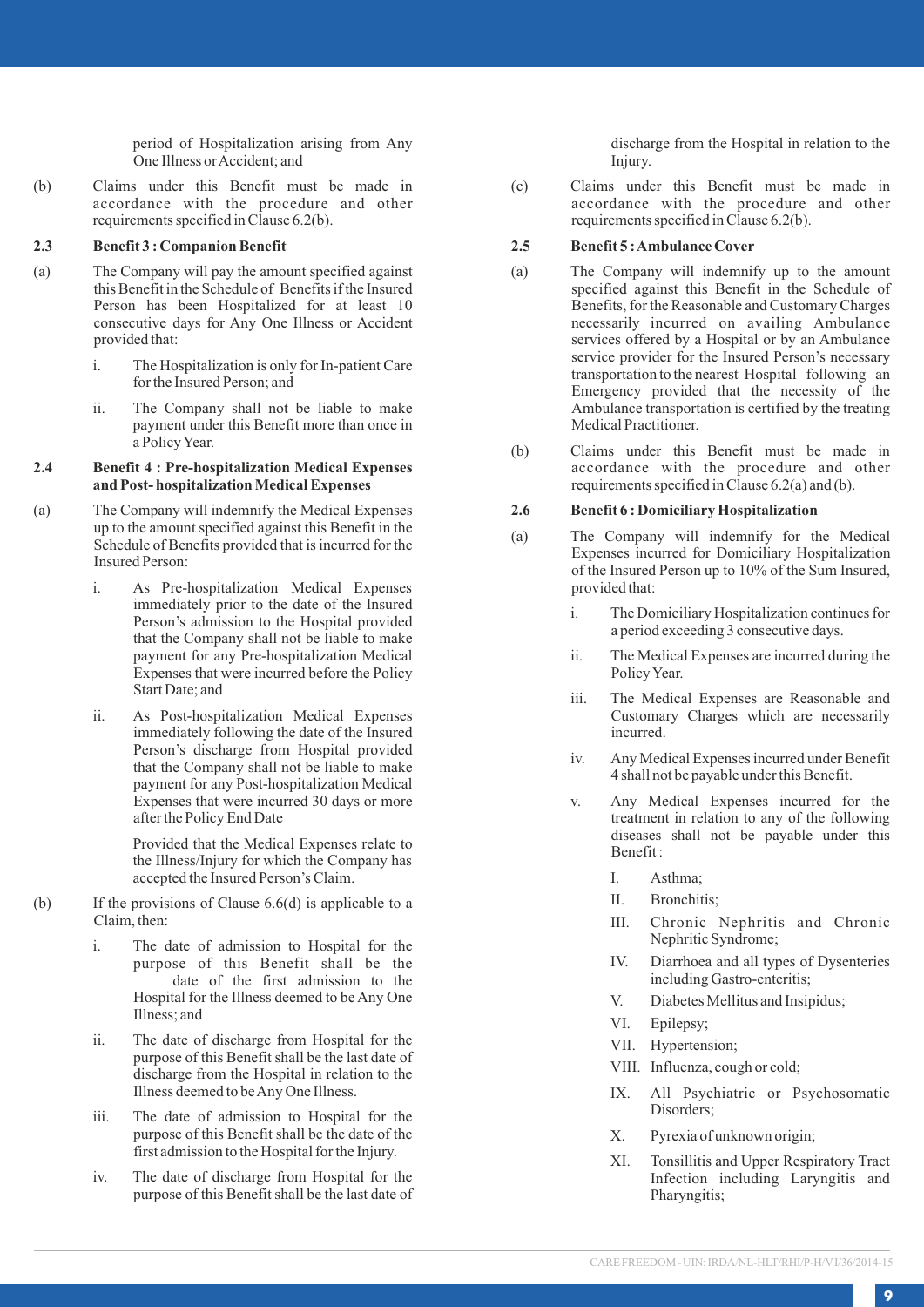#### XII. Arthritis, Gout and Rheumatism.

(b) Claims under this Benefit must be made in accordance with the procedure and other requirements specified in Clause 6.2 (b).

#### **2.7 Benefit 7 : Recharge of Sum Insured**

- (a) If a Claim is payable under the Policy, then the Company agrees to automatically make the reinstatement of up to the Sum Insured for that Policy Year only provided that:
	- i. The Recharge shall be utilized only after the Sum Insured has been completely exhausted in that Policy Year.
	- ii. A Claim will be admissible under the Recharge only if the Claim is admissible under the Benefit 1.
	- iii. The Recharge shall be available only for all future Claims and not in relation to any Illness or Injury for which a Claim has already been admitted for that Insured Person during that Policy Year.
	- iv. The total amount of Recharge shall not exceed the Sum Insured for that Policy Year.
	- Any unutilized Recharge cannot be carried forward to any subsequent Policy Year.
	- vi. If the Policy is issued on a Floater basis, then the Recharge will also be available only on Floater basis.
	- vii. For any single Claim during a Policy Year the maximum Claim amount payable shall be the Sum Insured or the per claim limit as per Clause  $2.1(c)(v)$ , whichever is lower.
	- viii. During a Policy Year, the aggregate Claim amount payable, subject to admissibility of the Claim, shall not exceed the sum of:
		- I The Sum Insured
		- Recharge of Sum Insured
	- ix. The balance of the Recharge shall be available during the Policy Year till it is exhausted completely.
	- x. In case of Portability, the credit for Sum Insured would be available only to the extent of the sum insured of the expiring policy, including the Recharge.
	- xi. This Benefit is not applicable to Optional Covers.
- (b) Claims under this Benefit must be made in accordance with the procedure and other requirements specified in Clause  $6.2(a)$  and  $(b)$ .

#### **2.8 Benefit 8 : Dialysis Cover**

- (a) The Company will indemnify for the Medical Expenses incurred on dialysis up to the amount per sitting specified in the Schedule of Benefits provided that:
	- i. The Medical Expenses are incurred during the Policy Year;
- ii. We shall not be liable to make any payment in respect of Medical Expenses incurred on dialysis which relate to kidney disease which occurred and was diagnosed as a Chronic Condition prior to the Policy Start Date;
- iii. We shall not be liable to make any payment under this Benefit for more than 24 consecutive months.
- (b) Claims under this Benefit must be made in accordance with the procedure and other requirements in Clause 6.2(a) and (b).

### **2.9 Benefit 9 : Annual Health Check-up**

- (a) On the Insured Person's request, the Company will arrange for the Insured Person's Annual Health Checkup for the list of medical tests specified below at its Network Provider or any other Service Providers empaneled with the Company to provide the services, in India, provided that
	- i. This Benefit shall be available only to those Insured Persons who are Age 18 or above on the Policy Period Start Date; and
	- ii. If the Policy is a Floater policy then this Benefit shall not be available to any Insured Person who has been admitted under the Floater policy as a child of any other Insured Person; and
	- iii. This Benefit shall be available only once during a Policy Year.
- (b) Medical Tests covered in the Annual Health Check-up are as follows :-

### **Medical Tests**

Complete Blood Count with ESR

Urine Routine Blood Group

Fasting Blood Sugar

Lipid Profile

Kidney Function Test

ECG

(c) Claims under this Benefit must be made in accordance with the procedure and other requirements specified in Clause 6.2(a).

> The Policy provides the following Optional Covers which can be opted either at the inception of the policy or at the time of renewal. The Policy Certificate will specify the Optional Covers that are in force for the Insured Persons.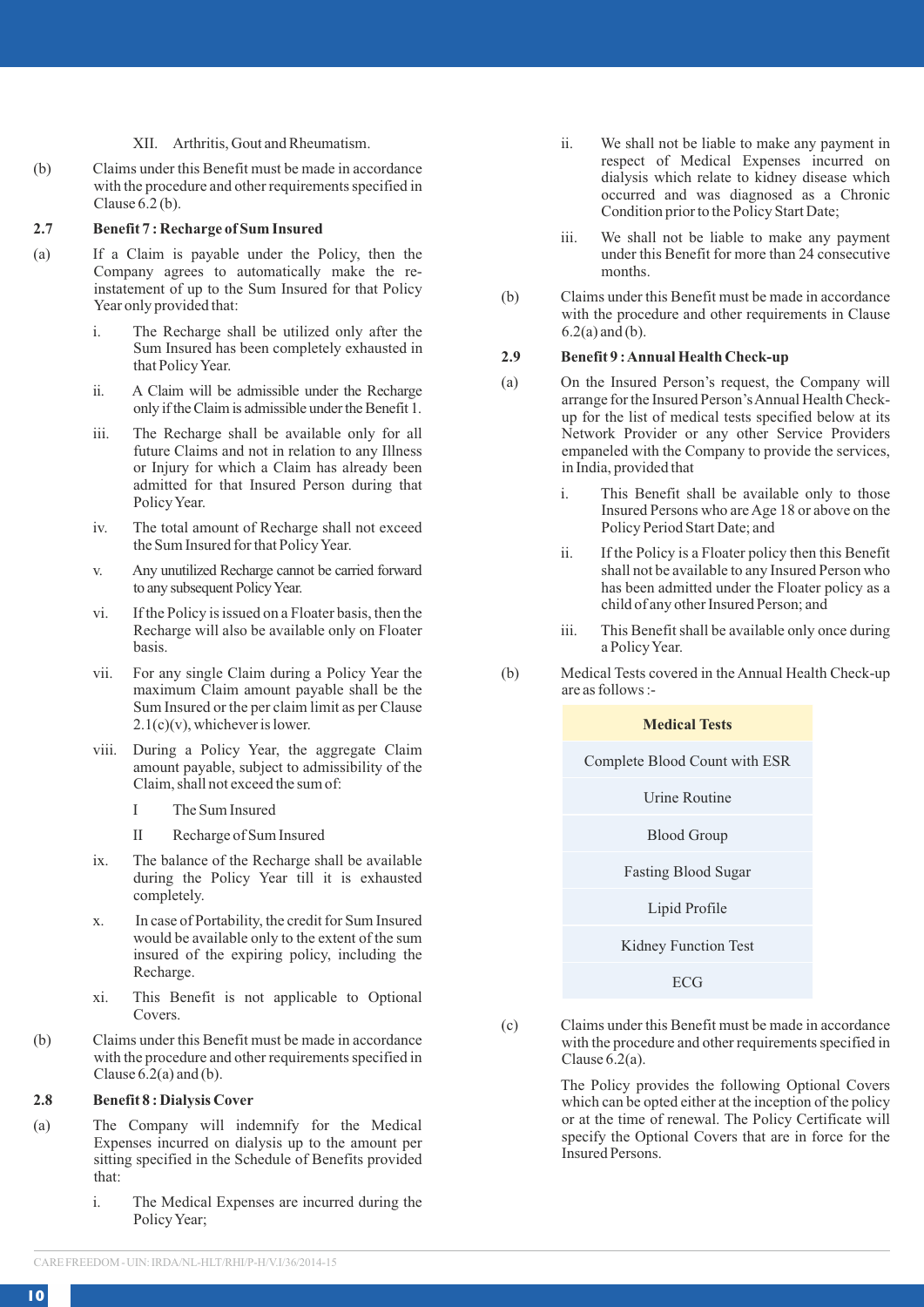#### **2.10 Optional Cover1 – Good Health+**

- (a) The Insured Person shall be entitled to avail up to 8 consultations with the Network Service Providers, up to the limit per consultation and the applicable Co-pay specified in the Policy Certificate.
- (b) The Insured Person shall be able to avail discounts at the pharmacies of the Network Service Providers and wellness centers empanelled with the Company. For an updated list of the Network Service Providers and wellness centres empanelled with the Company or the discounts available, please visit the Company's website.

Network Service Provider means any person, organization, institution that has been organization, institution that empanelled with the Company to provide Services specified under this Optional Cover to the Insured Person.

## **2.11 Optional Cover 2 – Home Care**

- (a) The Company will indemnify the Insured Person for the expenses incurred up to up to the limit of Rs. 1,000 per day towards the hiring of a Qualified Nurse with the purpose of providing necessary care and convenience to the Insured Person to perform his necessary daily activities, which facilitate his necessary activities of daily living and are recommended and certified by a Medical Practitioner to be necessary in writing, provided that:
	- i. The Company shall not be liable to make payment under this Benefit for the first day of hiring the Qualified Nurse in respect of an Illness/Injury;
	- ii. The Company shall not be liable to make payment under this Benefit for more than 7 consecutive days arising from Any One Illness or Injury; and
	- iii. The Company shall not be liable to make payment under this Benefit for more than 45 days per Policy Year.

## **2.12 Optional Cover 3 – Health Check+**

(a) Clause 2.9(b) of the Policy is deleted entirely and replaced with the following:

> Medical Tests covered in the Annual Health Check-up are as follows if the Optional Cover is Diabetes Health Check – up in the Policy Certificate:-

## **Diabetes Health Check – up**

Complete Blood Count with ESR

Urine RE

Blood Group

Fasting & PP Blood Sugar

TMT

Lipid Profile

Kidney Function test

Liver Function test

TSH

Medical Examination Report

Hb A 1 C

Urine for Micro Albuminuria

Hbs Ag

Medical Tests covered in the Annual Health Check-up are as follows if the Optional Cover is Cardiac Health Check – up in the Policy Certificate:-

#### **Cardiac Health Check – up**

Complete Blood Count with ESR

Urine RE

Blood Group

Fasting & PP Blood Sugar

TMT

Lipid Profile

Kidney Function test

Liver Function test

TSH

Medical Examination Report

Hbs Ag

Chest X Ray

## **3. Special Conditions**

Special Conditions shall be applicable only if the Special Condition is specified to be applicable to the Insured Person in the Policy Certificate.

## **3.1 Special Condition 1 : FloaterCover**

- (a) The Company's maximum, total and cumulative liability, for any and all Claims incurred during the Policy Year in respect of all Insured Persons, shall not exceed the Sum Insured.
- (b) Definition 1.62 is deleted entirely and replaced with the following: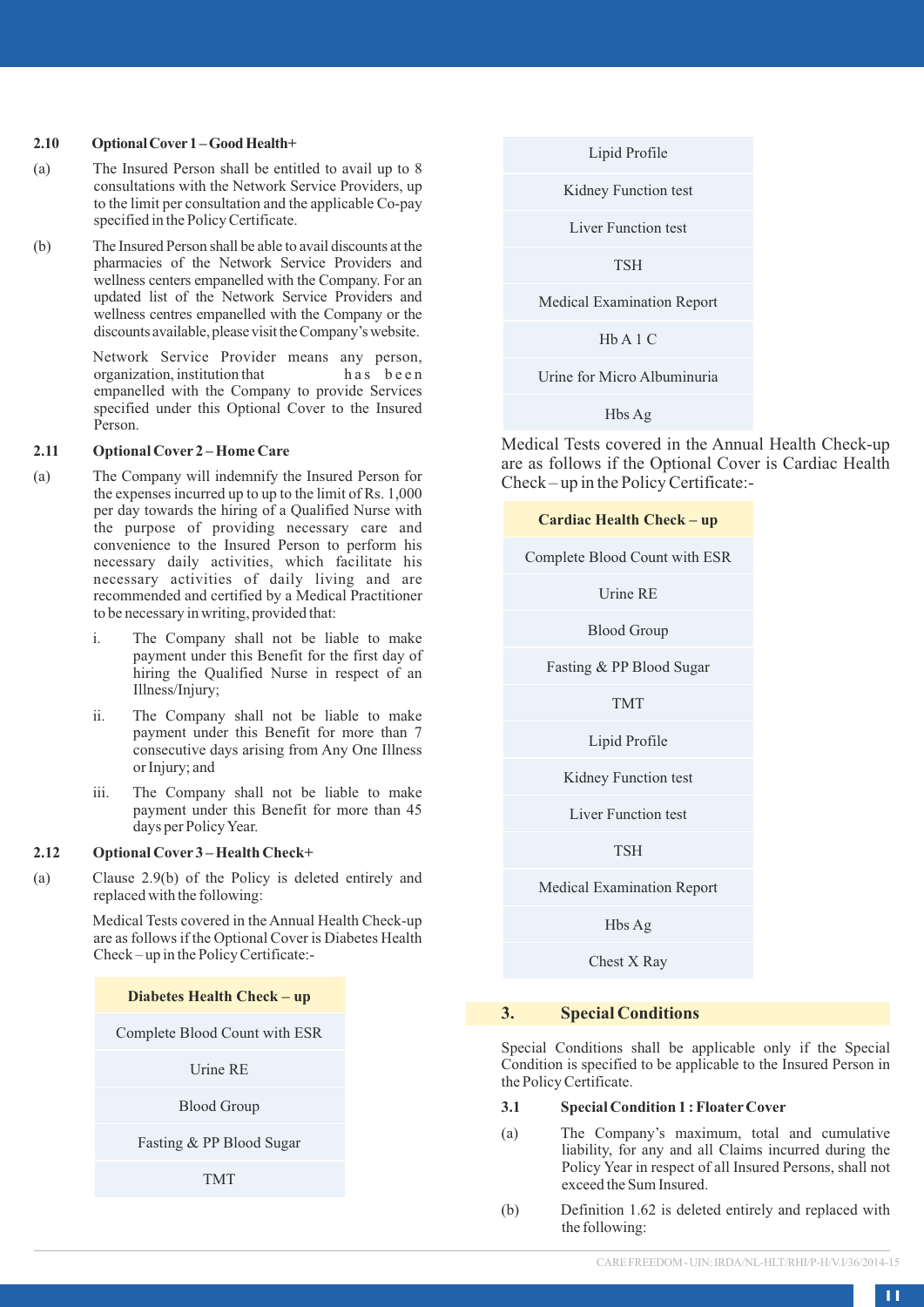Sum Insured: The amount specified in the Policy Certificate which represents the Company's maximum, total and cumulative liability for all Insured Persons for any and all Claims incurred during the<br>Policy Vaar If the Policy Period is more than  $\frac{1}{2}$ Policy Year. If the Policy Period is more than months, then it is clarified that the Sum Insured shall be applied separately for each Policy Year in the Policy Period.

## **3.2 Special Condition 2 : Co-payment**

- (a) The Policyholder shall bear a Co-payment per Claim (as specified in the Policy Certificate) of the final amount admitted as payable by the Company in accordance with Clause 6.5 and the Company's liability shall be restricted to payment of the balance amount subject to the available Sum Insured.
- (b) The applicable Co-payment will increase by 10% per Claim in the Policy Year following the Insured Person (or eldest Insured Person in the case of a Floater cover) attaining Age 71. If an Insured Person (or eldest Insured Person in the case of a Floater cover) attains age 71 years during the Policy Period, additional 10% co payment will be applicable to the Policy only at the time of subsequent renewal.
- (c) However, if the age of the Insured Person or eldest Insured Person (in case of Floater) at the time of issue of the first Policy with the Company is 70 years or below, then the Insured Person has an option to waive the condition for the` additional 10% Co-payment upon payment of extra premium in this regard.
- (d) The Co-payment shall be applicable to each and every Claim made, for each Insured Person.

## **4. Exclusions**

#### **4.1 Waiting Period:**

- (a) 30-Day waiting period
	- (i) Claim for any Medical Expenses incurred for treatment of any Illness during the first 30 days from the Policy Period Start Date shall not be admissible, except those Medical Expenses incurred directly as a result of an Injury taking place within the Policy Period.
	- (ii) This exclusion shall not apply for subsequent Policy Years provided that there is no Break in Policy for that Insured Person and that the Policy has been renewed with the Company for that Insured Person within the Grace Period and for the same or lower Sum Insured.
- (b) Specific waiting period
	- (i) Any Claim for or arising out of any of the following Illnesses or Surgical Procedures shall not be admissible during the first 24 (twenty four) consecutive months of coverage of the Insured Person by the Company from the first Policy Period Start Date:
		- I Arthritis (if non-infective), Osteoarthritis and Osteoporosis, Gout, Rheumatism and Spinal Disorders, Joint Replacement

Surgery;

- II Surgical treatments for Benign ear, nose and throat (ENT) disorders and surgeries (including but not limited to Adenoidectomy, Mastoidectomy, Tonsillectomy and Tympanoplasty), Nasal Septum Deviation, Sinusitis and related disorders;
- III Benign Prostatic Hypertrophy;
- IV Cataract;
- V Dilatation and Curettage;
- VI Fissure / Fistula in anus, Hemorrhoids / Piles, Pilonidal Sinus, Ulcers of Gastro Intestinal tract;
- VII Surgery of Genito urinary system unless necessitated by malignancy;
- VIII All types of Hernia, Hydrocele;
- IX Hysterectomy for menorrhagia or fibromyoma or prolapse of uterus unless necessitated by malignancy;
- X Internal tumors, skin tumors, cysts, nodules, polyps including breast lumps (each of any kind) unless malignant;
- XI Kidney Stone / Ureteric Stone / Lithotripsy / Gall Bladder Stone;
- XII Myomectomy for fibroids;
- XIII Varicose veins and varicose ulcers;
- XIV Pancreatitis;
- XV End stage liver disease;
- XVI Procedures for Retinal disorders;
- XVII Cerebrovascular accident;
- XVIII Renal Failure / End Stage Renal Disease;
- XIX Cardiomyopathies;
- XX Myocardial Infarction;
- XXI Heart Failure;
- XXII Arrhythmia / Heart blocks;
- XXIII All types of Cancer;
- XXIV Arthroscopic Knee Surgeries/ACL Reconstruction/Meniscal and Ligament Repair.
- (ii) If an Insured Person is suffering from any of the above Illnesses, conditions or Pre-existing Diseases at the time of commencement of first policy with the Company, any Claim in respect of that Illness, condition or Pre-existing Disease shall not be covered until the completion of 24 months of continuous insurance coverage with the Company from the first Policy Period Start Date.

© Pre-existing Disease: Claims will not be admissible for any Medical Expenses incurred for Hospitalization in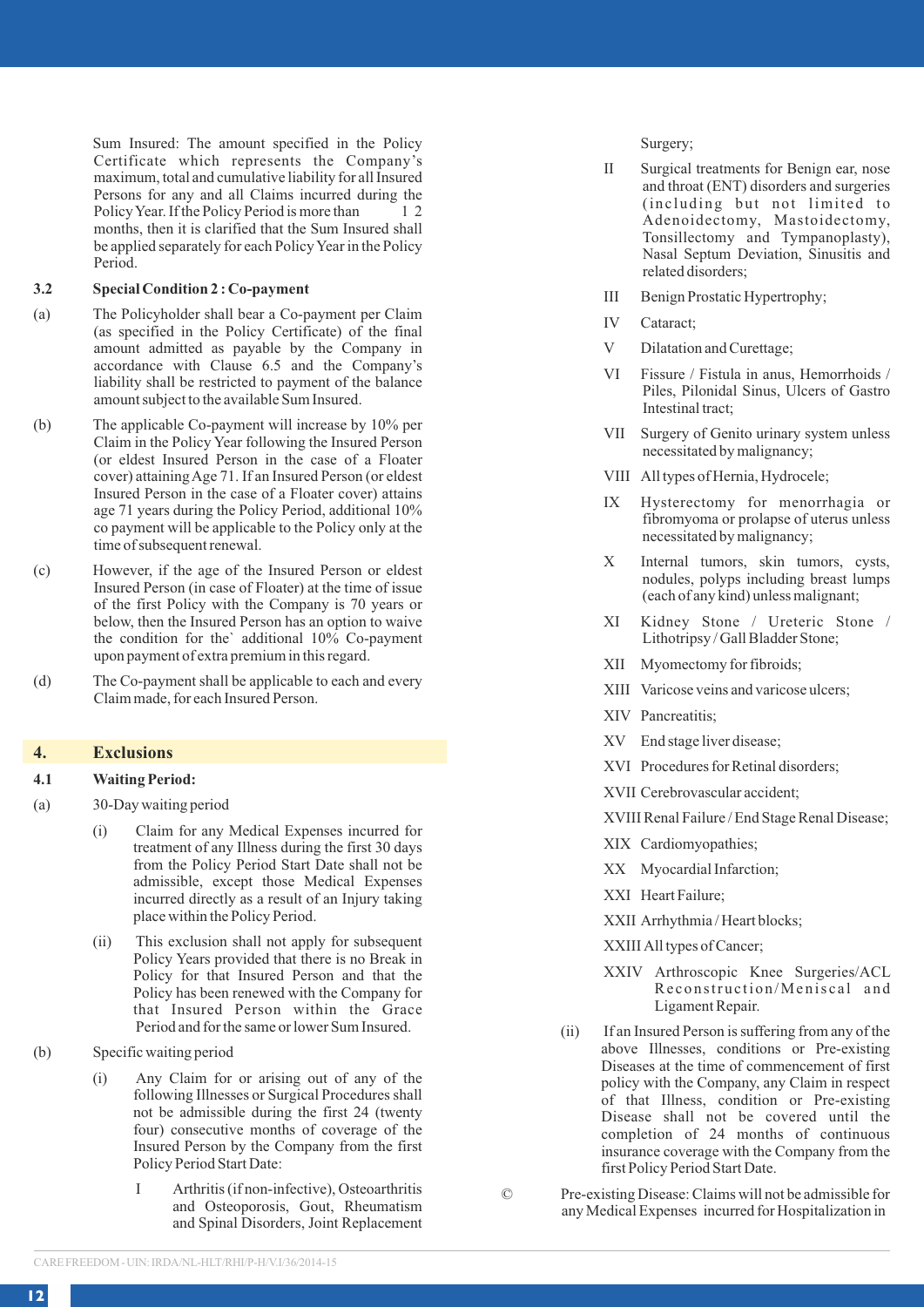respect of diagnosis/treatment of any Pre-existing Disease until 24 months of continuous coverage has elapsed, since the inception of the first Policy with the Company .

- (d) If the Sum Insured is enhanced on any renewal of this Policy, the waiting periods as defined above in Clauses 4.1(a), 4.1(b), and  $\overline{4.1}$ (c) shall be applicable afresh to the incremental amount of the Sum Insured only .
- (e) If the Sum Insured is reduced on any renewal of this Policy, the credit for waiting periods as defined above in Clauses 4.1(a), 4.1(b), and 4.1(c) shall be restricted to the lowest Sum Insured under the previous Policy .
- (f) The Waiting Periods as defined in Clauses 4.1(a), 4.1(b), and 4.1(c) shall be applicable individually for each Insured Person and Claims shall be assessed accordingly .

### **4.2 Permanent Exclusions :**

- (a) Any Claim in respect of any Insured Person for, arising out of or directly or indirectly due to any of the following shall not be admissible unless expressly stated to the contrary elsewhere in the Policy terms and conditions:
	- (i) Any condition or treatment as specified in Annexure – II.
	- (ii) The Company shall not admit any Claim in respect of an Insured Person which involves treatment/consultation in any of the hospitals as listed in Annexure – III.
	- (iii) Any condition directly or indirectly caused by or associated with any sexually transmitted disease, including Genital Warts, Syphilis, Gonorrhoea, Genital Herpes, Chlamydia, Pubic Lice and Trichomoniasis, Acquired Immuno Deficiency Syndrome (AIDS) whether or not arising out of HIV, Human T-Cell Lymphotropic Virus Type III (HTLV–III or IITLB-III) or Lymphadinopathy Associated Virus (LAV) or the mutants derivative or Variations Deficiency Syndrome or any Syndrome or condition of a similar kind.
	- (iv) Any treatment arising from or traceable to pregnancy (including voluntary termination), miscarriage (unless due to an Accident), childbirth, maternity (including caesarian section), abortion or complications of any of these. This exclusion will not apply to ectopic pregnancy .
	- (v) Any treatment arising from or traceable to any fertility, sterilization, birth control procedures, contraceptive supplies or services including complications arising due to supplying services or Assisted Reproductive Technology .
	- (vi) Treatment taken from anyone who is not a Medical Practitioner or from <sup>a</sup> Medical Practitioner who is practicing outside the discipline for which he is licensed or any kind of self-medication.
- (vii) Charges incurred in connection with cost of routine eye and ear examinations, dentures, artificial teeth and all other similar external appliances and / or devices whether for diagnosis or treatment.
- (viii) Unproven/Experimental or investigational treatments which are not consistent with or incidental to the diagnosis and treatment of the positive existence or presence of any Illness for which confinement is required at a Hospital. Any Illness or treatment which is a result or a consequence of undergoing such experimental or unproven treatment.
- (ix) Expenses incurred on High Intensity Focused Ultra Sound, Balloon Sinuplasty, Enhanced External Counter Pulsation Therapy and related therapies. Deep Brain Simulation, Hyperbaric Oxygen Therapy, Robotic Surgery, Holmium Laser Enucleation of Prostate, KTP Laser surgeries, Femto laser surgeries and such other similar therapies.
- (x) Any expenses incurred on prosthesis, corrective devices, external durable medical equipment of any kind, like wheelchairs, walkers, belts, collars, caps, splints, braces, stockings of any kind, diabetic footwear, glucometer/thermometer, crutches, ambulatory devices, instruments used in treatment of sleep apnea syndrome (C.P.A.P) or continuous ambulatory peritoneal dialysis (C.A.P.D.) and oxygen concentrator for asthmatic condition, cost of cochlear implants and related surgery .
- (xi) Any treatment related to sleep disorder or sleep apnea syndrome, general debility convalescence, cure, rest cure, health hydros, nature cure clinics, sanatorium treatment, Rehabilitation measures, private duty nursing, respite care, long-term nursing care, custodial care or any treatment in an establishment that is not a Hospital.
- (xii) Treatment of any external Congenital Anomaly, genetic disorders or illness or defects or anomalies or treatment relating to external birth defects.
- (xiii) Treatment of mental illness, stress or psychological disorders.
- (xiv) Aesthetic treatment, cosmetic surgery or plastic surgery or related treatment of any description, including any complication arising from these treatments, other than as may be necessitated due to an Injury, cancer or burns.
- (xv) Any treatment/surgery for change of sex or gender reassignments including any complication arising from these treatments.
- (xvi) Circumcision unless necessary for treatment of an Illness or as may be necessitated due to an Accident.
- (xvii) All preventive care, vaccination, including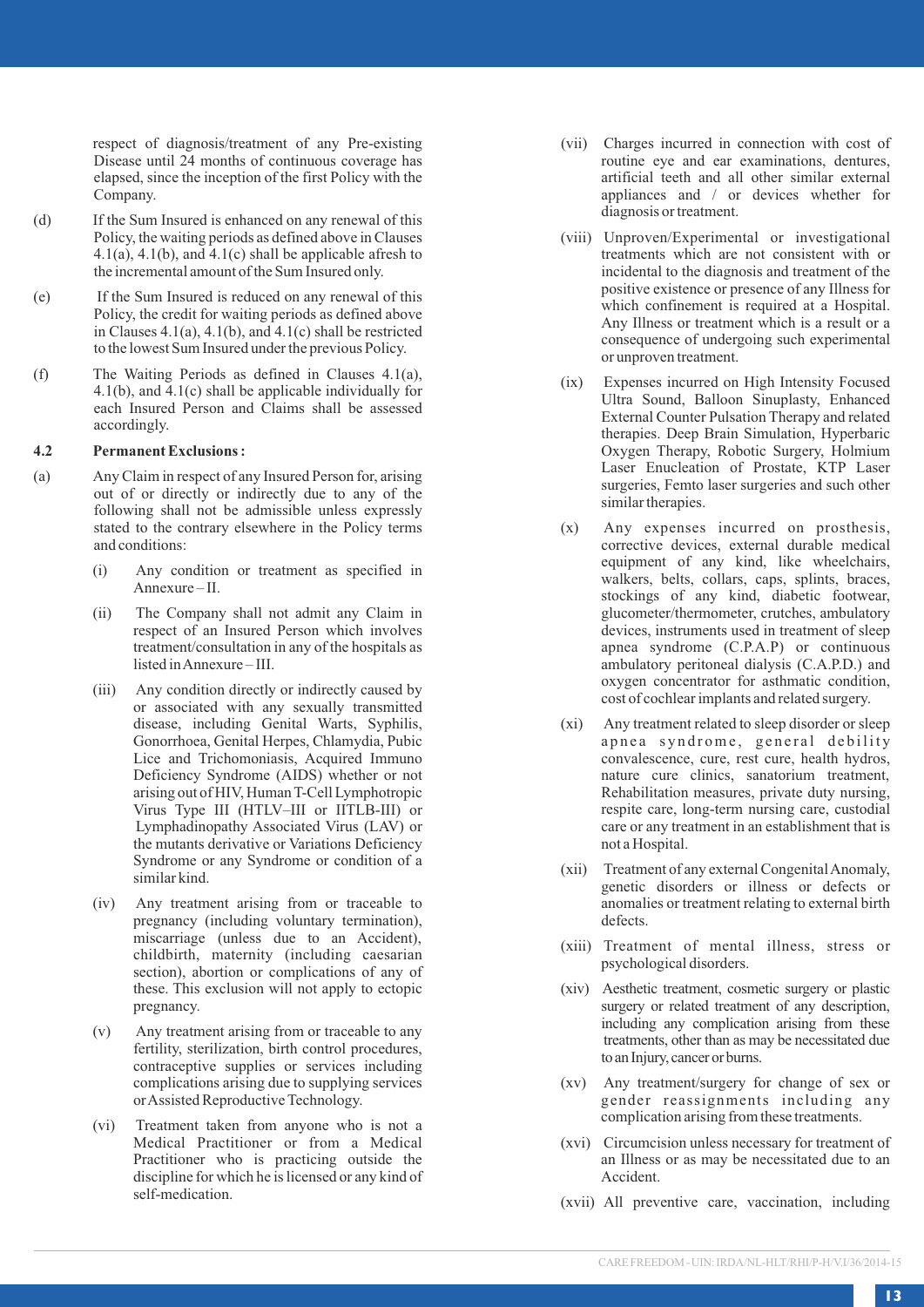inoculation and immunizations (except in case of post-bite treatment), vitamins and tonics.

- (xviii) Artificial life maintenance, including life support machine use, where such support machine use, where such treatment will not result in recovery or restoration of the previous state of health.
- (xix) All expenses related to donor treatment, including surgery to remove organs from the donor, in case of transplant surgery.
- (xx) Non-allopathic treatment.
- (xxi) Any OPD Treatment.
- (xxii) Treatment received outside India.
- (xxiii) Charges incurred at Hospital primarily for diagnostic, X-ray or laboratory examinations not consistent with or incidental to the diagnosis and treatment of the positive existence or presence of any Illness or Injury, for which In-patient Care/ Day Care Treatment is required.
- (xxiv) War (whether declared or not) and war like occurrence or invasion, acts of foreign enemies, hostilities, civil war, rebellion, revolutions, insurrections, mutiny, military or usurped power, seizure, capture, arrest, restraints and detainment of all kinds.
- (xxv) Any Illness or Injury directly or indirectly resulting or arising from or occurring during commission of any breach of any law by the Insured Person with any criminal intent.
- (xxvi) Act of self-destruction or self-inflicted Injury, attempted suicide or suicide while sane or insane or Illness or Injury attributable to consumption, use, misuse or abuse of tobacco, intoxicating drugs and alcohol or hallucinogens.
- (xxvii) Any charges incurred to procure any medical certificate, treatment or Illness related documents pertaining to any period of Hospitalization or Illness.
- (xxviii) Personal comfort and convenience items or services including but not limited to T.V. (wherever specifically charged separately), charges for access to telephone and telephone calls (wherever specifically charged separately), foodstuffs (except patient's diet), cosmetics, hygiene articles, body or baby care products and bath additive, barber or beauty service, guest service as well as similar incidental services and supplies.
- (xxix) Expenses related to any kind of RMO charges, service charge, surcharge, night charges levied by the Hospital under whatever head.
- (xxx) Nuclear, chemical or biological attack or weapons, contributed to, caused by, resulting from or from any other cause or event contributing concurrently or in any other sequence to the loss, claim or expense. For the

purpose of this exclusion:

- I. Nuclear attack or weapons means the use of any nuclear weapon or device or waste or combustion of nuclear fuel or the emission, discharge, dispersal, release or escape of fissile/ fusion material emitting a level of radioactivity capable of causing any Illness, incapacitating disablement or death.
- II. Chemical attack or weapons means the emission, discharge, dispersal, release or escape of any solid, liquid or gaseous chemical compound which, when suitably distributed, is capable of causing any Illness, incapacitating disablement or death.
- III. Biological attack or weapons means the emission, discharge, dispersal, release or escape of any pathogenic (disease producing) micro-organisms and/or biologically produced toxins (including genetically modified organisms and chemically synthesized toxins) which are capable of causing any Illness, incapacitating disablement or death.

In addition to the foregoing, any loss, claim or expense of whatsoever nature directly or indirectly arising out of, contributed to, caused by, resulting from, or in connection with any action taken in controlling, preventing, suppressing, minimizing or in any way relating to the above shall also be excluded.

- (xxxi) Impairment of an Insured Person's intellectual faculties by abuse of stimulants or depressants
- (xxxii) Alopecia, wigs and/or toupee and all hair or hair fall treatment and products.
- (xxxiii) Any treatment taken in a clinic, rest home, convalescent home for the addicted, detoxification center, sanatorium, home for the aged, mentally disturbed, remodeling clinic or similar institutions.
- (xxxiv) Multifocal lens implantation for cataract.
- (xxxv) Remicade, Avastin or similar injectable treatment.
- (xxxvi) Oral Chemotherapy.
- (xxxvii) Any claim related to Hazardous Activities.
- (xxxviii) If the Insured Person is suffering from or has been diagnosed with or has been treated for any of the following disorders prior to the first Policy Start Date, then costs of treatment related to or arising from the disorder whether directly or indirectly will be permanently excluded from coverage under the Policy:-
	- I Chronic Bronchitis;
	- II Esophageal Stricture or stenosis;
	- III Unoperated Varicose Veins;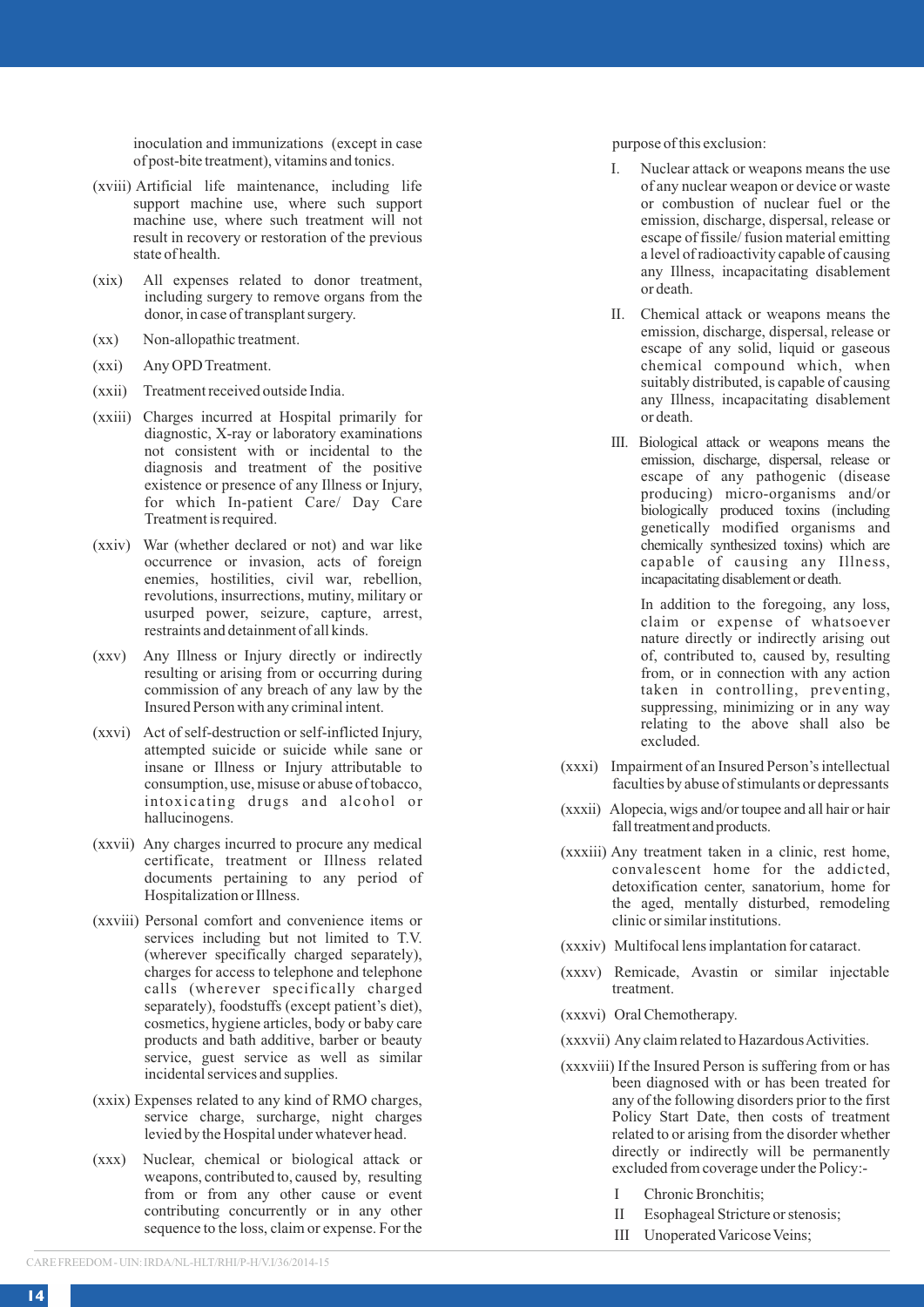- IV Deep Vein Thrombosis (DVT);
- V Spondyloarthropathies (Spondylosis/ Spondylitis/Spondylolisthesis);
- VI Residual Poliomyelitis;
- VII Avascular Necrosis, Idiopathic;
- VIII Unoperated Hyperthyroidism;
- IX Renal/Ureteric/BladderCalculi;
- X DUB/Endometriosis;
- XI Unoperated Fibroid Uterus;
- XII Retinal Detachment;
- XIII Otosclerosis;
- XIV Deafness;
- XV Blindness;

XVI Any implant in the body.

## **5. Portability**

In case Portability has been granted to the Policyholder and/or Insured Person under this Policy then:-

- (a) The proposed Insured Person has to be covered without any break in insurance coverage under any similar indemnity health insurance policy from any non-life insurance company registered with the IRDA or any similar group indemnity health insurance policy from the Company; and
- (b) The Waiting Periods as defined in Clauses 4.1(a), 4.1(b) and 4.1(c) of this Policy shall be reduced by the number of months of continuous coverage under such health insurance policy with the previous insurer to the extent of the sum insured and the deductible under the expiring health insurance policy.
- (c) The Waiting Periods under Clauses 4.1(a), 4.1(b) and 4.1(c) shall be applicable afresh to the amount by which the Sum Insured under this Policy exceeds the sum insured and the deductible under the terms of the expiring policy.
- (d) The Waiting Periods as defined in Clauses 4.1(a), 4.1(b) and  $\overline{4}$ .1(c) shall be applicable individually for each Insured Person and Claims shall be assessed accordingly.
- (e) Credit for the sum insured of the expiring policy shall additionally be available as under:
	- (i) If the Insured Person was covered on a Floater basis under the expiring policy and is proposed to be covered on a Floater basis with the Company, then the sum insured to be carried forward for credit under this Policy would also be applied on a Floater basis only.
	- (ii) In all other cases the sum insured to be carried forward for credit in this Policy would be applied on an individual basis only.
	- (f) In case the Policyholder has opted to switch to any other insurer under portability and the

outcome of acceptance of the portability is awaited from the new insurer on the date of renewal:

- (i) The Company may at the request of the Policyholder, extend the Policy for a period not less than 1 month at an additional premium to be paid on a pro-rated basis.
- (ii) In case any Claim is reported during the extended Policy Period, the Policyholder shall first pay the premium so as to make the Policy Period part of full Policy as applicable. The Company's liability for the payment of the Claim shall commence only once such premium is received. Alternately, the Company may deduct the premium payable by the Policyholder and pay the balance Claim amount, if any and issue Policy for the balance Policy Period.

## **6. Claims Intimation, Assessment and Management**

#### **6.1 Claims Intimation**

- (a) Upon the occurrence of any Illness or Injury that may give rise to a Claim under this Policy, then as a Condition Precedent to the Company's liability under the Policy, all of the following shall be undertaken:
	- (i) If any Illness is diagnosed or discovered or any Injury is suffered or any other contingency occurs which may result in a Claim under the Policy, the Company shall be notified with full particulars within 48 hours from the date of occurrence of event either at the Company's call center or in writing.
	- (ii) Claim must be filed within 15 days from the date of discharge from the hospital.

 **Note:** 6.1 (a) (i) and 6.1 (a) (ii) are precedent to admission of liability under the policy.

- (iii) The following details are to be given to the Company at the time of intimation of Claim:
	- I Policy Number;
	- II Name of the Policyholder;
	- III Name of the Insured Person in respect of whom the Claim is being made;
	- IV Nature of Illness or Injury;
	- V Name and address of the attending Medical Practitioner and Hospital;
	- VI Date of admission to Hospital or proposed date of admission to Hospital for planned Hospitalization;
	- VII Any other necessary information, documentation or details requested by the Company.
	- (iv) In case of an Emergency Hospitalization, the Company shall be notified either at the Company's call center or in writing immediately and in any event within 48 hours of Hospitalization commencing or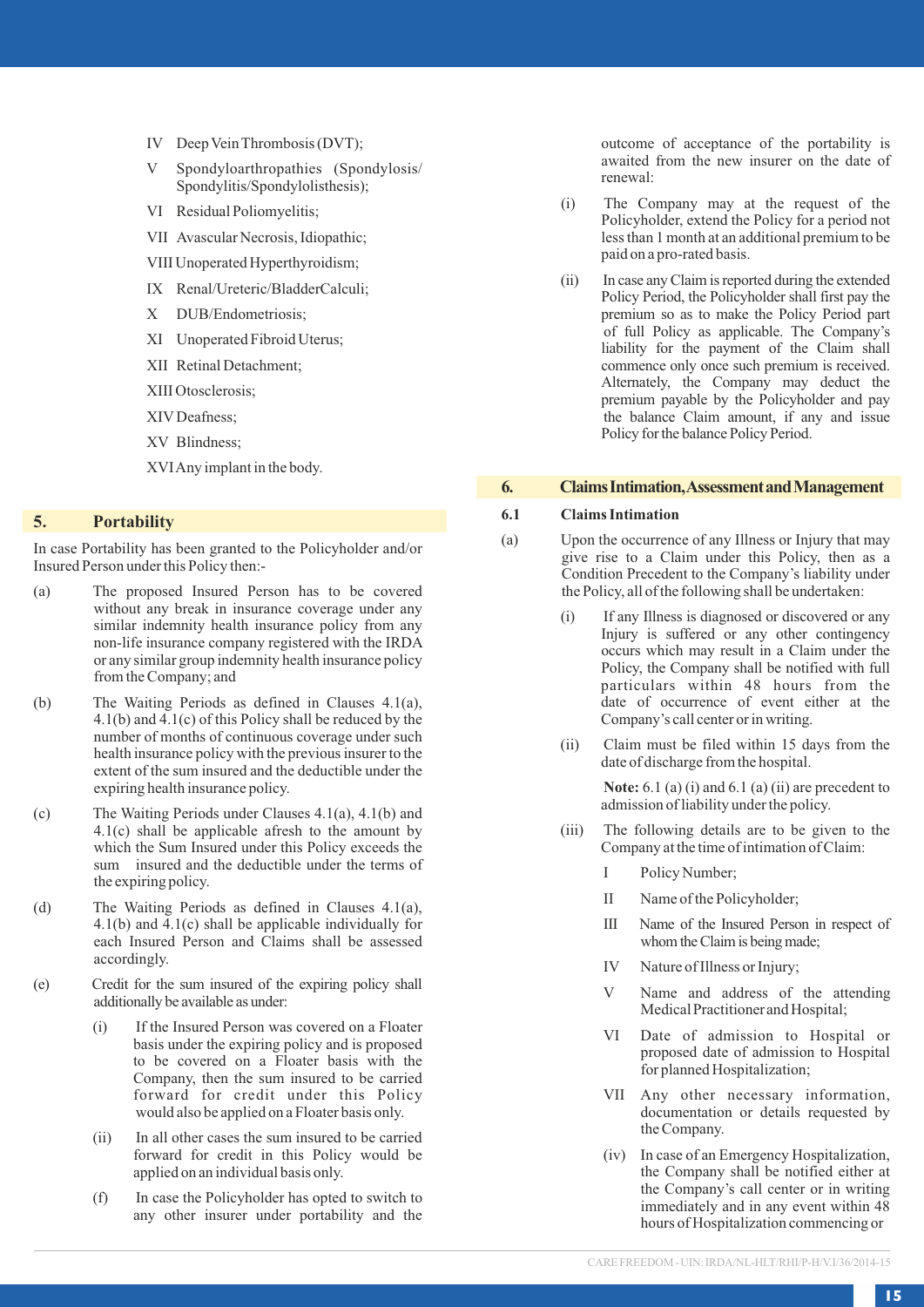before the Insured Person's discharge from Hospital.

However, the Company will examine and relax the time limit mentioned in the above conditions depending upon the merits of case.

### **6.2 Claims Procedure**

## (a) Cashless

For availing the Cashless Facility at a Network Provider, the following shall be carried out:-

- (i) Submit a pre-authorization form to the Company for approval. Only upon due approval from the Company, Cashless Facility can be availed at any Network Hospital.
- (ii) Present the health card provided by the Company under this Policy along with a valid photo identification document (Voter ID card / Driving License / Passport / PAN Card or any other identification documentation as approved by the Company).
- (iii) The Company will confirm in writing authorization or rejection of the request to avail Cashless Facility for the Insured Person's Hospitalization.
- (iv) If the request for availing Cashless Facility is authorized by the Company, then payment for the Medical Expenses incurred in respect of the Insured Person shall not have to be made to the extent that such Medical Expenses are covered under this Policy and fall within the amount authorized in writing by the Company for availing Cashless Facility. All original bills and evidence of treatment for the Medical Expenses incurred in respect of the Hospitalization of the Insured Person and all other information and documentation specified at Clause 6.4 shall be submitted to the Network Provider immediately and in any event before the Insured Person's discharge from Hospital.
- (v) If the Company does not authorize the Cashless Facility due to insufficient Sum Insured or if insufficient information is provided to the Company to determine the admissibility of the Claim, payment for the treatment will have to be made by the Policyholder or Insured<br>Person to the Network Provider. Person to the Network following which a Claim for reimbursement may be made to the Company and the same will be considered by the Company subject to the Policy.
- (vi) It is agreed and understood that the Company may, in its sole discretion, modify or add to the list of Network Providers or modify or restrict the extent of Cashless Facilities that may be availed at any particular Network Provider. For an updated list of Network Providers and the extent of Cashless Facilities available at each Network Provider, the Policyholder or Insured Person may refer to the list of Network Providers available on the Company's website or at the call centre.

(b) Re-imbursement

It is agreed and understood that in all cases where intimation of a Claim has been provided under this clause, all the information and documentation specified in Clause 6.4 below shall be submitted (at the Policyholder or Insured Person's expense) to the Company immediately and in any event within 15 days of Insured Person's discharge from Hospital. However the Company may examine and relax the time limits mentioned upon the merits of the case.

#### **6.3 Policy holder's or Insured Person's duty at the time of Claim**

- (a) It is agreed and understood that as a Condition Precedent for a Claim to be considered under this Policy:
	- (i) The Policyholder or Insured Person shall check the updated list of Network Provider before submission of a pre-authorization request for Cashless Facility.
	- (ii) All reasonable steps and measures must be taken to avoid or minimize the quantum of any Claim that may be made under this Policy.
	- (iii) The Insured Person shall follow the directions, advice or guidance provided by a Medical Practitioner and the Company shall not be obliged to make payment that is brought about or contributed to by the Insured Person failing to follow such directions, advice or guidance.
	- (iv) Intimation of the Claim, notification of the Claim and submission or provision of all information and documentation shall be made promptly and in any event in accordance with the procedures and within the time frames specified in Clause 6 of the Policy.
	- (v) The Insured Person will, at the request of the Company, submit himself for a medical examination by the Company's nominated Medical Practitioner as often as th Company considers reasonable and necessary. The cost of such examination will be borne by the Company.
	- (vi) The Company's Medical Practitioner and representatives shall be given access and cooperation to inspect the Insured Person's medical and Hospitalization records and to investigate the facts and examine the Insured Person.
	- (vii) The Company shall be provided with complete necessary documentation and information which the Company has requested to establish its liability for the Claim, its circumstances and its quantum.

**6.4 Claim Documents**

(a) The following information and documentation shall be submitted in accordance with the procedures and within the time frames specified in Clause 6 in respect of all Claims: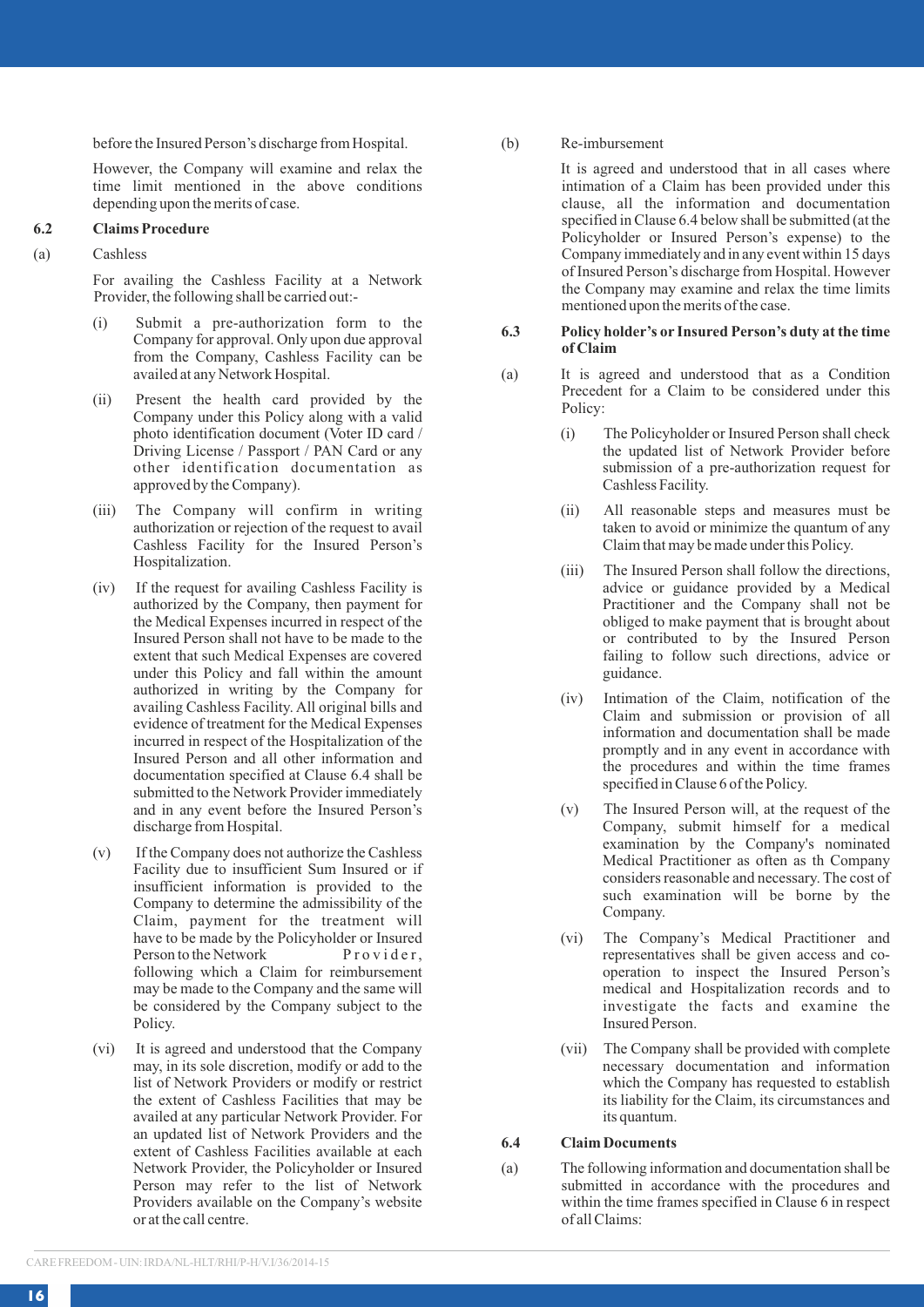- (i) Duly completed and signed Claim form, in original;
- (ii) Medical Practitioner's referral letter advising Hospitalization;
- (iii) Medical Practitioner's prescription advising drugs/diagnostic tests/consultation;
- (iv) Original bills, receipts and discharge card from the Hospital/Medical Practitioner;
- (v) Original bills from pharmacy/chemists;
- (vi) Original pathological/diagnostic test reports/radiology reports and payment receipts;
- (vii) Indoor case papers;
- (viii) Original investigation test reports and payment receipts;
- (ix) Ambulance Receipt;
- (x) Any other document as required by the Company to assess the Claim.
- (b) The Company will only accept bills/invoices which are made in the Insured Person's name.

### **6.5 Claim Assessment**

- (a) All admissible Claims under this Policy shall be assessed by the Company in the following progressive order:
	- (i) If the provisions of the Contribution Clause in Clause 7.7 are applicable, the Company's liability to make payment under that Claims shall first be apportioned accordingly.
	- (ii) If a room/ICU accommodation has been opted for where the Room Rent or Room Category or ICU Charges is higher than the eligible limit as applicable for that Insured Person as specified in the Policy Certificate, then, the Variable Medical Expenses payable shall be pro-rated as per the applicable limits in accordance with Clause  $2.1(c)$  (i) or (ii).
	- (iii) The Deductible shall be applied to the aggregate of all Claims that are either paid or payable under this Policy. The Company's liability to make payment shall commence only once the aggregate amount of all Claims payable or paid exceed the Deductible.
	- (iv) Co-payment shall then be applicable on the amount payable by the Company.
	- (v) The balance amount, if any, subject to the applicability of sub-limits on Expenses in accordance with Clause  $2.1(c)(iii)$ , the Company's liability to make payment shall be limited to such extent as applicable and shall be the Claim payable.
- (b) The Claim amount assessed in Clause 6.5 (a) above would be deducted from the following amounts in the following progressive order:
- (i) Sum Insured;
- (ii) Recharge of Sum Insured (if applicable).

## **6.6 Payment Terms**

- (a) This Policy covers only medical treatment taken entirely within India. All payments under this Policy shall be made in Indian Rupees and within India.
- (b) The Company shall have no liability to make payment of a Claim under the Policy in respect of an Insured Person during the Policy Period, once the Sum of Sum Insured and Recharge of Sum Insured for that Insured Person is exhausted.
- (c) The Company shall settle any Claim within 30 days of receipt of all the necessary documents/information as required for settlement of such Claim and sought by the Company. The Company shall provide the Policyholder an offer of settlement of Claim and upon acceptance of such offer by the Policyholder the Company shall make payment within 7 days from the date of receipt of such acceptance. In case there is delay in the payment beyond the stipulated timelines, the Company shall pay additional amount as interest at a rate which is 2% above the bank rate prevalent at the beginning of the financial year in which the claim is reviewed by it. For the purpose of this clause, 'bank rate' shall mean the existing bank rate as notified by Reserve Bank of India, unless the extent regulation requires payment based on some other prescribed interest rate.
- (d) If the Policyholder or Insured Person suffers a relapse within 45 days of the date of discharge from the Hospital for which a Claim has been made, then such relapse shall be deemed to be part of the same Claim.
- (e) If any Claim is made which extends in to two Policy Periods then such Claim shall be paid taking into consideration the available Sum Insured in these Policy Periods including the deductible for each Policy Period. Such eligible Claim amount will be paid to the Policyholder/Insured after deducting the extent of premium to be received for the renewal/due date of premium of the policy, if not received earlier.
- (f) For Claims for Cashless Facility, the payment shall be made to the Network Provider whose discharge would be complete and final.
- (g) For Claims for reimbursement, the Company will pay the Policyholder. In the event of death of the Policyholder, the Company will pay the nominee (as named in the Policy Certificate) and in case of no nominee, to the legal heirs or legal representatives of the Policyholder whose discharge shall be treated as full and final discharge of its liability under the Policy

## **7. General Terms and Conditions**

## **7.1 Disclosure to Information Norm**

If any untrue or incorrect statements are made or there has been a misrepresentation, mis-description or nondisclosure of any material particulars or any material information having been withheld or if a Claim is fraudulently made or any fraudulent means or devices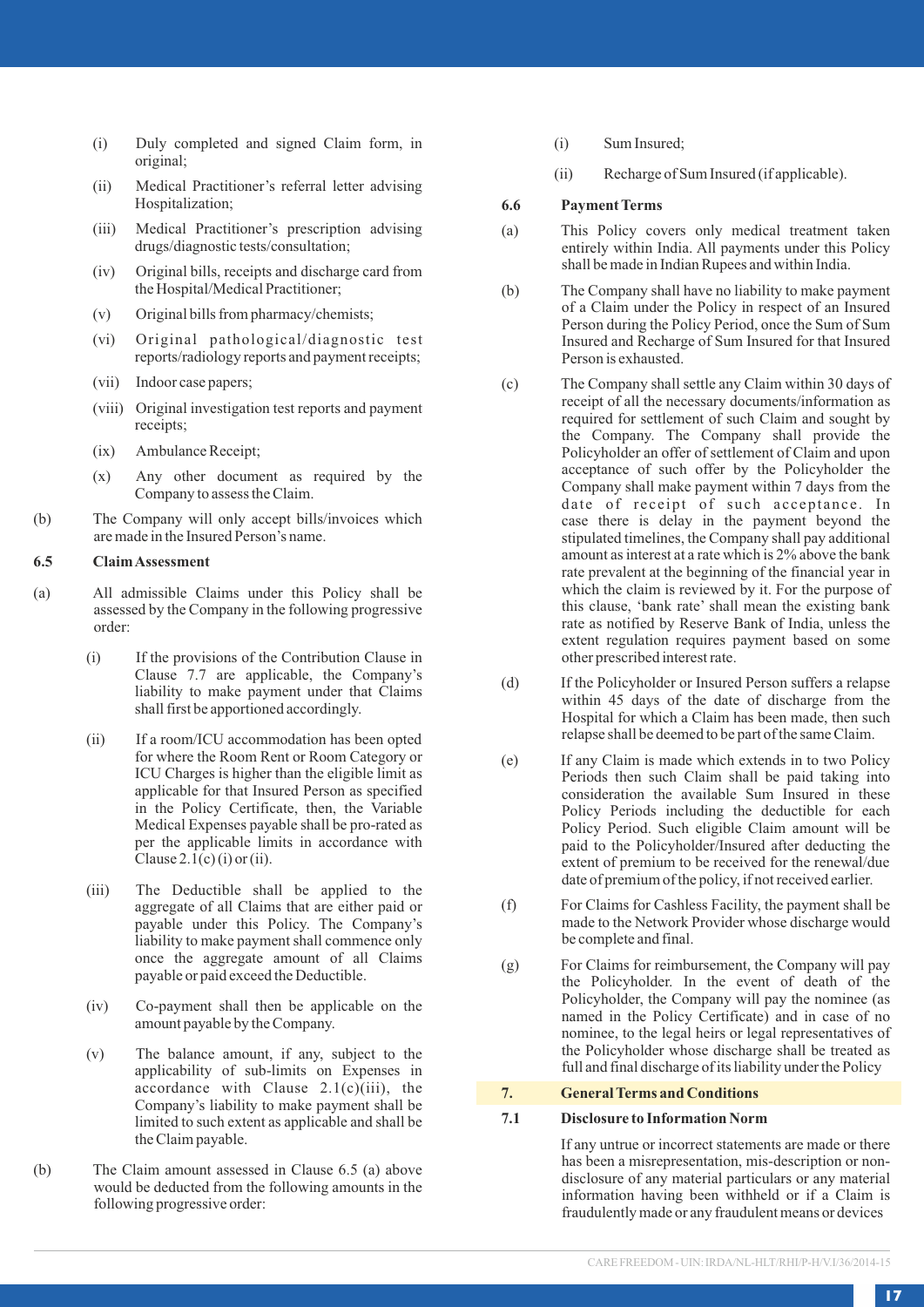are used by the Policyholder or the Insured Person or any one acting on his/their behalf, the Company shall have no liability to make payment of any Claims and the premium paid shall be forfeited ab initio to the Company.

## **7.2 Observance of Terms and Conditions**

The due observance and fulfilment of the terms and conditions of this Policy (including the realization of premium by their respective due dates and compliance with the specified procedure on all Claims) in so far as they relate to anything to be done or complied with by the Policyholder or any Insured Person, shall be Condition Precedent to the Company's liability under the Policy.

## **7.3 Reasonable Care**

Insured Persons shall take all reasonable steps to safeguard against any Illness or Injury that may give rise to a Claim.

## **7.4 No constructive Notice**

Any knowledge or information of any circumstance or condition in relation to the Policyholder or Insured Person which is in possession of the Company other than that information expressly disclosed in the Proposal Form or otherwise in writing to the Company, shall not be held to be binding or prejudicially affect the Company.

## **7.5 Complete discharge**

Payment made by the Company to the Policyholder or Insured Person or the nominee of the Policyholder or the legal representative of the Policyholder or to Hospital, as the case may be, of any Medical Expenses or compensation or benefit under the Policy shall in all cases be complete and construe as an effectual discharge in favor of the Company.

#### **7.6 Subrogation**

The Policyholder and Insured Person shall at his own expense do or concur in doing or permit to be done all such acts and things that may be necessary or reasonably required by the Company for the purpose of enforcing and/or securing any rights and remedies or obtaining relief or indemnity from any other party to which the Company is or would become entitled upon the Company paying for a Claim under this Policy, whether such acts or things shall be o r become necessary or required before or after its payment. Neither the Policyholder nor any Insured Person shall prejudice these subrogation rights in any manner and shall at his own expense provide the Company with whatever assistance or cooperation is required to enforce such rights. Any recovery the Company makes pursuant to this clause shall first be applied to the amounts paid or payable by the Company under this Policy and any costs and expenses incurred by the Company of effecting a recovery, where after the Company shall pay any balance remaining to the Policyholder. This clause shall not apply to any Benefit offered on a fixed benefit basis.

#### **7.7 Contribution**

- (a) In case any Insured Person is covered under more than one indemnity insurance policies, with the Company or with other insurers, the Policyholder/Insured Person shall have the right to settle the Claim with any of the Company, provided that the Claim amount payable is up to the sum insured of such Policy.
- (b) In case the Claim amount exceeds the Sum Insured,<br>then Policyholder shall have the right to then Policyholder shall have choose the companies with whom the Claim is to be settled. In such cases, the settlement shall be done as under:
	- (i) If at the time when any Claim arises under this Policy, there is any other insurance which covers (or would have covered but for the existence of this Policy), the same Claim (in whole or in part), then the Company shall not be liable to pay or contribute more than its ratable proportion of any Claim.
	- (ii) This clause shall not apply to any Benefit offered on a fixed benefit basis.

## **7.8 Policy Disputes**

Any and all disputes or differences under or in relation to the validity, construction, interpretation and effect to this Policy shall be determined by the Indian Courts and in accordance with Indian law.

## **7.9 Free Look Period**

- (a) The Policyholder may, within 15 days from the receipt of the Policy document, return the Policy stating reasons for his objection, if the Policyholder disagrees with any Policy terms and conditions.
- (b) If no Claim has been made under the Policy, the Company will refund the premium received after deducting proportionate risk premium for the period on cover, expenses for medical examination and stamp duty charges. If only part of the risk has commenced, such proportionate risk premium shall be calculated as commensurate with the risk covered during such period. All rights under the Policy will immediately stand extinguished on the free look cancellation of the Policy.
- (c) Provision for free look period is not applicable and available at the time of renewal of the Policy.

#### **7.10 Renewal Terms**

- (a) This Policy will automatically terminate on the Policy Period End Date. All renewal applications should reach the Company on or before the Policy Period End Date.
- (b) The premium payable on renewal shall be paid to the Company on or before the Policy Period End Date and in any event before the expiry of the Grace Period.
- © For the purpose of this provision, Grace Period means a period of 30 days immediately following the Policy Period End Date during which a payment can be made to renew this Policy without loss of continuity benefits. Coverage is not available for the period for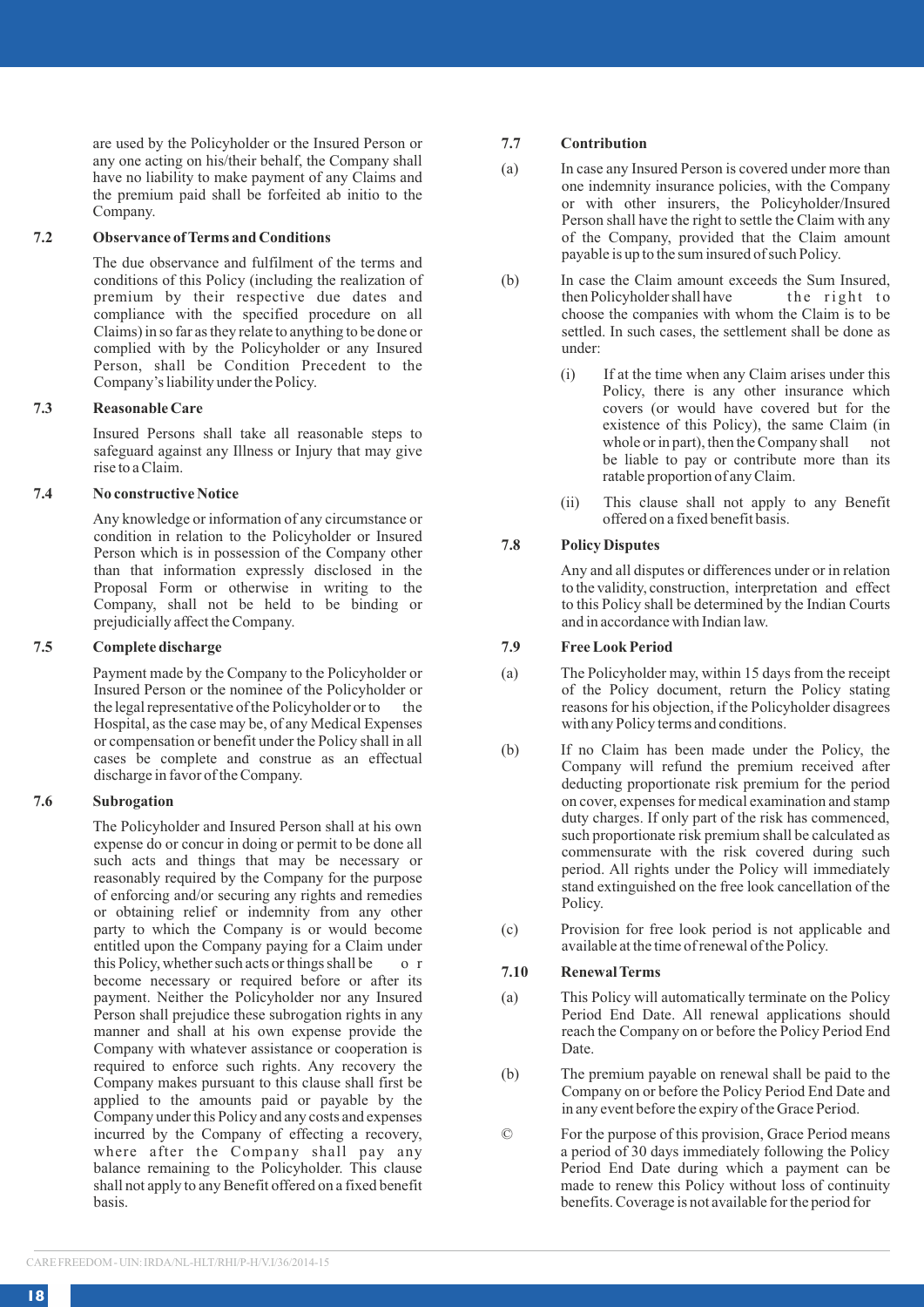for which premium is not received by the Company and the Company shall not be liable for any Claims incurred during such period.

- (d) The Company will ordinarily not refuse to renew the Policy except on ground of fraud, moral hazard or misrepresentation or non-co-operation by the Insured.
- (e) The Company may carry out underwriting in accordance with its Board approved underwriting policy in relation to any request for change in Sum Insured or Deductible at the time of renewal of the Policy.
- (f) This product may be withdrawn / modified by the Company after due approval from the IRDA. In case this product is withdrawn / modified by the Company, this Policy can be renewed under the then prevailing Health Insurance Product or its nearest substitute approved by IRDA. The Company shall duly intimate the Policyholder at least three months prior to the date of such modification /withdrawal of this product and the options available to the Policyholder at the time of Renewal of this Policy.
- (g) The Company may revise the renewal premium payable under the Policy provided that revisions to the renewal premium are in accordance with the IRDA rules and regulations as applicable from time to time. Change in rates will be applicable from the date of approval by the Authority and shall be applied only prospectively thereafter for new policies and at the date of renewal for renewals.
- (h) Renewal shall be offered lifelong. The Insured Person shall be given an option to port this Policy into any other health insurance product of the Company and credit shall be given for number of years of continuous coverage under this Policy for the standard waiting periods.
- (i) No loading based on individual claim experience shall be applicable on renewal premium payable.

#### **7.11 Cancellation / Termination**

- (a) The Company may at any time, cancel this Policy on grounds as specified in Clause 7.1by giving 15 days' notice in writing by Registered Post Acknowledgment Due / recorded delivery to the Policyholder at his last known address and the Company shall have no liability to make payment of any Claims and the premium paid shall be forfeited to the Company.
- (b) The Policyholder may also give 15 days' notice in writing, to the Company, for the cancellation of this Policy, in which case the Company shall from the date of receipt of the notice, cancel the Policy and refund the premium for the unexpired period of this Policy at the short period scales as mentioned below, provided no Claim has been made under the Policy.

Refund % to be applied on premium receive

| <b>Cancellation date</b> | <b>Policy</b> | <b>Policy</b> | <b>Policy</b> |
|--------------------------|---------------|---------------|---------------|
| from Policy              | <b>Tenure</b> | <b>Tenure</b> | <b>Tenure</b> |
| <b>Period Start Date</b> | 1 Year        | 2 Year        | 3 Year        |
| Up to 1 month            | 75.0%         | 87.0%         | 91.0%         |

| 1 month to 3 months                 | $50.0\%$ | 74.0%   | 82.0%    |
|-------------------------------------|----------|---------|----------|
| 3 months to 6 months                | $25.0\%$ | 61.5%   | 73.5%    |
| 6 months to 12 months               | $0.0\%$  | 48.5%   | 64.5%    |
| 12 months to 15 months   N.A.       |          | 24.5%   | $47.0\%$ |
| 15 months to 18 months $\vert$ N.A. |          | 12.0%   | 38.5%    |
| 18 months to 24 months $\vert$ N.A. |          | $0.0\%$ | $30.0\%$ |
| 24 months to 30 months $\vert$ N.A. |          | N A     | 8.0%     |
| Beyond 30 months                    | N A      | N.A.    | $0.0\%$  |

(c) In case of demise of the Policyholder,

- (i) Where the Policy covers only the Policyholder, this Policy shall stand null and void from the date and time of demise of the Policyholder. The premium would be refunded for the unexpired period of this Policy at the short period scales.
- (ii) Where the Policy covers other Insured Persons, this Policy shall continue till the end of Policy Period for the other Insured Persons. If the other Insured Persons wish to continue with the same Policy, the Company will renew the Policy subject to the appointment of a policyholder provided that:
	- I. Written notice in this regard is given to the Company before the Policy Period End Date; and
	- II. A person over Age 18 who satisfies the Company's criteria applies to become the Policyholder.

## **7.12 Limitation of Liability**

Any Claim under this Policy for which the notification or intimation of Claim is received 12 calendar months after the event or occurrence giving rise to the Claim shall not be admissible, unless the Policyholder proves to the Company's satisfaction that the delay in reporting of the Claim was for reasons beyond his control.

## **7.13 Communication**

- (a) Any communication meant for the Company must be in writing and be delivered to its address shown in the Policy Certificate. Any communication meant for the Policyholder will be sent by the Company to his last known address or the address as shown in the Policy Certificate.
- (b) All notifications and declarations for the Company must be in writing and sent to the address specified in the Policy Certificate. Agents are not authorized to receive notices and declarations on the Company's behalf.

Notice and instructions will be deemed served 10 days after posting or immediately upon receipt in the case of hand delivery, facsimile or e-mail.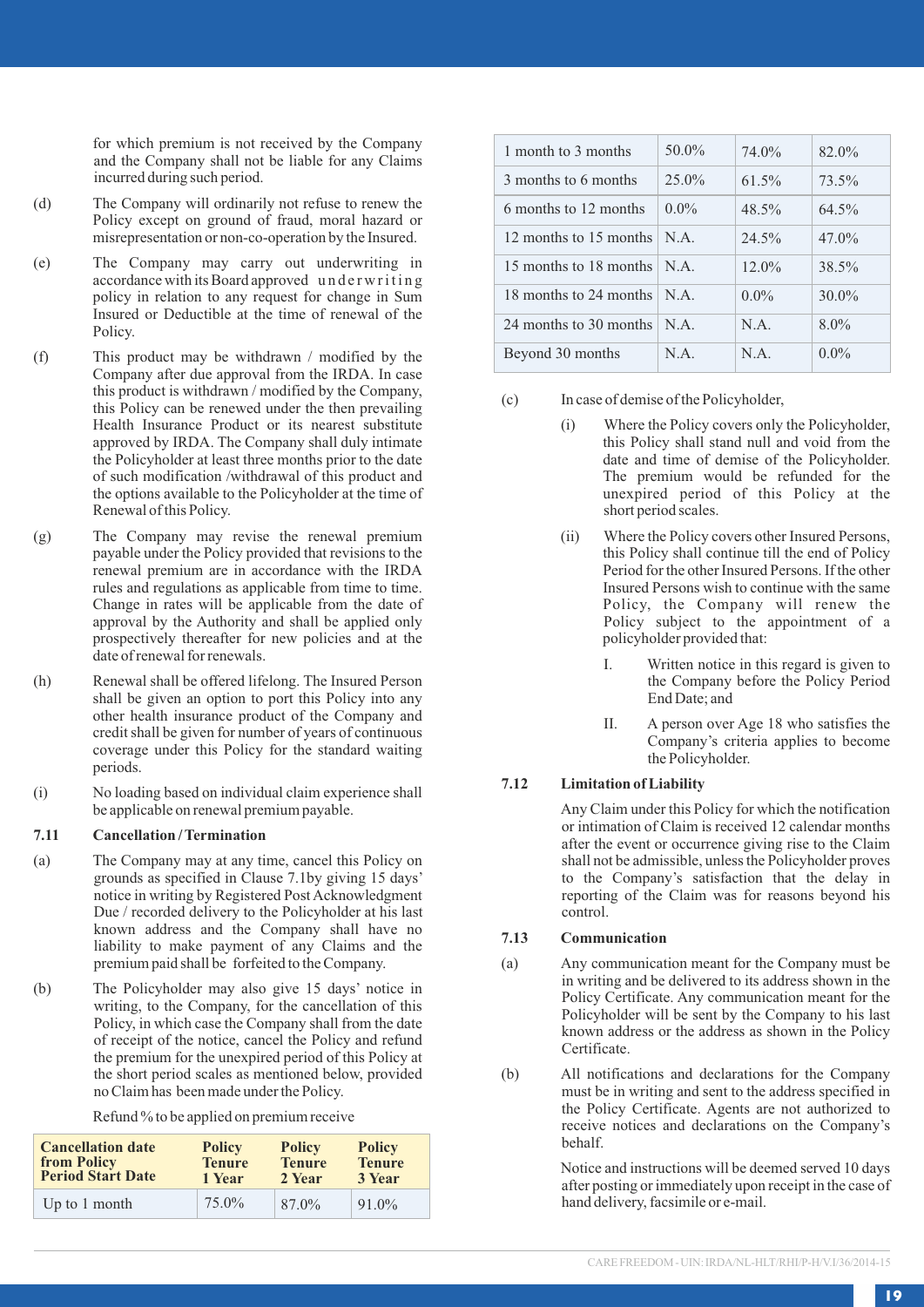#### **7.14 Alterations in the Policy**

This Policy constitutes the complete contract of insurance. No change or alteration shall be valid or effective unless approved in writing by the Company, which approval shall be evidenced by a written endorsement signed and stamped by the Company. However, change or alteration with respect to increase/ decrease of the Sum Insured shall be permissible only at the time of renewal of the Policy.

## **7.15 Overriding effect of Policy Certificate**

In case of any inconsistency in the terms and conditions in this Policy vis-a-vis the information contained in the Policy Certificate, the information contained in the Policy Certificate shall prevail.

## **7.16 Electronic Transactions**

The Policyholder and Insured Person agree to adhere to and comply with all such terms and conditions as the Company may prescribe from time to time, and hereby agrees and confirms that all transactions effected by or through facilities for conducting remote transactions including the Internet, World Wide Web, electronic data interchange, call centers, tele-service operations (whether voice, video, data or combination thereof) or by means of electronic, computer, automated machines network or through other means of telecommunication, established by or on behalf of the Company, for and in respect of the Policy or its terms, or the Company's other products and services, shall constitute legally binding and valid transactions when done in adherence to and in compliance with the Company's terms and conditions for such facilities, as may be prescribed from time to time.

## **7.17 Grievances**

- **7.17.1** The Company has developed proper procedures and effective mechanism to address complaints by the customers. The Company is committed to comply with the Regulations, standards which have been set forth in the Regulations, Circulars issued by the Authority (IRDAI) from time to time in this regard.
- **7.17.2** If the Policyholder/Insured Person has a grievance that the Policyholder/Insured Person wishes the Company to redress, the Policyholder/Insured Person may contact the Company with the details of the grievance through:

Website: www.careinsurance.com

Email: customerfirst@careinsurance.com

Contact No.:1800-102-4488

Courier: Any of Our Branch Office or corporate office

The Policyholder/Insured Person may also approach the grievance cell at any of the Company's branches with the details of his/her grievance during the Company's working hours from Monday to Friday.

**7.17.3** If the Policyholder/Insured Person is not satisfied with the Company's redressal of the Policyholder's/ Insured Person's grievance through one of the above methods, the Policyholder/Insured Person may contact the Company's Head of Customer Service at:

Head – Customer Services,

Care Health Insurance Limited

(Formerly known as Religare Health Insurance Company Limited)

Unit No. 604 - 607, 6th Floor, Tower C,

Unitech Cyber Park, Sector-39,

Gurugram -122001 (Haryana)

**7.17.4** If the Policyholder / Insured Person is not satisfied with the Company's redressal of the Policyholder's / Insured Person's grievance through one of the above methods, the Policyholder / Insured Person may approach the nearest Insurance Ombudsman for resolution of the grievance. The contact details of Ombudsmen offices are mentioned below: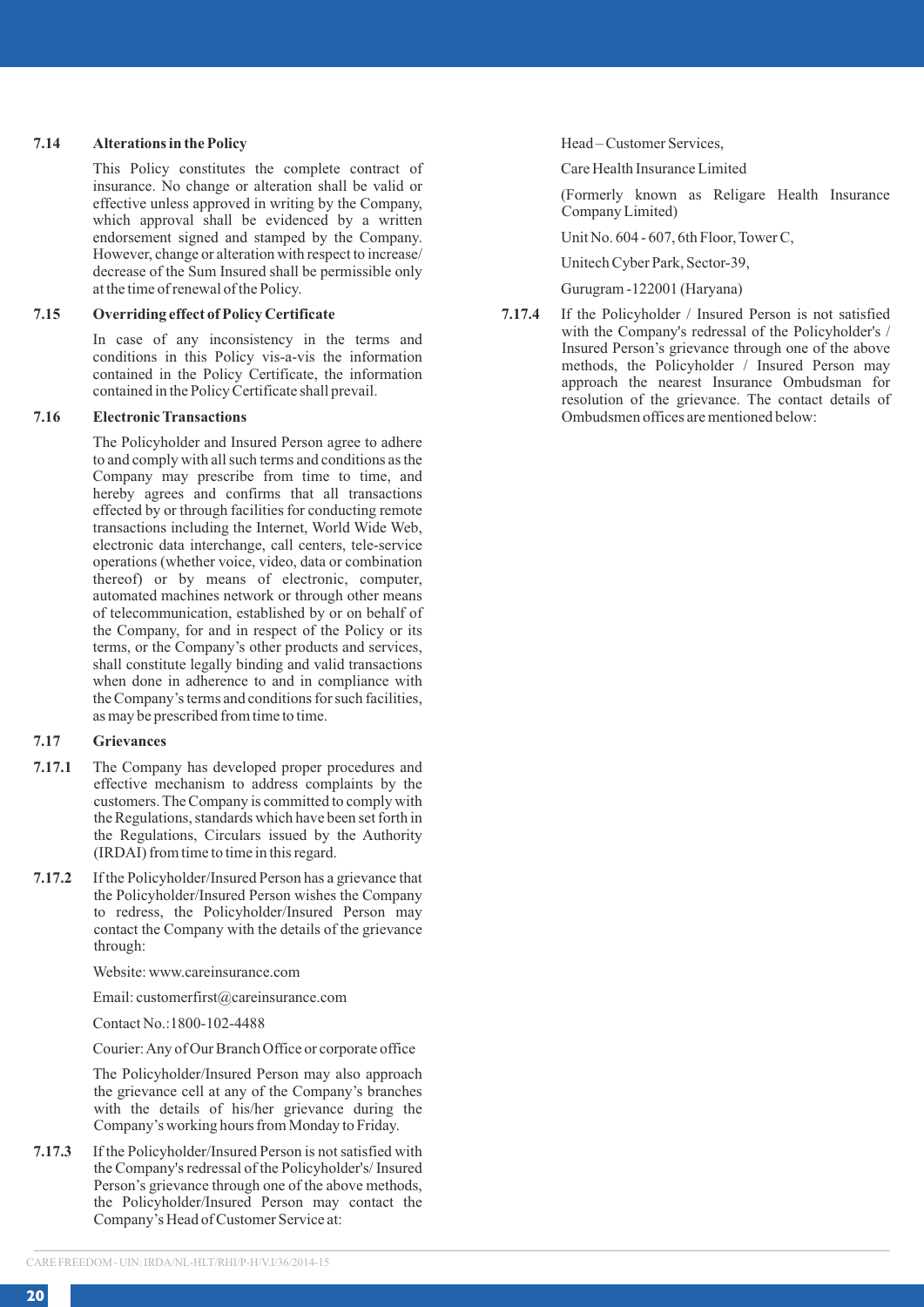| <b>Office of the Ombudsman</b> | <b>Contact Details</b>                                                                                                                                                                                                                                                   | <b>Jurisdiction of Office (Union</b><br><b>Territory, District)</b>                  |
|--------------------------------|--------------------------------------------------------------------------------------------------------------------------------------------------------------------------------------------------------------------------------------------------------------------------|--------------------------------------------------------------------------------------|
| <b>AHMEDABAD</b>               | Insurance Ombudsman,<br>Office of the Insurance Ombudsman,<br>Jeevan Prakash Building, 6th floor, Tilak Marg, Relief Road,<br>Ahmedabad - 380 001.<br>Tel.: 079 - 25501201/02/05/06<br>E-mail: bimalokpal.ahmedabad@ecoi.co.in                                           | Gujarat, Dadra & Nagar<br>Haveli, Daman and Diu                                      |
| <b>BENGALURU</b>               | Insurance Ombudsman,<br>Office of the Insurance Ombudsman,<br>Jeevan Soudha Building, PID No. 57-27-N-19<br>Ground Floor, 19/19, 24th Main Road, JP Nagar, Ist Phase,<br>BENGALURU - 560 078.<br>Tel.: 080-22222049 / 22222048<br>Email: bimalokpal.bengaluru@ecoi.co.in | Karnataka                                                                            |
| <b>BHOPAL</b>                  | Insurance Ombudsman,<br>Office of the Insurance Ombudsman,<br>Janak Vihar Complex, 2nd Floor, 6, Malviya Nagar, Opp. Airtel,<br>Near New Market, BHOPAL (M.P.)-462 003.<br>Tel.: 0755-2769201 / 9202, Fax: 0755-2769203<br>E-mail: bimalokpal.bhopal@ecoi.co.in          | Madhya Pradesh &<br>Chhattisgarh                                                     |
| <b>BHUBANESHWAR</b>            | Insurance Ombudsman.<br>Office of the Insurance Ombudsman,<br>62, Forest Park, BHUBANESHWAR-751 009.<br>Tel.: 0674 - 2596461 / 2596455, Fax: 0674-2596429<br>E-mail: bimalokpal.bhubaneswar@ecoi.co.in                                                                   | Orissa                                                                               |
| <b>CHANDIGARH</b>              | Insurance Ombudsman,<br>Office of the Insurance Ombudsman,<br>S.C.O. No.101-103, 2nd Floor, Batra Building. Sector 17-D,<br>CHANDIGARH-160 017.<br>Tel.: 0172 - 2706196 / 2706468, Fax: 0172-2708274<br>E-mail: bimalokpal.chandigarh@ecoi.co.in                         | Punjab, Haryana,<br>Himachal Pradesh.<br>Jammu & Kashmir,<br>Chandigarh              |
| <b>CHENNAI</b>                 | Insurance Ombudsman,<br>Office of the Insurance Ombudsman,<br>Fathima Akhtar Court, 4th Floor, 453, Anna Salai, Teynampet,<br>CHENNAI-600 018.<br>Tel.: 044-24333668 / 24335284, Fax: 044-24333664<br>E-mail : bimalokpal.chennai@ecoi.co.in                             | Tamil Nadu, Pondicherry<br>Town and Karaikal<br>(which are part of<br>Pondicherry)   |
| <b>DELHI</b>                   | Insurance Ombudsman,<br>Office of the Insurance Ombudsman,<br>2/2 A, Universal Insurance Bldg., Asaf Ali Road,<br>NEW DELHI-110 002.<br>Tel.: 011 - 23232481 / 23213504<br>E-mail: bimalokpal.delhi@ecoi.co.in                                                           | Delhi                                                                                |
| <b>GUWAHATI</b>                | Insurance Ombudsman,<br>Office of the Insurance Ombudsman,<br>"Jeevan Nivesh", 5th Floor, Near Panbazar Overbridge, S.S.<br>Road, GUWAHATI-781 001 (ASSAM).<br>Tel.: 0361 - 2632204 / 2602205<br>E-mail: bimalokpal.guwahati@ecoi.co.in                                  | Assam, Meghalaya,<br>Manipur, Mizoram,<br>Arunachal Pradesh,<br>Nagaland and Tripura |
| <b>HYDERABAD</b>               | Insurance Ombudsman.<br>Office of the Insurance Ombudsman,<br>6-2-46, 1st Floor, Moin Court, Lane Opp. Saleem Function<br>Palace, A.C. Guards, Lakdi-Ka-Pool, HYDERABAD-500 004.<br>Tel.: 040 - 67504123 / 23312122<br>E-mail: bimalokpal.hyderabad@ecoi.co.in           | Andhra Pradesh.<br>Telangana and Yanam - a<br>part of Territory of<br>Pondicherry    |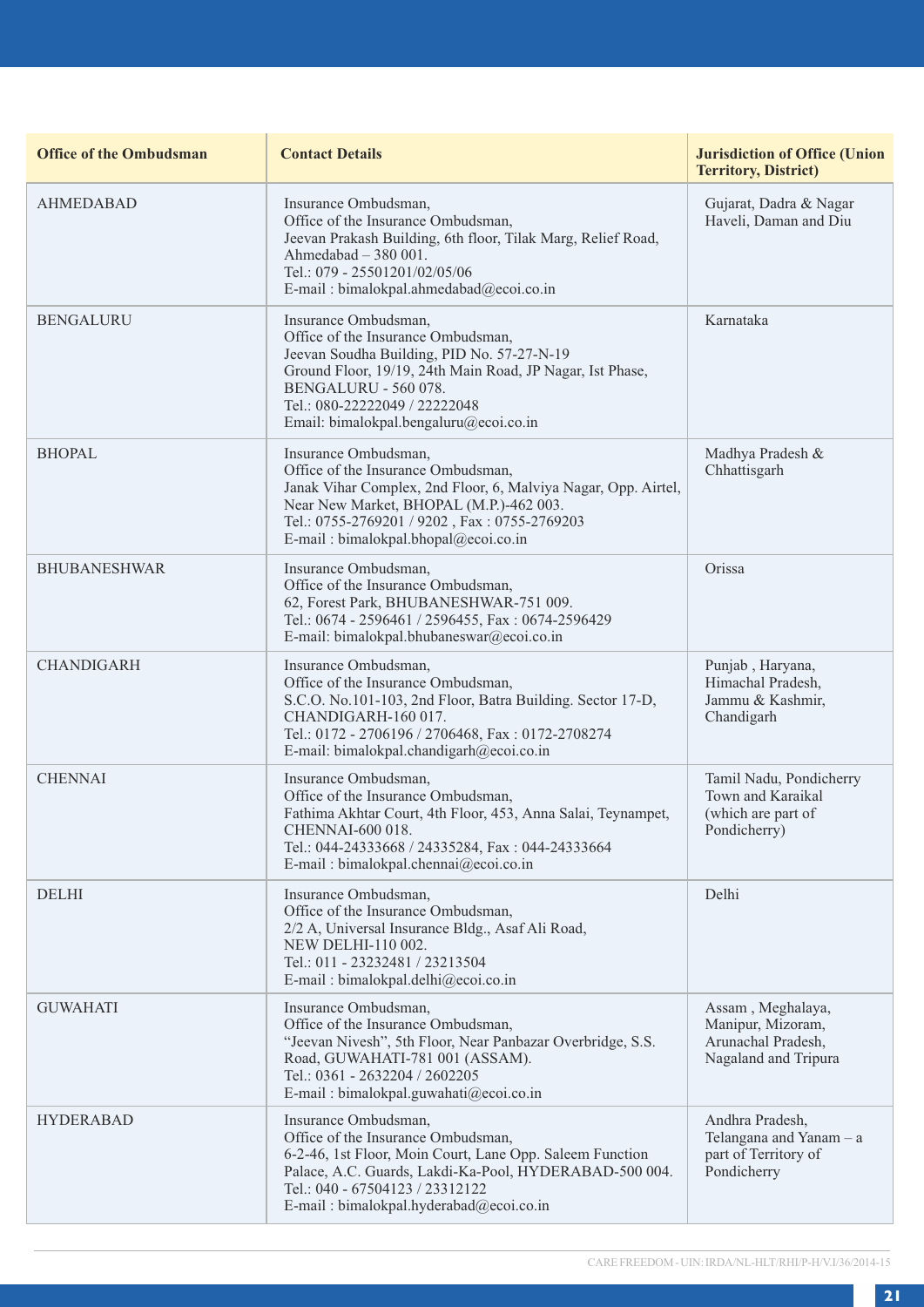| <b>Office of the Ombudsman</b> | <b>Contact Details</b>                                                                                                                                                                                                                              | <b>Jurisdiction of Office (Union</b><br><b>Territory, District)</b>                                                                                                                                                                                                                                                                                                                                                                                                                                                         |
|--------------------------------|-----------------------------------------------------------------------------------------------------------------------------------------------------------------------------------------------------------------------------------------------------|-----------------------------------------------------------------------------------------------------------------------------------------------------------------------------------------------------------------------------------------------------------------------------------------------------------------------------------------------------------------------------------------------------------------------------------------------------------------------------------------------------------------------------|
| <b>JAIPUR</b>                  | Insurance Ombudsman,<br>Office of the Insurance Ombudsman,<br>Jeevan Nidhi - II Bldg., Gr. Floor, Bhawani Singh Marg, Jaipur -<br>302 005.<br>Tel.: 0141-2740363<br>Email: Bimalokpal.jaipur@ecoi.co.in                                             | Rajasthan                                                                                                                                                                                                                                                                                                                                                                                                                                                                                                                   |
| <b>ERNAKULAM</b>               | Insurance Ombudsman,<br>Office of the Insurance Ombudsman.<br>2nd Floor, Pulinat Bldg., Opp. Cochin Shipyard, M.G. Road,<br>ERNAKULAM-682 015.<br>Tel.: 0484-2358759/2359338, Fax: 0484-2359336<br>E-mail: bimalokpal.ernakulam@ecoi.co.in          | Kerala, Lakshadweep, Mahe<br>$-$ a part of Pondicherry                                                                                                                                                                                                                                                                                                                                                                                                                                                                      |
| <b>KOLKATA</b>                 | Insurance Ombudsman,<br>Office of the Insurance Ombudsman,<br>4th Floor, Hindustan Bldg. Annexe, 4, C.R. Avenue,<br>Kolkata - 700 072.<br>Tel: 033-22124339/22124340, Fax: 033-22124341<br>E-mail: bimalokpal.kolkata@ecoi.co.in                    | West Bengal, Andaman &<br>Nicobar Islands, Sikkim                                                                                                                                                                                                                                                                                                                                                                                                                                                                           |
| <b>LUCKNOW</b>                 | Insurance Ombudsman,<br>Office of the Insurance Ombudsman,<br>6th Floor, Jeevan Bhawan, Phase-2, Nawal Kishore Road,<br>Hazaratganj, LUCKNOW-226 001.<br>Tel.: 0522 - 2231330 / 2231331, Fax: 0522-2231310<br>E-mail: bimalokpal.lucknow@ecoi.co.in | Districts of Uttar Pradesh:<br>Laitpur, Jhansi, Mahoba,<br>Hamirpur, Banda, Chitrakoot,<br>Allahabad, Mirzapur,<br>Sonbhabdra, Fatehpur,<br>Pratapgarh, Jaunpur, Varanasi,<br>Gazipur, Jalaun, Kanpur,<br>Lucknow, Unnao, Sitapur,<br>Lakhimpur, Bahraich,<br>Barabanki, Raebareli, Sravasti,<br>Gonda, Faizabad, Amethi,<br>Kaushambi, Balrampur, Basti,<br>Ambedkamagar, Sultanpur,<br>Maharajgang, Santkabirnagar,<br>Azamgarh, Kushinagar,<br>Gorkhpur, Deoria, Mau,<br>Ghazipur, Chandauli, Ballia,<br>Sidharathnagar. |
| <b>MUMBAI</b>                  | Insurance Ombudsman,<br>Office of the Insurance Ombudsman,<br>3rd Floor, Jeevan Seva Annexe, S.V. Road, Santacruz(W),<br>MUMBAI-400 054.<br>Tel.: 022 - 26106552 / 26106960<br>Fax: 022 - 26106052<br>Email: bimalokpal.mumbai@ecoi.co.in           | Goa,<br>Mumbai Metropolitan<br>Region<br>excluding Navi Mumbai &<br>Thane                                                                                                                                                                                                                                                                                                                                                                                                                                                   |
| <b>NOIDA</b>                   | Office of the Insurance Ombudsman,<br>Bhagwan Sahai Palace<br>4th Floor, Main Road, Naya Bans, Sector 15,<br>Distt: Gautam Buddh Nagar,<br>U.P-201301.<br>Tel.: 0120-2514250 / 2514252 / 2514253<br>Email: bimalokpal.noida@ecoi.co.in              | State of Uttaranchal and the<br>following Districts of Uttar<br>Pradesh: Agra, Aligarh, Bagpat,<br>Bareilly, Bijnor, Budaun,<br>Bulandshehar, Etah, Kanooj,<br>Mainpuri, Mathura, Meerut,<br>Moradabad, Muzaffarnagar,<br>Oraivva, Pilibhit, Etawah.<br>Farrukhabad, Firozbad,<br>Gautambodhanagar, Ghaziabad,<br>Hardoi, Shahjahanpur, Hapur,<br>Shamli, Rampur, Kashganj,<br>Sambhal, Amroha, Hathras,<br>Kanshiramnagar, Saharanpur                                                                                      |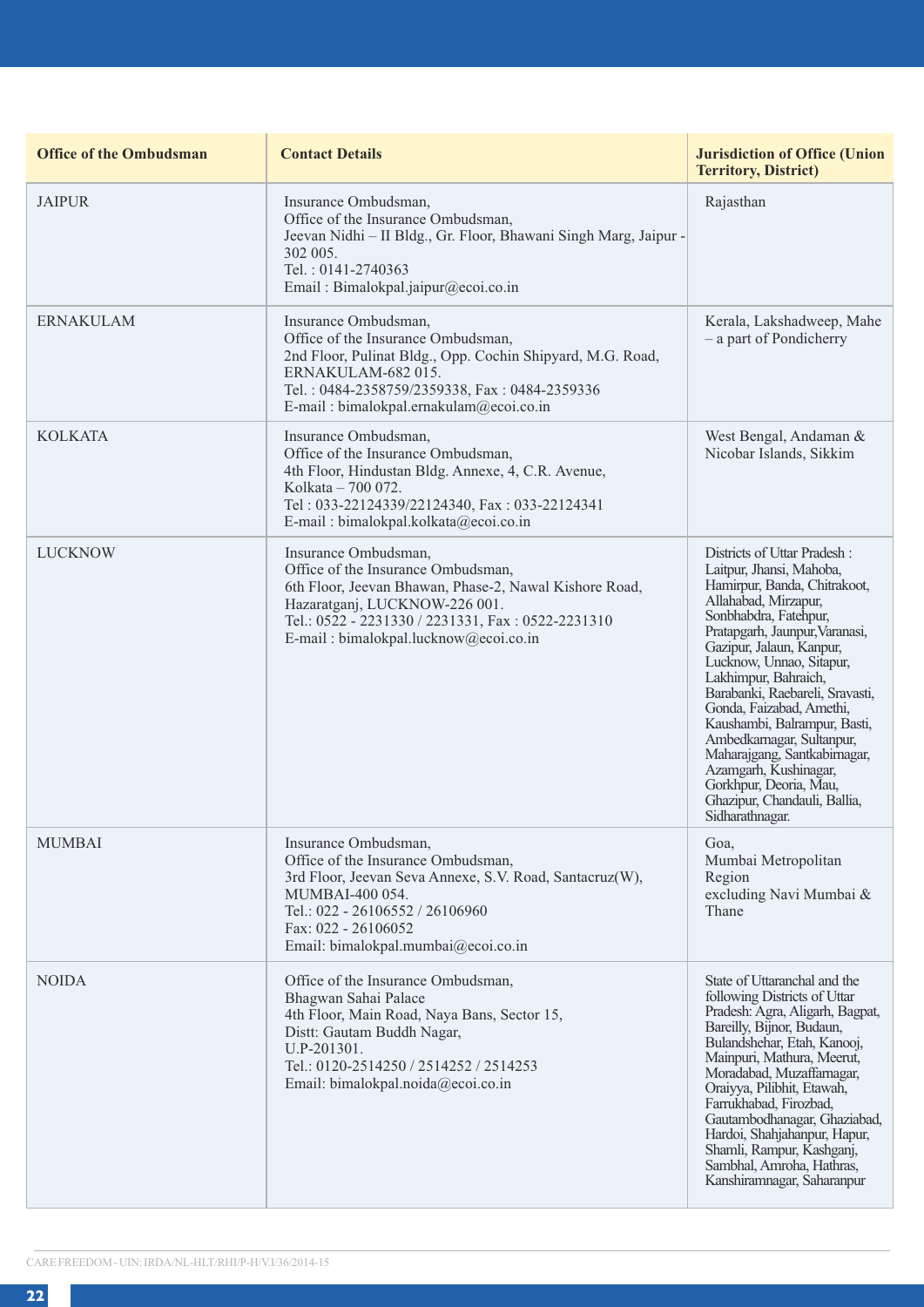| <b>Office of the Ombudsman</b> | <b>Contact Details</b>                                                                                                                                                                                                                | <b>Jurisdiction of Office (Union</b><br><b>Territory, District)</b>                       |
|--------------------------------|---------------------------------------------------------------------------------------------------------------------------------------------------------------------------------------------------------------------------------------|-------------------------------------------------------------------------------------------|
| <b>PATNA</b>                   | Office of the Insurance Ombudsman.<br>1st Floor, Kalpana Arcade Building,<br>Bazar Samiti Road, Bahadurpur,<br>Patna 800 006.<br>Tel.: $0612 - 2680952$<br>Email: bimalokpal.patna@ecoi.co.in                                         | Bihar, Jharkhand                                                                          |
| <b>PUNE</b>                    | Insurance Ombudsman,<br>Office of the Insurance Ombudsman.<br>Jeevan Darshan Bldg., 2nd Floor, C.T.S. No.s. 195 to 198, N.C.<br>Kelkar Road, Narayan Peth, Pune - 411 030.<br>Tel.: 020-41312555<br>Email: bimalokpal.pune@ecoi.co.in | Maharashtra,<br>Area of Navi Mumbai and<br>Thane excluding Mumbai<br>Metropolitan Region. |

The updated details of Insurance Ombudsman are available on website of IRDAI: www.irda.gov.in, on the website of General Insurance Council: www.gicouncil.org.in, on the Company's website www.careinsurance.com or from any of the Company's offices. Address and contact number of Executive Council of Insurers –

Office of the 'Executive Council of Insurers' Secretary General/Secretary, 3rd Floor, Jeevan Seva Annexe, S.V. Road, Santacruz(W), Mumbai - 400 054. Tel : 022-26106889/671/980 Fax : 022-26106949 Email - inscoun@ecoi.co.in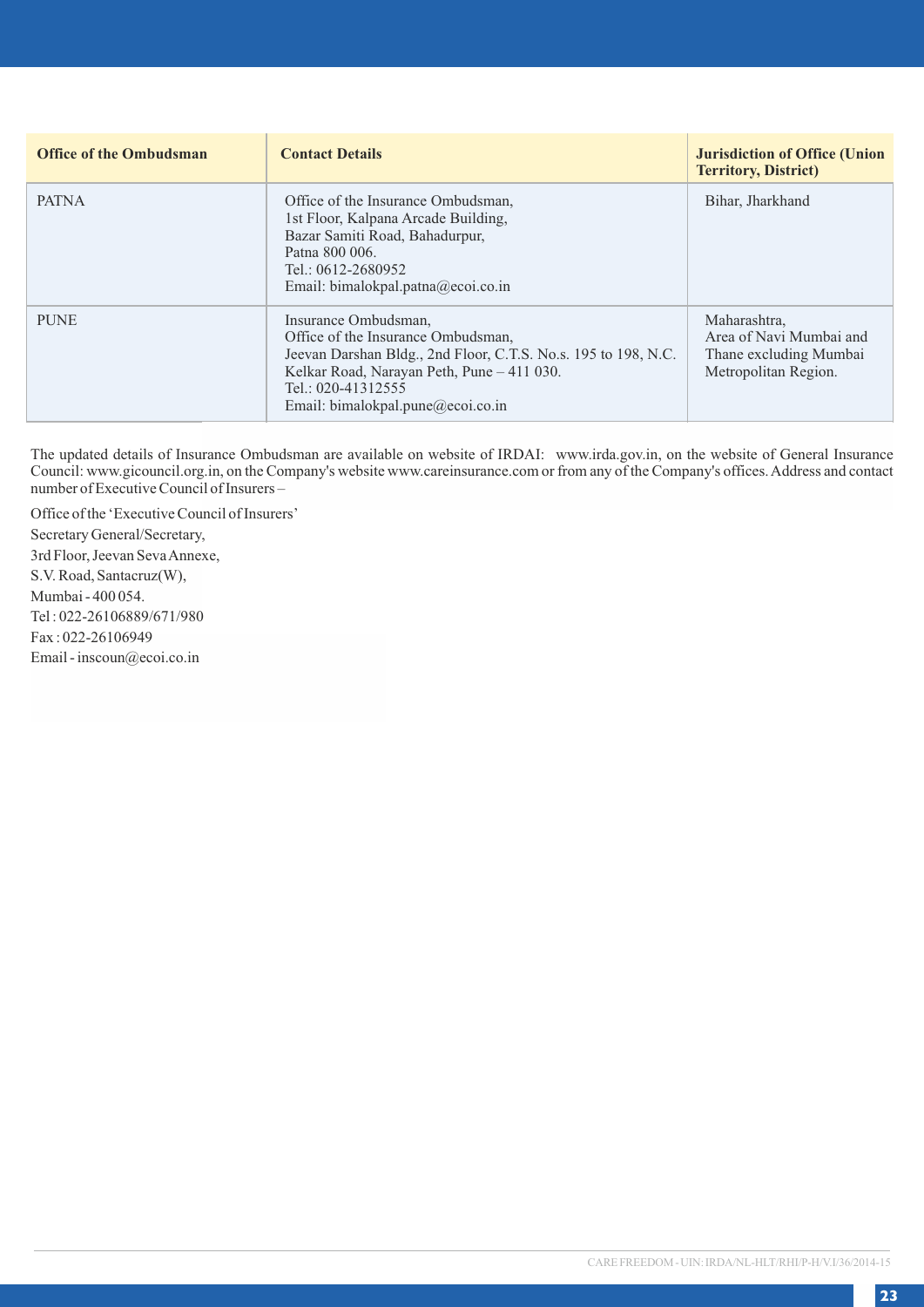## **Annexure 1 - List of Day Care Surgeries**

## **1. Microsurgical operations on the middle ear**

- 1. Stapedotomy to treat various lesions in middle ear
- 2. Revision of a stapedectomy
- 3. Other operations on the auditory ossicles
- 4. Myringoplasty (post-aura/endaural approach as well as simple Type - I Tympanoplasty)
- 5. Tympanoplasty (closure of an eardrum perforation/reconstruction of the auditory ossicles)
- 6. Revision of a tympanoplasty
- 7. Other microsurgical operations on the middle ear

## **2. Other operations on the middle & internal ear**

- 8. Myringotomy
- 9. Removal of a tympanic drain
- 10. Incision of the mastoid process and middle ear
- 11. Mastoidectomy
- 12. Reconstruction of the middle ear
- 13. Other excisions of the middle and inner ear
- 14. Fenestration of the inner ear
- 15. Revision of a fenestration of the inner ear
- 16. Incision (opening) and destruction (elimination) of the inner ear
- 17. Other operations on the middle and inner ear
- 18. Removal of Keratosis Obturans

## **3. Operations on the nose & the nasal sinuses**

- 19. Excision and destruction of diseased tissue of the nose
- 20. Operations on the turbinates (nasal concha)
- 21. Other operations on the nose
- 22. Nasal sinus aspiration Foreign body removal from nose

## **4. Operations on the eyes**

- 23. Incision of tear glands
- 24. Other operations on the tear ducts
- 25. Incision of diseased eyelids
- 26. Correction of Eyelid Ptosis by Levator Palpebrae Superioris Resection (bilateral)
- 27. Correction of Eyelid Ptosis by Fascia Lata Graft (bilateral)
- 28. Excision and destruction of diseased tissue of the eyelid
- 29. Operations on the canthus and epicanthus
- 30. Corrective surgery for entropion and ectropion
- 31. Corrective surgery for blepharoptosis
- 32. Removal of a foreign body from the conjunctiva
- 33. Removal of a foreign body from the cornea
- 34. Incision of the cornea
- 35. Operations for pterygium
- 36. Other operations on the cornea
- 37. Removal of a foreign body from the lens of the eye
- 38. Removal of a foreign body from the posterior chamber of the eye
- 39. Removal of a foreign body from the orbit and eyeball
- 40. Operation of cataract
- 41. Diathermy/Cryotherapy to treat retinal tear
- 42. Anterior chamber Paracentesis/ Cyclodiathermy/ Cyclocryotherapy/Goniotomy/Trabeculotomy and Filtering and Allied Operations to treat glaucoma
- 43. Enucleation of Eye without Implant
- 44. Dacryocystorhinostomy for various lesions of Lacrimal Gland
- 45. Laser Photocoagulation to treat Ratinal Tear

## **5. Operations on the skin & subcutaneous tissues**

- 46. Incision of a pilonidal sinus
- 47. Other incisions of the skin and subcutaneous tissues
- 48. Surgical wound toilet (wound debridement) and removal of diseased tissue of the skin and subcutaneous tissues
- 49. Local excision of diseased tissue of the skin and subcutaneous tissues
- 50. Other excisions of the skin and subcutaneous tissues
- 51. Simple restoration of surface continuity of the skin and subcutaneous tissues
- 52. Free skin transplantation, donor site
- 53. Free skin transplantation, recipient site
- 54. Revision of skin plasty
- 55. Other restoration and reconstruction of the skin and subcutaneous tissues.
- 56. Chemosurgery to the skin.
- 57. Destruction of diseased tissue in the skin and subcutaneous tissues
- 58. Reconstruction of Deformity/Defect in Nail Bed

**6. Operations on the tongue**

- 59. Incision, excision and destruction of diseased tissue of the tongue
- 60. Partial glossectomy
- 61. Glossectomy
- 62. Reconstruction of the tongue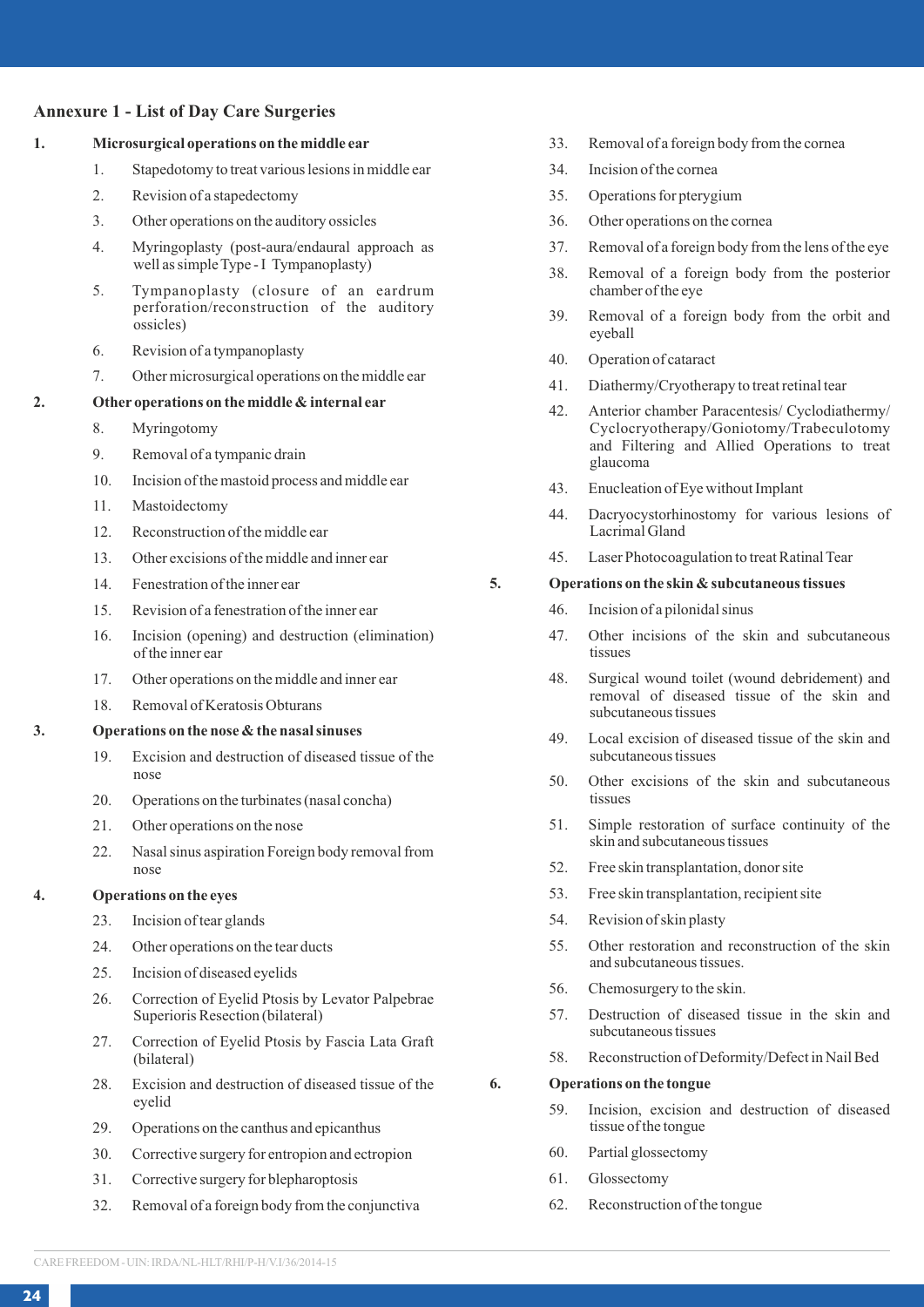#### 63. Other operations on the tongue

## **7. Operations on the salivary glands & salivary ducts**

- 64. Incision and lancing of a salivary gland and a salivary duct
- 65. Excision of diseased tissue of a salivary gland and a salivary duct
- 66. Resection of a salivary gland
- 67. Reconstruction of a salivary gland and a salivary duct
- 68. Other operations on the salivary glands and salivary ducts

## **8. Other operations on the mouth & face**

- 69. External incision and drainage in the region of the mouth, jaw and face
- 70. Incision of the hard and soft palate
- 71. Excision and destruction of diseased hard and soft palate
- 72. Incision, excision and destruction in the mouth
- 73. Palatoplasty
- 74. Other operations in the mouth

#### **9. Operations on tonsils and adnoids**

- 75. Transoral incision and drainage of a pharyngeal abscess
- 76. Tonsillectomy without adenoidectomy
- 77. Tonsillectomy with adenoidectomy
- 78. Excision and destruction of a lingual tonsil
- 79. Other operations on the tonsils and adenoids
- 80. Trauma surgery and orthopaedics
- 81. Incision on bone, septic and aseptic
- 82. Closed reduction on fracture, luxation or epiphyseolysis with osteosynthesis
- 83. Suture and other operations on tendons and tendon sheath
- 84. Reduction of dislocation under GA
- 85. Adenoidectomy

## **10. Operations on the breast**

- 86. Incision of the breast abscess
- 87. Operations on the nipple
- 88. Excision of single breast lump
- **11. Operations on the digestive tract, Kidney and Bladder**
	- 89. Incision and excision of tissue in the perianal region
	- 90. Surgical treatment of anal fistulas
	- 91. Surgical treatment of hemorrhoids
- 92. Division of the anal sphincter (sphincterotomy)
- 93. Other operations on the anus
- 94. Ultrasound guided aspirations
- 95. Sclerotherapy, etc.
- 96. Laparotomy for grading Lymphoma with Splenectomy / Liver / Lymph Node Biopsy
- 97. Therapeutic Laparoscopy with Laser
- 98. Cholecystectomy and Choledocho-Jejunostomy/Duodenostomy/Gastrostomy/Exp loration Common Bile Duct
- 99. Esophagoscopy, gastroscopy, duodenoscopy with polypectomy/removal of foreign body/ diathermy of bleeding lesions
- 100. Lithotripsy/Nephrolithotomy for renal calculus
- 101. Excision of renal cyst
- 102. Drainage of Pyonephrosis/Perinephric Abscess
- 103. Appendicectomy with/without Drainage

## **12. Operations on the female sexual organs**

- 104. Incision of the ovary
- 105. Insufflations of the Fallopian tubes
- 106. Other operations on the Fallopian tube
- 107. Dilatation of the cervical canal
- 108. Conisation of the uterine cervix
- 109. Therapeutic curettage with Colposcopy/ Biopsy/Diathermy/Cryosurgery/
- 110. Laser Therapy of Cervix for Various lesions of Uterus
- 111. Other operations on the uterine cervix
- 112. Incision of the uterus (hysterectomy)
- 113. Local excision and destruction of diseased tissue of the vagina and the pouch of Douglas
- 114. Incision of vagina
- 115. Incision of vulva
- 116. Culdotomy
- 117. Operations on Bartholin's glands (cyst)
- 118. Salpingo-Oophorectomy via Laparotomy

#### **13. Operations on the prostate & seminal vesicles**

- 119. Incision of the prostate
- 120. Transurethral excision and destruction of prostate tissue
- 121. Transurethral and percutaneous destruction of prostate tissue
- 122. Open surgical excision and destruction of prostate tissue
- 123. Radical prostatovesiculectomy
- 124. Other excision and destruction of prostate tissue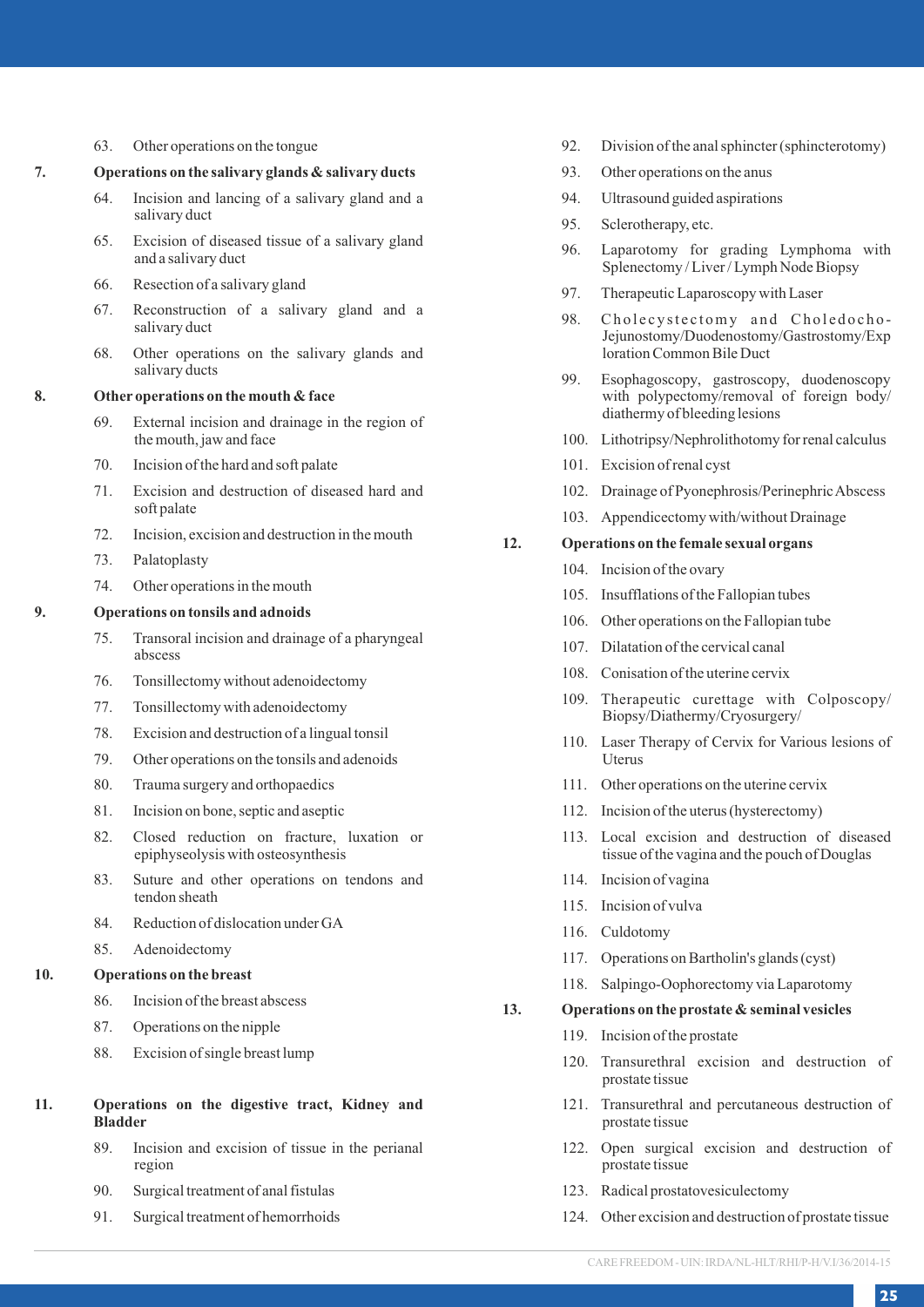- 125. Operations on the seminal vesicles
- 126. Incision and excision of periprostatic tissue
- 127. Other operations on the prostate

#### **14. Operations on the scrotum & tunica vaginalis testis**

- 128. Incision of the scrotum and tunica vaginalis testis
- 129. Operation on a testicular hydrocele
- 130. Excision and destruction of diseased scrotal tissue
- 131. Other operations on the scrotum and tunica vaginalis testis

## **15. Operations on the testes**

- 132. Incision of the testes
- 133. Excision and destruction of diseased tissue of the testes
- 134. Unilateral orchidectomy
- 135. Bilateral orchidectomy
- 136. Orchidopexy
- 137. Abdominal exploration in cryptorchidism
- 138. Surgical repositioning of an abdominal testis
- 139. Reconstruction of the testis
- 140. Implantation, exchange and removal of a testicular prosthesis
- 141. Other operations on the testis

#### **16. Operations on the spermatic cord, epididymis and ductus deferens**

- 142. Surgical treatment of a varicocele and a hydrocele of the spermatic cord
- 143. Excision in the area of the epididymis
- 144. Epididymectomy

## **17. Operations on the penis**

- 145. Operations on the foreskin
- 146. Local excision and destruction of diseased tissue of the penis
- 147. Amputation of the penis
- 148. Other operations on the penis

## **18. Operations on the urinary system**

- 149. Cystoscopical removal of stones
- 150. Catheterisation of Bladder

#### **19. OtherOperations**

- 151. Lithotripsy
- 152. Coronary angiography
- 153. Biopsy ofTemporal Artery for Various Lesions
- 154. External Arterio-venous Shunt
- 155. Haemodialysis
- 156. Radiotherapy for Cancer
- 157. Cancer Chemotherapy
- 158. Endoscopic polypectomy

### **20. Operations of bones and joints**

- 159. Surgery for ligament tear
- 160. Surgery for meniscus tear
- 161. Surgery for hemoarthrosis/pyoarthrosis
- 162. Removal of fracture pins/nails
- 163. Removal of metal wire
- 164. Closed reduction on fracture, luxation
- 165. Reduction of dislocation under GA
- 166. Epiphyseolysis with osteosynthesis
- 167. Excision of Bursirtis
- 168. Tennis Elbow Release
- 169. Excision of Various Lesions in Coccyx
- 170. Arthroscopic knee aspiration

**Note –** This list is not exhaustive, only illustrative. Due to Technological advancement any treatment considered by the Indian Medical Council as Day Care Procedure / Surgery such treatments would also be considered for Day care procedures / surgery.

Hence it is requested to verify Company's website for detailed list of updated days care procedures / surgery for easy understanding purposes.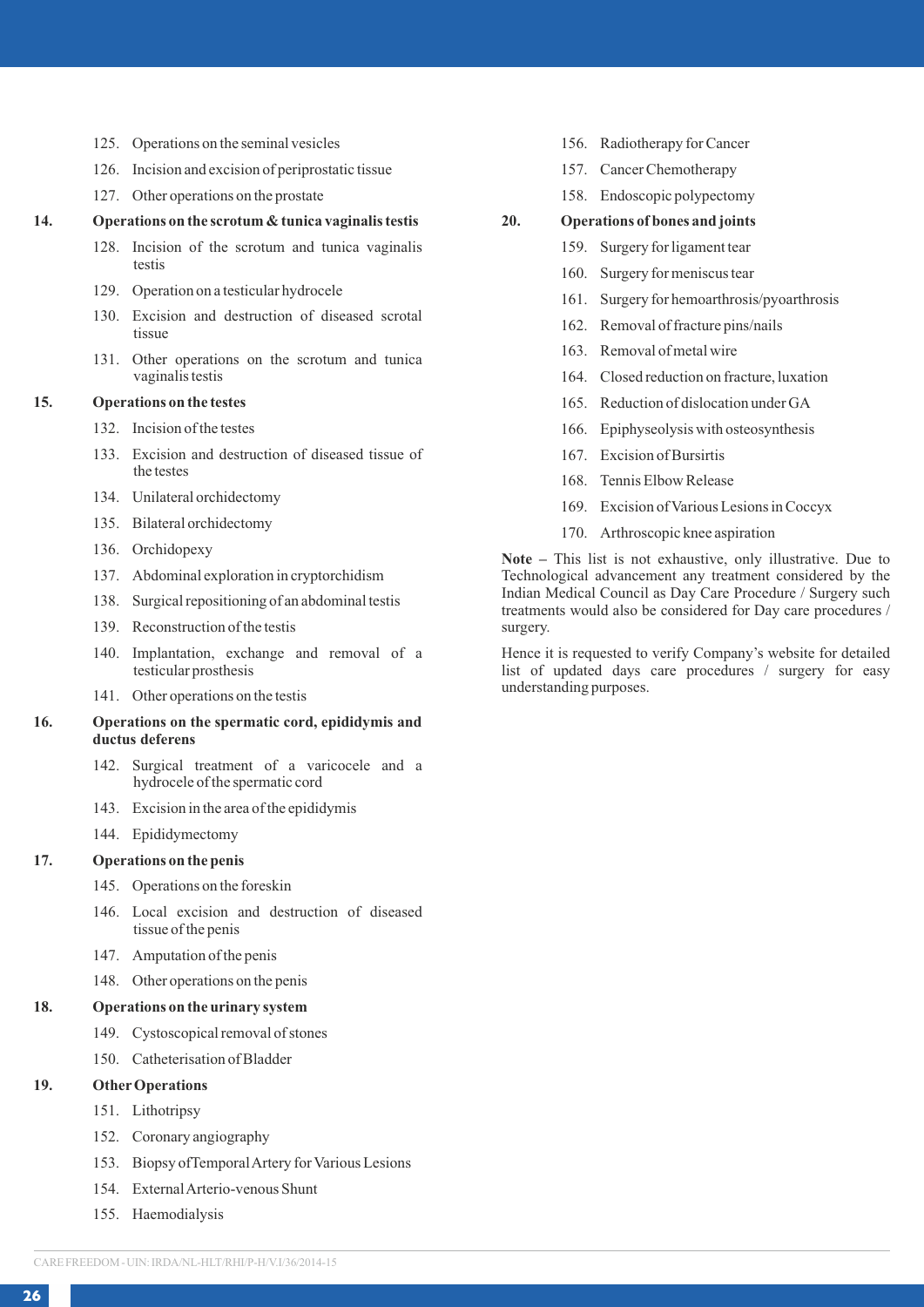| S. No.         | List of expenses generally excluded ("Non-medical")in<br>hospital indemnity policy | S. No. | List of expenses generally excluded ("Non-<br>medical") in hospital indemnity policy |
|----------------|------------------------------------------------------------------------------------|--------|--------------------------------------------------------------------------------------|
|                | TOILETRIES/COSMETICS/PERSONAL COMFORT OR<br><b>CONVENIENCE ITEMS</b>               |        | TOILETRIES/COSMETICS/PERSONAL COMFORT OR<br><b>CONVENIENCE ITEMS</b>                 |
| $\mathbf{1}$   | Hair removal cream                                                                 | 40     | Bed Pan                                                                              |
| $\overline{c}$ | Baby charges (unless specified/indicated)                                          | 41     | Bed under pad charges                                                                |
| 3              | Baby food                                                                          | 42     | Camera cover                                                                         |
| $\overline{4}$ | Baby utilites charges                                                              | 43     | Cliniplast                                                                           |
| 5              | Baby set                                                                           | 44     | Crepe bandage                                                                        |
| 6              | Baby bottles                                                                       | 45     | Curapore                                                                             |
| 7              | Brush                                                                              | 46     | Diaper of any type                                                                   |
| 8              | Cosy towel                                                                         | 47     | DVD, CD charges                                                                      |
| 9              | Hand wash                                                                          | 48     | Eyelet collar                                                                        |
| 10             | Moisturizer paste brush                                                            | 49     | Face mask                                                                            |
| 11             | Powder                                                                             | 50     | Flexi mask                                                                           |
| 12             | Shoe cover                                                                         | 51     | Gause soft                                                                           |
| 13             | Beauty services                                                                    | 52     | Gauze                                                                                |
| 14             | Belts/braces                                                                       | 53     | Hand holder                                                                          |
| 15             | <b>Buds</b>                                                                        | 54     | Hansaplast/Adhesive bandages                                                         |
| 16             | Barber charges                                                                     | 55     | Lactogen/Infant food                                                                 |
| 17             | Caps                                                                               | 56     | Slings                                                                               |
| 18             | Cold pack/Hot pack                                                                 |        | Items specifically excluded in the policies                                          |
| 19             | Carry bags                                                                         | 57     | Weight control programs/supplies/services                                            |
| 20             | Cradle charges                                                                     | 58     | Cost of spectacles/contact lenses/hearing aids, etc.                                 |
| 21             | Comb                                                                               | 59     | Dental treatment expenses that do not require                                        |
| 22             | Eau-de-cologne/Room fresheners                                                     |        | hospitalisation                                                                      |
| 23             | Eye pad                                                                            | 60     | Hormone replacement therapy                                                          |
| 24             | Eye shield                                                                         | 61     | Home visit charges                                                                   |
| 25             | Email/Internet charges                                                             | 62     | Infertility/subfertility/assisted conception                                         |
| 26             | Food charges (other than patient's diet provided                                   |        | procedure                                                                            |
|                | by Hospital)                                                                       | 63     | Obesity (including morbid obesity) treatment                                         |
| 27             | Foot cover                                                                         | 64     | Psychiatric & psychosomatic disorders                                                |
| 28             | Gown                                                                               | 65     | Corrective surgery for refractive error                                              |
| 29             | Leggings                                                                           | 66     | Treatment of sexually transmitted diseases                                           |
| 30             | Laundry charges                                                                    | 67     | Donor screening charges                                                              |
| 31             | Mineral water                                                                      | 68     | Admission/registration charges                                                       |
| 32             | Oil charges                                                                        | 69     | Hospitalisation for evaluation/diagnostic purpose                                    |
| 33             | Sanitary pad                                                                       | 70     | Expenses for investigation/treatment irrelevant to                                   |
| 34             | Slippers                                                                           |        | the disease for which admitted or diagnosed                                          |
| 35             | Telephone charges                                                                  | 71     | Any expenses when the patient is diagnosed with                                      |
| 36             | Tissue paper                                                                       |        | retro virus + or suffering from/HIV/AIDS etc is                                      |
| 37             | Tooth paste                                                                        |        | detected/directly or indirectly                                                      |
| 38             | Tooth brush                                                                        | 72     | Stem cell implantation/surgery and storage                                           |
| 39             | Guest services                                                                     |        |                                                                                      |

# **Annexure 11 - List of Expenses Generally Excluded ("Non-medical") in Hospital Indemnity Policy**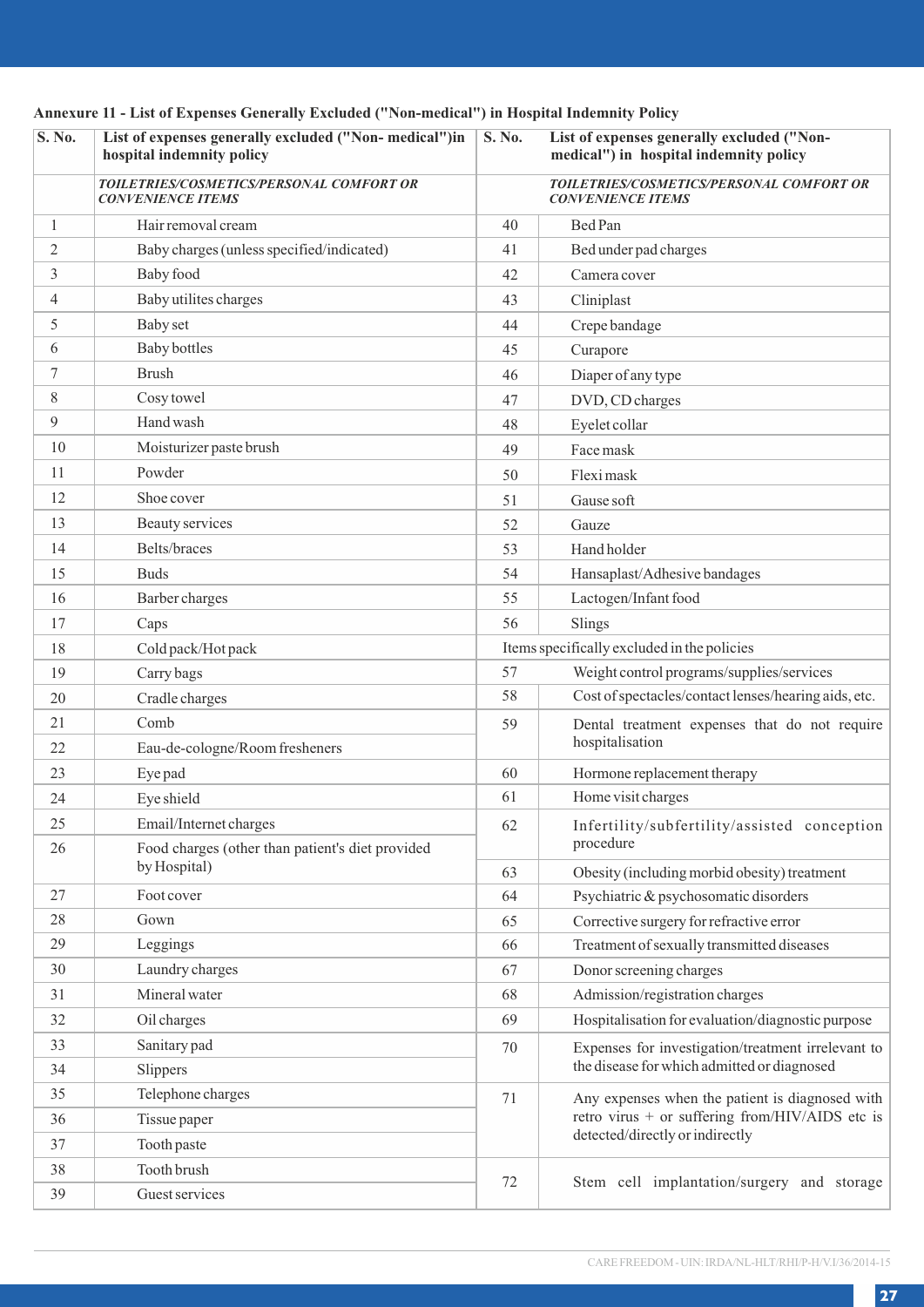| S. No.                                                    | List of expenses generally excluded ("Non-medical")in<br>hospital indemnity policy | S. No. | List of expenses generally excluded ("Non-<br>medical") in hospital indemnity policy |
|-----------------------------------------------------------|------------------------------------------------------------------------------------|--------|--------------------------------------------------------------------------------------|
|                                                           | TOILETRIES/COSMETICS/PERSONAL COMFORT OR<br><b>CONVENIENCE ITEMS</b>               |        | TOILETRIES/COSMETICS/PERSONAL COMFORT OR<br><b>CONVENIENCE ITEMS</b>                 |
| items which form part of hospital services where separate |                                                                                    | 107    | Blood reservation charges & Ante-natal booking charges                               |
|                                                           | consumables are not payable but the service is                                     | 108    | Certificate charges                                                                  |
| 73                                                        | Ward and Theatre booking charges                                                   | 109    | Courier charges                                                                      |
| 74                                                        | Arthroscopy & Endoscopy instruments                                                | 110    | Conveyance charges                                                                   |
| 75                                                        | Microscope cover                                                                   | 111    | Diabetic chart charges                                                               |
| 76                                                        | Surgical blades, Harmonic scalpel, shaver                                          | 112    | Documentation charges/Administrative expenses                                        |
| 77                                                        | Surgical drill                                                                     | 113    | Discharge Procedure charges                                                          |
| 78                                                        | Eye kit                                                                            | 114    | Daily chart charges                                                                  |
| 79                                                        | Eye drape                                                                          | 115    | Entrance pass/Visitors pass charges                                                  |
| 80                                                        | X-ray film                                                                         | 116    | Expenses related to prescription on discharge                                        |
| 81                                                        | Sputum cup                                                                         | 117    | File opening charges                                                                 |
| 82                                                        | Boyles apparatus charges                                                           | 118    | Incidental expenses/Misc. charges (not explained)                                    |
| 83                                                        | Blood grouping and cross matching of donors                                        | 119    | Medical certificate                                                                  |
|                                                           | samples                                                                            | 120    | Maintenance charges                                                                  |
| 84                                                        | Savlon                                                                             | 121    | Medical records                                                                      |
| 85                                                        | Bandaids, bandages, sterile injections, needles, syringes                          | 122    | Preparation charges                                                                  |
| 86                                                        | Cotton                                                                             | 123    | Photocopies charges                                                                  |
| 87                                                        | Cotton bandage                                                                     | 124    | Patient identification band/Name tag                                                 |
| 88                                                        | Micropore/Surgical tape                                                            | 125    | Washing charges                                                                      |
| 89                                                        | Blade                                                                              | 126    | Medicine box                                                                         |
| 90                                                        | Apron                                                                              | 127    | Mortuary charges                                                                     |
| 91                                                        | Torniquet                                                                          | 128    | Medico legal case charges (MLC charges)                                              |
| 92                                                        | Orthobundle, Gynaec bundle                                                         |        | External durable devices                                                             |
| 93                                                        | Urine container                                                                    | 129    | Walking aids charges                                                                 |
|                                                           | Elements of room charge                                                            | 130    | <b>BIPAP</b> machine                                                                 |
| 94                                                        | Luxury tax                                                                         | 131    | Commode                                                                              |
| 95                                                        | <b>HVAC</b>                                                                        | 132    | CPAP/CAPD equipments                                                                 |
| 96                                                        | House keeping charges                                                              | 133    | Infusion pump - cost                                                                 |
| 97                                                        | Service charges where nursing charge also charged                                  | 134    | Oxygen cylinder (for usage outside the hospital)                                     |
| 98                                                        | Television & Air conditioner charges                                               | 135    | Pulseoxymeter charges                                                                |
| 99                                                        | Surcharges                                                                         | 136    | Spacer                                                                               |
| 100                                                       | Attendant charges                                                                  | 137    | Spirometre                                                                           |
| 101                                                       | Im Iv Injection charges                                                            | 138    | SpO <sub>2</sub> Probe                                                               |
| 102                                                       | Clean sheet                                                                        | 139    | Nebulizer Kit                                                                        |
| 103                                                       | Extra diet of patient (other than that which forms                                 | 140    | Steam Inhaler                                                                        |
|                                                           | part of bed charge)                                                                | 141    | Arm sling                                                                            |
| 104                                                       | Blanket/Warmer blanket                                                             | 142    | Thermometer                                                                          |
|                                                           | Administrative or Non-medical charges                                              | 143    | Cervical collar                                                                      |
| 105                                                       | Admission kit                                                                      | 144    | Splint                                                                               |
| 106                                                       | Birth certificate                                                                  | 145    | Diabetic foot wear                                                                   |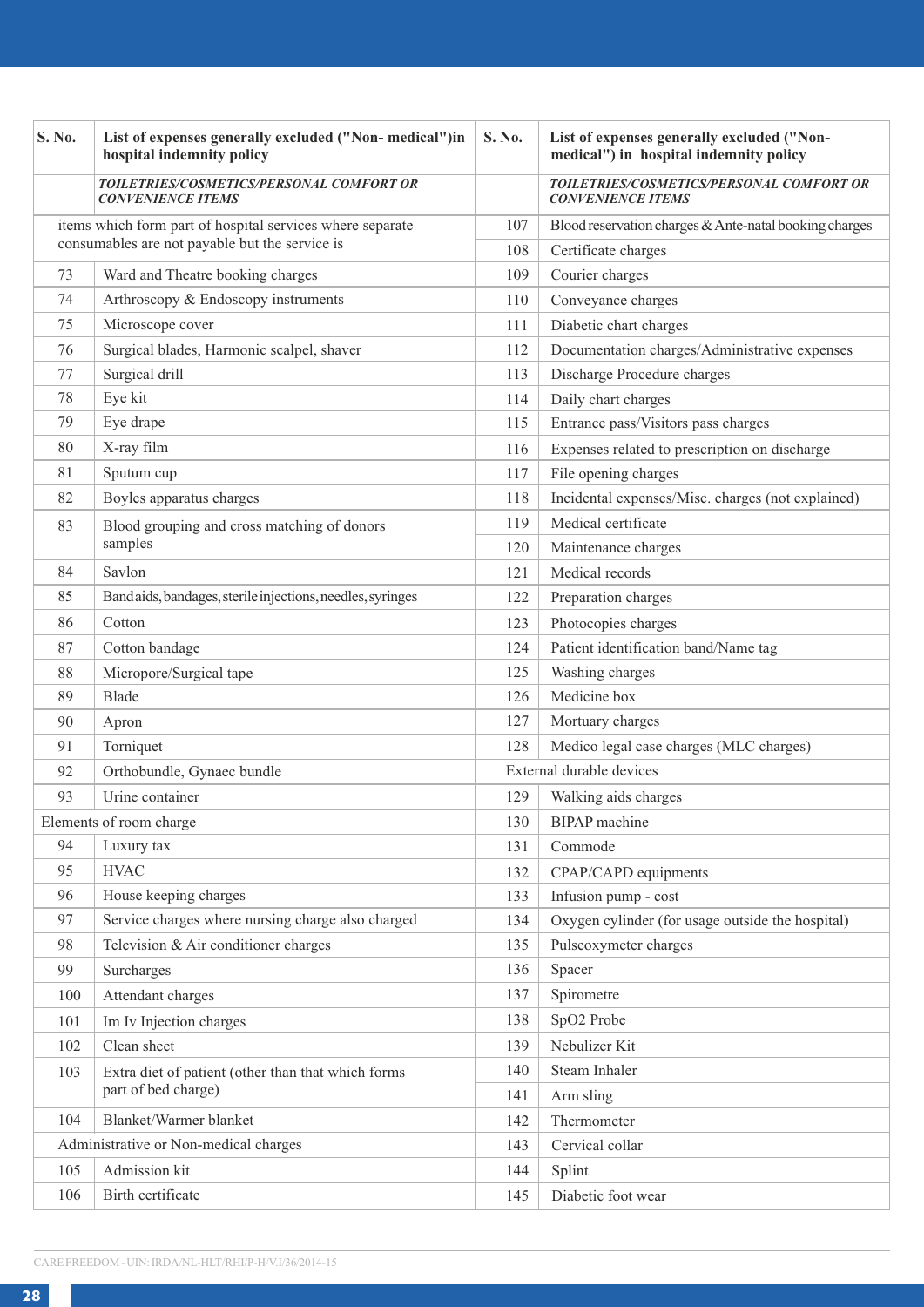| S. No. | List of expenses generally excluded ("Non-medical")in<br>hospital indemnity policy | S. No. | List of expenses generally excluded ("Non-<br>medical") in hospital indemnity policy |
|--------|------------------------------------------------------------------------------------|--------|--------------------------------------------------------------------------------------|
|        | TOILETRIES/COSMETICS/PERSONAL COMFORT OR<br><b>CONVENIENCE ITEMS</b>               |        | TOILETRIES/COSMETICS/PERSONAL COMFORT OR<br><b>CONVENIENCE ITEMS</b>                 |
| 146    | Knee braces (long/short/hinged)                                                    | 181    | Mask                                                                                 |
| 147    | Knee immobilizer/Shoulder immobilizer                                              | 182    | Ounce glass                                                                          |
| 148    | Lumbo sacral belt                                                                  | 183    | Outstation consultant's/Surgeon's fees                                               |
| 149    | Nimbus bed or water or air bed charges                                             | 184    | Oxygen mask                                                                          |
| 150    | Ambulance collar                                                                   | 185    | Paper gloves                                                                         |
| 151    | Ambulance equipment                                                                | 186    | Pelvic traction belt                                                                 |
| 152    | Microsheild                                                                        | 187    | Referral doctor's fees                                                               |
| 153    | Abdominal binder                                                                   | 188    | Accu check (glucometery/strips)                                                      |
|        | Items payable if supported by a prescription                                       | 189    | Pan can                                                                              |
| 154    | Betadine\Hydrogen peroxide\Spirit\Disinfectants etc.                               | 190    | Sofnet                                                                               |
| 155    | Private nurses charges- Special nursing charges                                    | 191    | Trolley cover                                                                        |
| 156    | Nutrition planning charges - Dietician charges - Diet                              | 192    | Urometer, Urine jug                                                                  |
|        | charges                                                                            | 193    | Ambulance                                                                            |
| 157    | Sugar free tablets                                                                 | 194    | Tegaderm/Vasofix safety                                                              |
| 158    | Creams, powders, lotions (toileteries are not payable,                             | 195    | Urine bag                                                                            |
|        | only prescribed medical pharmaceuticals payable)                                   | 196    | Softovac                                                                             |
| 159    | Digestion gels                                                                     | 197    | Stockings                                                                            |
| 160    | Ecg electrodes                                                                     |        |                                                                                      |
| 161    | Gloves                                                                             |        |                                                                                      |
| 162    | HIV kit                                                                            |        |                                                                                      |
| 163    | Listerine/Antiseptic mouthwash                                                     |        |                                                                                      |
| 164    | Lozenges                                                                           |        |                                                                                      |
| 165    | Mouth paint                                                                        |        |                                                                                      |
| 166    | Nebulisation kit                                                                   |        |                                                                                      |
| 167    | Novarapid                                                                          |        |                                                                                      |
| 168    | Volini gel/Analgesic gel                                                           |        |                                                                                      |
| 169    | Zytee gel                                                                          |        |                                                                                      |
| 170    | Vaccination charges                                                                |        |                                                                                      |
|        | Part of hospital's own costs and not payable                                       |        |                                                                                      |
| 171    | <b>AHD</b>                                                                         |        |                                                                                      |
| 172    | Alcohol swabes                                                                     |        |                                                                                      |
| 173    | Scrub solution/Sterillium others                                                   |        |                                                                                      |
| 174    | Vaccine charges for baby                                                           |        |                                                                                      |
| 175    | Aesthetic treatment/Surgery                                                        |        |                                                                                      |
| 176    | TPA charges                                                                        |        |                                                                                      |
| 177    | Visco belt charges                                                                 |        |                                                                                      |
| 178    | Any kit with no details mentioned, Delivery kit,<br>Orthokit, Recovery kit, etc.   |        |                                                                                      |
| 179    | <b>Examination</b> gloves                                                          |        |                                                                                      |
| 180    | Kidney tray                                                                        |        |                                                                                      |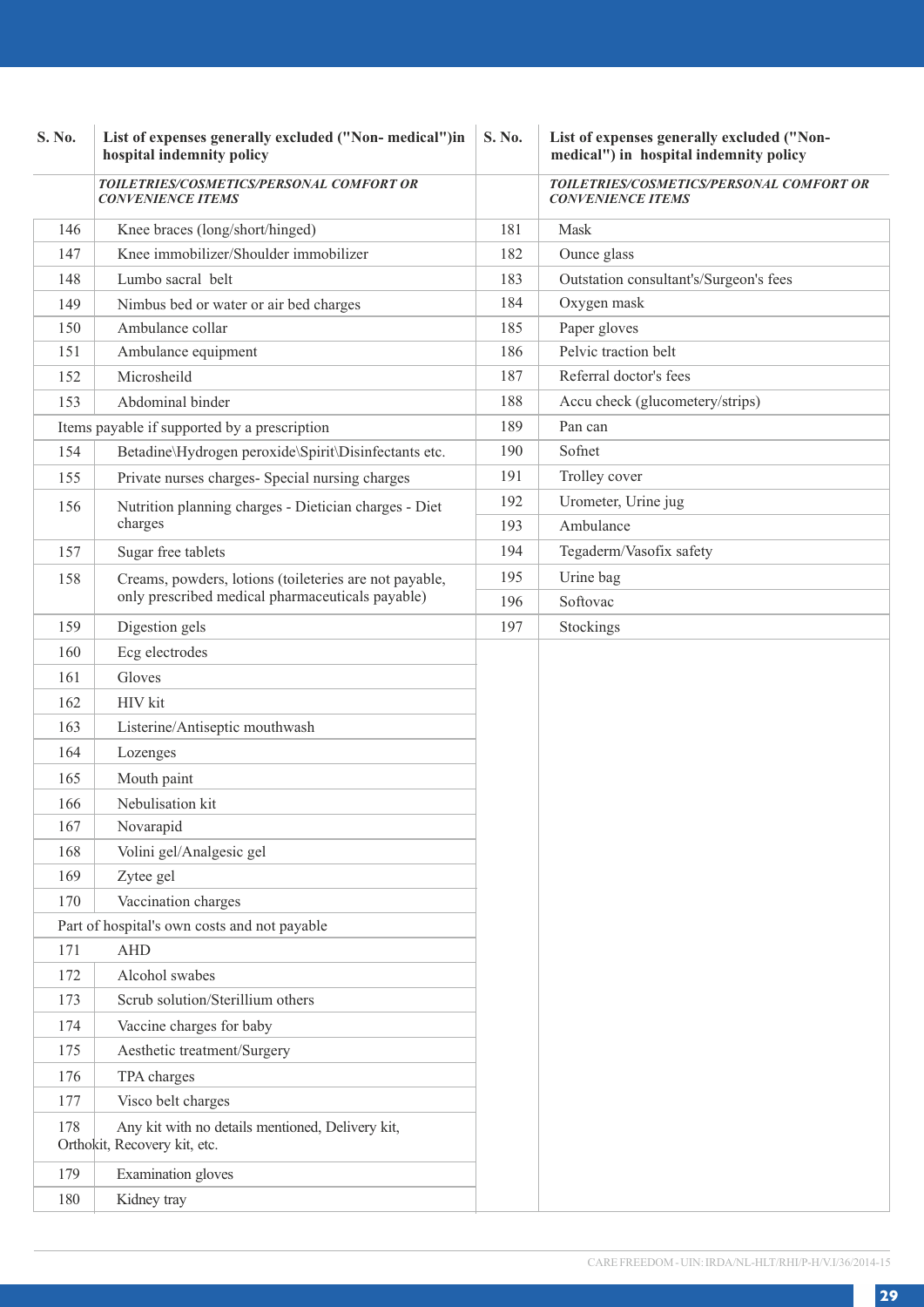# **Annexure 111 - List of Hospitals where Claim will not be admitted**

|                | S.No. HOSPITAL NAME                               | <b>ADDRESS</b>                                                                                           | ZONE  |
|----------------|---------------------------------------------------|----------------------------------------------------------------------------------------------------------|-------|
| $\mathbf{1}$   | Nulife Hospital and Maternity Centre              | 1616 Outram Lines, Kingsway Camp, Guru Teg Bahadur Nagar, New Delhi                                      | North |
| 2              | Taneja Hospital                                   | Q-Block, South City-2, Sohna Road, Main Sector-47, Preet Vihar, New Delhi                                | North |
| 3              | Shri Komal Hospital & Dr. Saxena's Nursing Home   | Silver Plaza Complex, Opposite Rupali Cinema, Rander Road, Rewari, Haryana                               | North |
| $\overline{4}$ | Sona Devi Memorial Hospital & Trauma Centre       | Sohna Road, Badshahpur, Badshahpur, Gurgaon, Haryana                                                     | North |
| 5              | Amar Hospital                                     | Sector-70, S.A.S.Nagar, Mohali, Sector 70, Mohali, Punjab                                                | North |
| 6              | Brij Medical Centre                               | Sec-6, Jain Narayan Vyas Colony, Kavi Nagar Industrial Area Sec.-17, Ghaziabad, U.P.                     | North |
| $\tau$         | Famliy Medicare                                   | A-55, Sector 61, Rajat Vihar Sector 62, Noida, U.P.                                                      | North |
| 8              | Jeevan Jyoti Hospital                             | 162, Lowther Road, Bai Ka Bagh, Allahabad, U.P.                                                          | North |
| 9              | City Hospital & Trauma Centre                     | C-1, Cinder Dump Complex, Opposite Krishna Cinema Hall, Kanpur Road,<br>Alambagh, Lucknow, U.P.          | North |
| 10             | Dayal Maternity & Nursing Home                    | No.953/23, D.C.F.Chowk, DLF Colony, Rohtak, Haryana                                                      | North |
| 11             | Metas Adventist Hospital                          | No.24, Ring-Road, Athwalines, Surat, Gujarat                                                             | West  |
| 12             | <b>Surgicare Medical Centre</b>                   | Sai Dwar Oberoi Complex, S.A.B.T.V. Lane Road, Lokhandwala, Andheri,<br>Mumbai, Maharashtra              | West  |
| 13             | Paramount General Hospital & I.C.C.U.             | 42-1, Chettipalayam Road, Palladam, Andheri, Mumbai, Maharashtra                                         | West  |
| 14             | Gokul Hospital                                    | Battan Lal Road, District Fatehgarh Sahib, Kandivali East, Mumbai, Maharashtra                           | West  |
| 15             | Shree Sai Hospital                                | Gokul Nagri I, Thankur Complex, Western Express Highway, Kandivali East,<br>Mumbai, Maharashtra          | West  |
| 16             | Shreedevi Hospital                                | Akash Arcade, Bhanu Nagar, Dr. Deepak Shetty Road, Kalyan D.C., Thane, Maharashtra                       | West  |
| 17             | Saykhedkar Hospital And Research Centre Pvt. Ltd. | Trimurthy Chowk, Kamatwada Road, Cidco Colony, Nashik, Maharashtra                                       | West  |
| 18             | Arpan Hospital And Research Centre                | No.151/2,Imli Bazar, Near Rajwada, Imli Bazar, Indore, Madhya Pradesh                                    | West  |
| 19             | Ramkrishna Care Hospital                          | Aurobindo Enclave, Pachpedhi Naka, Dhamtri Road, National Highway No 43,<br>Raipur, Chhattisgarh         | East  |
| 20             | Gupta Multispeciality Hospital                    | Mezzanine Floor, Shakuntal B, Near Sanghvi Tower, Gujrat, Gas Circle,<br>Adajan Road, Vivek Vihar, Delhi | North |
| 21             | R.K.Hospital                                      | 3C/59, BP, Near Metro Cinema, New Industrial Township 1, Faridabad, Haryana                              | North |
| 22             | Prakash Hospital                                  | D -12,12A,12B, Noida, Sector 33, Noida, Uttar Pradesh                                                    | North |
| 23             | Aryan Hospital Pvt. Ltd.                          | Old Railway Road, Near New Colony, New Colony, Gurgaon, Haryana                                          | North |
| 24             | Medilink Hospital Research Centre Pvt. Ltd.       | Near Shyamal Char Rasta, 132, Ring Road, Satellite, Ahmedabad, Gujarat                                   | West  |
| 25             | Mohit Hospital                                    | Khoya B-Wing, Near National Park, Borivali(E), Kandivali West, Mumbai, Maharashtra                       | West  |
| 26             | Scope Hospital                                    | 628, Niti Khand-I, Indirapuram, Indirapuram, Ghaziabad, Uttar Pradesh                                    | North |
| 27             | Agarwal Medical Centre                            | E-234, -, Greater Kailash 1, New Delhi                                                                   | North |
| 28             | Oxygen Hospital                                   | Bhiwani Stand, Durga Bhawan, Rohtak, Haryana                                                             | North |
| 29             | Prayag Hospital & Research Centre Pvt. Ltd.       | J-206 A/1, Sector 41, Noida, Uttar Pradesh                                                               | North |
| 30             | Karnavati Superspeciality Hospital                | Opposite Sajpur Tower, Naroda Road, Naroda Road, Ahmedabad, Gujarat                                      | West  |
| 31             | Palwal Hospital                                   | Old G.T. Road, Near New Sohna Mod, Palwal, Haryana                                                       | North |
| 32             | B.K.S. Hospital                                   | No.18,1st Cross, Gandhi Nagar, Adyar, Bellary, Karnataka                                                 | South |
| 33             | East West Medical Centre                          | No.711, Sector 14, Sector 14, Gurgaon, Haryana                                                           | North |
| 34             | Jagtap Hospital                                   | Anand Nagar, Sinhgood Road, Anandnagar, Pune, Maharashtra                                                | West  |
| 35             | Dr. Malwankar's Romeen Nursing Home               | No 14, Cunningham Road, Sheriffs Chamber, Vikhroli East, Mumbai, Maharashtra                             | West  |
| 36             | Noble Medical Centre                              | C.K. Emerald No., N.S. Palya, Kaveriappa Industrial Area, Borivali West,<br>Mumbai, Maharashtra          | West  |
| 37             | Rama Hospital                                     | Sonepat Road, Bahalgarh, Bahalgarh, Sonipat, Haryana                                                     | North |
| 38             | S.B.Nursing Home & ICU                            | Lake Bloom 16 to18 Opp. Solaris Estate, L.T. Gate No.6, Tunga Gaon, Powai,<br>Mumbai, Maharashtra        | West  |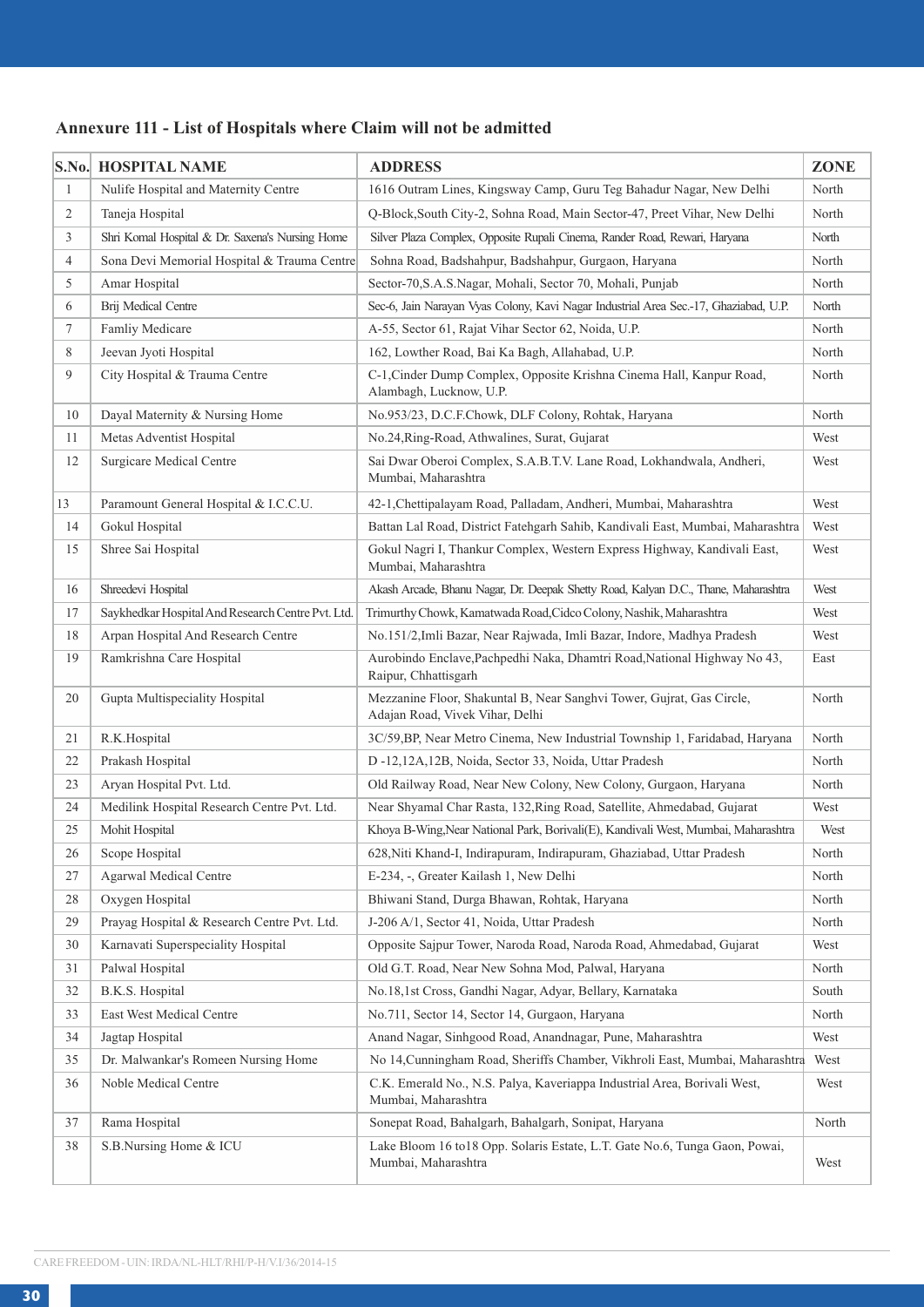|          | S.No. HOSPITAL NAME                                 | <b>ADDRESS</b>                                                                                  | ZONE  |
|----------|-----------------------------------------------------|-------------------------------------------------------------------------------------------------|-------|
| 39       | Saraswati Hospital                                  | 103-106, Vrurel Appt., Opp. Navjivan Post Office, Ajwa Road,<br>Malad West, Mumbai, Maharashtra | West  |
| 40       | Shakuntla Hospital                                  | 3-B Tashkant Marg, Near St. Joseph Collage, Allahabad, Uttar Pradesh                            | North |
| 41       | Mahaveer Hospital & Trauma Centre                   | Plot No-25, B/H Old Mount Carmel School, Near Lokmat Square,<br>Panki, Kanpur, Uttar Pradesh    | North |
| 42       | Eashwar Lakshmi Hospital                            | Plot No. 9, Near Sub Registrar Office, Gandhi Nagar, Hyderabad,<br>Andhra Pradesh               | South |
| 43       | Amrapali Hospital                                   | Plot No. NH-34, P-2, Omega -1, Greater Noida, Noida, Uttar Pradesh                              | North |
| 44       | Hardik Hospital                                     | 29C, Budh Bazar, Vikas Nagar, New Delhi, Delhi                                                  | North |
| 45       | Jabalpur Hospital & Research Centre Pvt. Ltd.       | Russel Crossing, Naptier Town, Jabalpur, Madhya Pradesh                                         | West  |
| 46       | Panvel Hospital                                     | Plot No. 260A, Uran Naka, Old Panvel, Navi Mumbai, Maharashtra                                  | West  |
| 47       | Santosh Hospital                                    | L-629/631, Hapur Road, Shastri Nagar, Meerut, Uttar Pradesh                                     | North |
| 48       | Sona Medical Centre                                 | 5/58, Near Police Station, Vikas Nagar, Lucknow, Uttar Pradesh                                  | North |
| 49       | City Super Speciality Hospital                      | Near Mohan Petrol Pump, Gohana Road, Rohtak, Haryana                                            | North |
| 50       | Navjeevan Hospital & Maternity Centre               | 753/21, Madanpuri Road, Near Pataudi Chowk, Gurgaon, Haryana                                    | North |
| 51       | Abhishek Hospital                                   | C-12, New Azad Nagar, Kanpur, Uttar Pradesh                                                     | North |
| 52       | Raj Nursing Home                                    | 23-A, Park Road, Allahabad, Uttar Pradesh                                                       | North |
| 53       | Sparsh Medicare and Trauma Centre                   | Shakti Khand - III/54, Indirapuram, Ghaziabad, Uttar Pradesh                                    | North |
| 54       | Saras Healthcare Pvt. Ltd.                          | K-112, SEC-12, Pratap Vihar, Ghaziabad, Uttar Pradesh                                           | North |
| 55       | Getwell Soon Multispeciality Institute<br>Pvt. Ltd. | S-19, Shalimar Garden Extn., Near Dayanand Park, Sahibabad,<br>Ghaziabad, Uttar Pradesh         | North |
| 56       | Shivalik Medical Centre Pvt. Ltd.                   | A-93, Sector 34, Noida, Uttar Pradesh                                                           | North |
| 57       | Aakanksha Hospital                                  | 126, Aaradhnanagar Soc., B/H. Bhulkabhavan School,<br>Aanand-Mahal Rd., Adajan, Surat, Gujarat  | West  |
| 58       | Abhinav Hospital                                    | Harsh Apartment, Nr Jamna Nagar Bus Stop, God Dod Road, Surat,<br>Gujarat                       | West  |
| 59       | Adhar Ortho Hospital                                | Dawer Chambers, Nr. Sub Jail, Ring Rd., Surat, Gujarat                                          | West  |
| 60       | Aris Care Hospital                                  | A 223-224, Mansarovar Soc, 60 Feet, Godadara Road, Surat, Gujarat                               | West  |
| 61       | Arzoo Hospital                                      | Opp. L.B. Cinema, Bhatar Rd., Surat, Gujarat                                                    | West  |
| 62       | Auc Hospital                                        | B-44 Gujarat Housing Board , Nandeshara, Surat, Gujarat                                         | West  |
| 63       | Dharamjivan General Hospital &<br>Trauma Centre     | Karmayogi - 1, Plot No. 20/21, Near Piyush Point, Pandesara, Surat,<br>Gujarat                  | West  |
| 64       | Dr. Santosh Basotia Hospital                        | Bhatar Road, Surat, Gujarat                                                                     | West  |
| 65       | God Father Hospital                                 | 344, Nandvan Soc., B/H. Matrushakti Soc., Puna Gam, Surat, Gujarat                              | West  |
| 66       | Govind-Prabha Arogya Sankool                        | Opp. Ratna-Sagar Vidhyalaya, Kaji Medan, Gopipura, Surat, Gujarat                               | West  |
| 67       | Hari Milan Hospital                                 | L H Road, Surat, Gujarat                                                                        | West  |
| 68       | Jaldhi Ano-Rectal Hospital                          | 103, Payal Apt., Nxt To Rander Zone Office, Tadwadi, Surat, Gujarat                             | West  |
| 69       | Jeevan Path Gen. Hospital                           | 2nd Floor, Dwarkesh Nagri, Nr. Laxmi Farsan, Sayan, Surat, Gujarat                              | West  |
| 70<br>71 | Kalrav Children Hospital                            | Yashkamal Complex, Nr. Jivan Jyot, Udhna, Surat, Gujarat                                        | West  |
|          | Kanchan General Surgical Hospital                   | Plot No. 380, Ishwarnagar Soc, Bhamroli-Bhatar, Pandesara, Surat,<br>Gujarat                    | West  |
| 72       | Krishnavati General Hospital                        | Bamroli Road, Surat, Gujarat                                                                    | West  |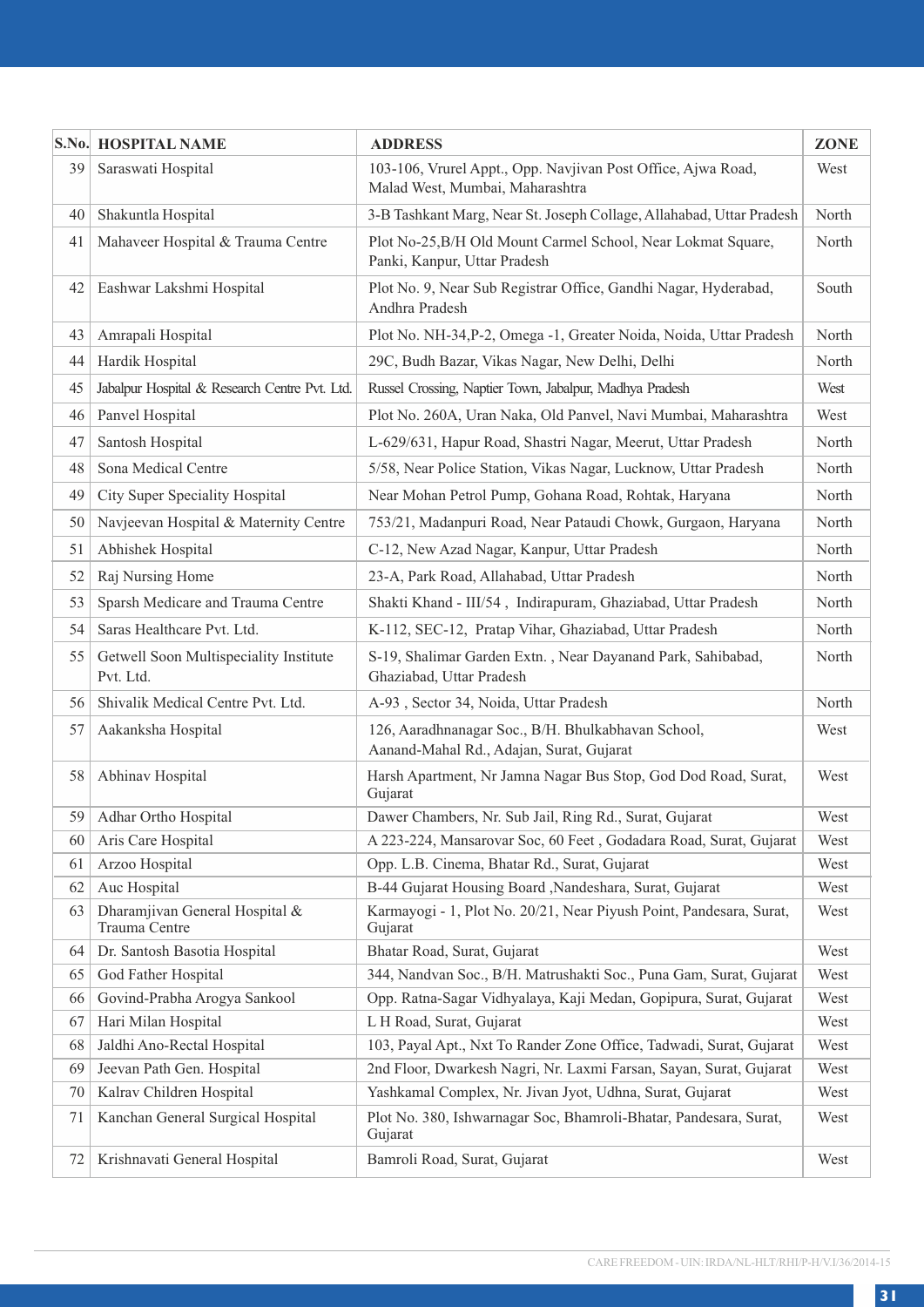|    | <b>S.No. HOSPITAL NAME</b>                              | <b>ADDRESS</b>                                                                           | <b>ZONE</b> |
|----|---------------------------------------------------------|------------------------------------------------------------------------------------------|-------------|
| 73 | Niramayam Hosptial & Prasutigruah                       | Shraddha Raw House, Near Natures Park, Surat, Gujarat                                    | West        |
| 74 | Patna Hospital                                          | 25, Ashapuri Soc - 2, Bamroli Road, Surat, Surat, Gujarat                                | West        |
| 75 | Poshia Children Hospital                                | Harekrishan Shoping Complex 1St Floor, Varachha Road, Surat,<br>Gujarat                  | West        |
| 76 | R.D. Janseva Hospital                                   | 120 Feet Bamroli Road, Pandesara, Surat, Gujarat                                         | West        |
| 77 | Radha Hospital & Maternity Home                         | 239/240 Bhagunagar Society, Opp Hans Society, L H Road,<br>Varachha Road, Surat, Gujarat | West        |
| 78 | Santosh Hospital                                        | L H Road, Surat, Gujarat                                                                 | West        |
| 79 | Sparsh Multy Specality Hospital &<br>Trauma Care Center | G.I.D.C Road, Nr Udhana Citizan Co-Op.Bank, Surat, Gujarat                               | West        |

# **Notes:**

- 1. For an updated list of Hospitals, please visit the Company's website.
- 2. Only in case of a medical emergency, Claims would be payable if admitted in the above Hospitals on a reimbursement basis.